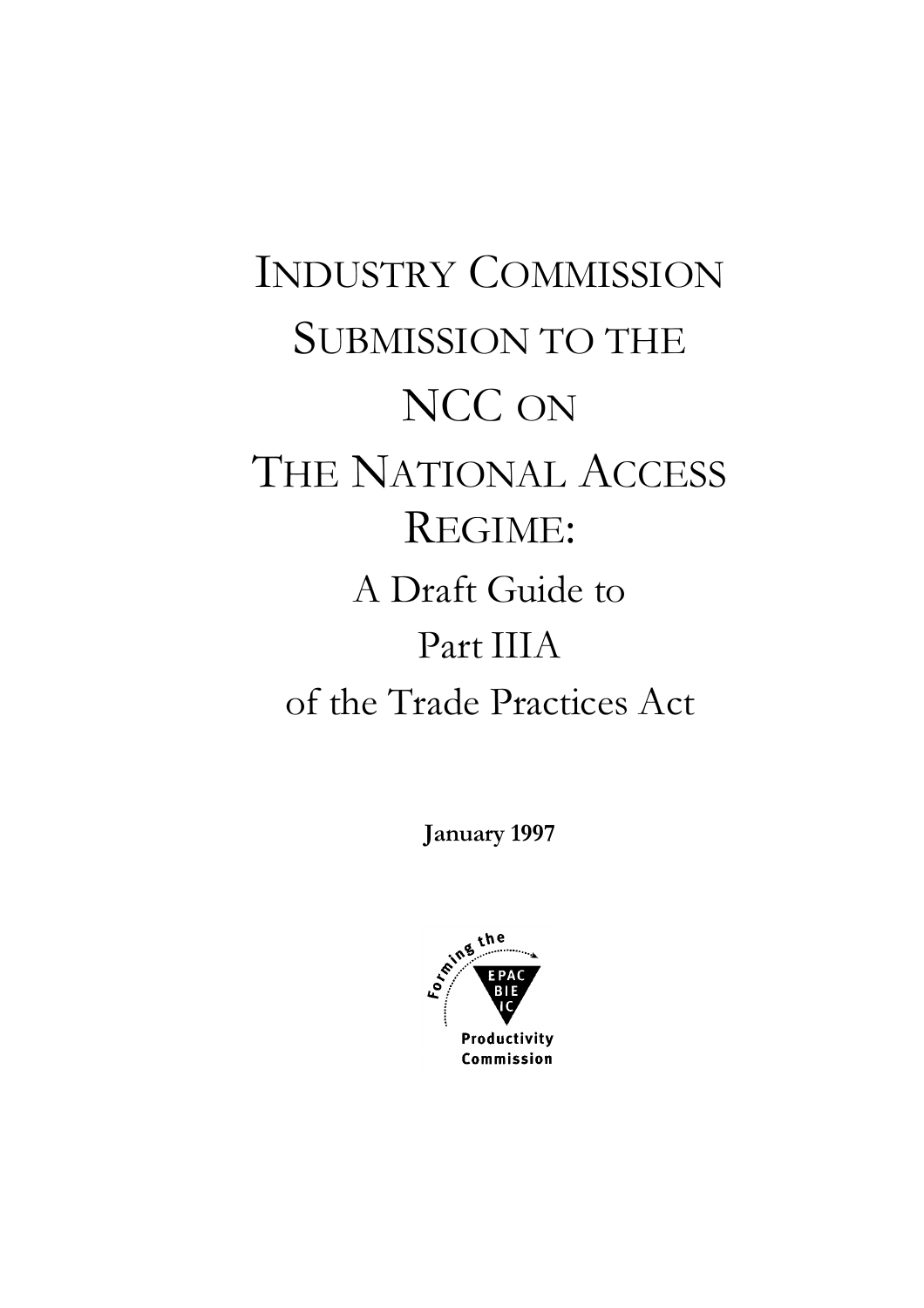© Commonwealth of Australia 1997

This work is copyright. Apart from any use as permitted under the *Copyright Act 1968*, this work may be reproduced in whole or in part for study or training purposes, subject to the inclusion of an acknowledgment of the source. Reproduction for commercial usage or sale requires prior written permission from the Australian Government Publishing Service. Requests and inquiries concerning reproduction and rights should be addressed to the Manager, Commonwealth Information Services, Australian Government Publishing Service, GPO Box 84, Canberra, ACT, 2601.

ISBN:

Industry Commission Level 3 Nature Conservation House Cnr Emu Bank and Benjamin Way Belconnen ACT 2616

Copies of this submission are available from Margaret DiMichael by telephone on (06) 240 3214 or fax (06) 240 3311.

#### **Forming the Productivity Commission**

The Industry Commission, the former Bureau of Industry Economics and the Economic Planning Advisory Commission have amalgamated on an administrative basis to prepare for the formation of the Productivity Commission. Legislation formally establishing the new Commission is before Parliament.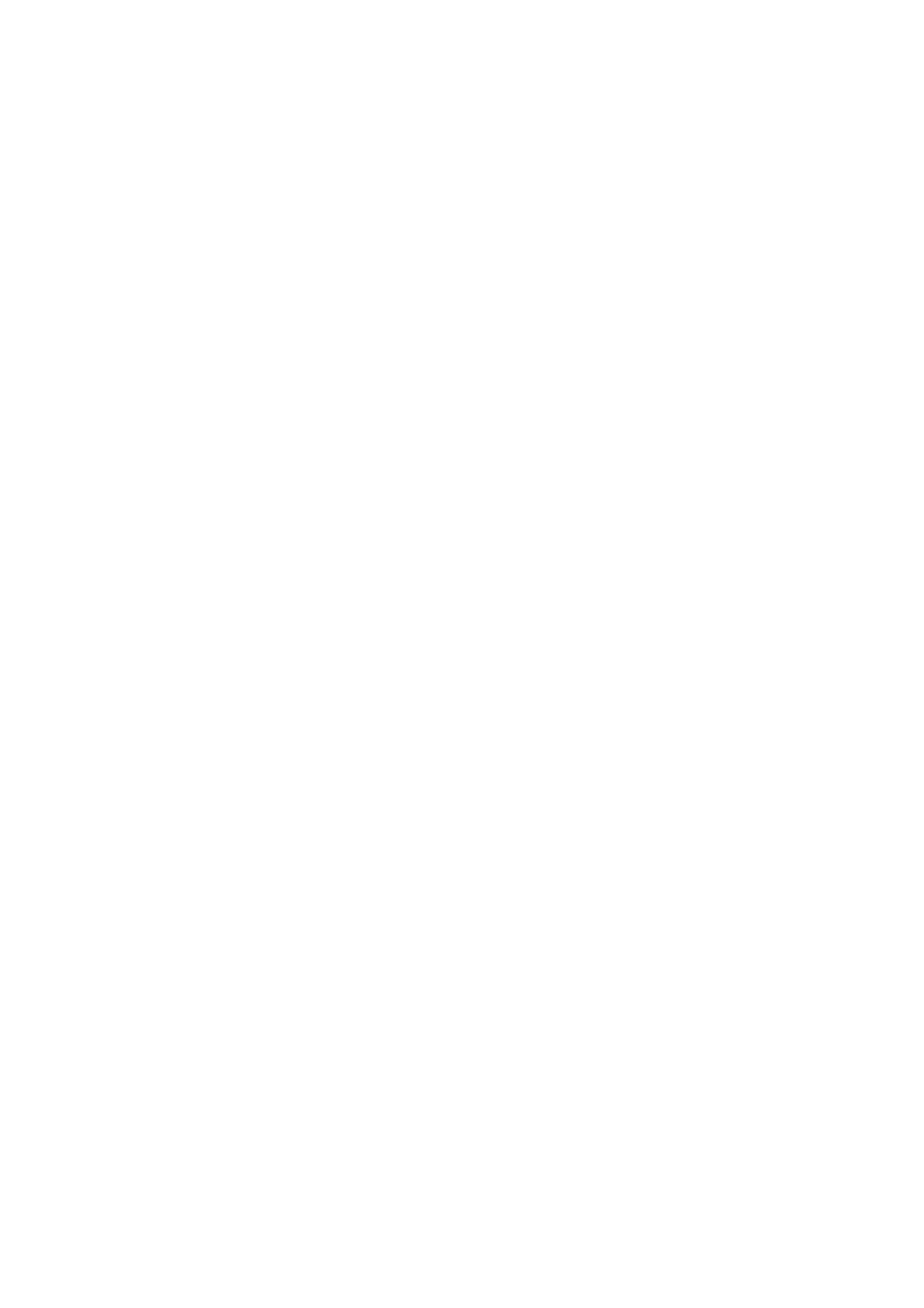# **CONTENTS**

|                      |                                             |                                           |                                                                         | Page        |  |  |  |
|----------------------|---------------------------------------------|-------------------------------------------|-------------------------------------------------------------------------|-------------|--|--|--|
| <b>ABBREVIATIONS</b> |                                             |                                           |                                                                         |             |  |  |  |
|                      | <b>SUMMARY</b>                              |                                           |                                                                         | $\mathbf v$ |  |  |  |
| 1                    |                                             | <b>INTRODUCTION</b>                       |                                                                         | 1           |  |  |  |
| $\mathbf{2}$         | <b>DECLARATION: THE ASSESSMENT CRITERIA</b> |                                           |                                                                         |             |  |  |  |
|                      | 2.1                                         | Criterion $a$ — the competition test      |                                                                         |             |  |  |  |
|                      |                                             |                                           | 2.1.1 'promote competition'                                             | 6           |  |  |  |
|                      |                                             |                                           | 2.1.2 'in at least one market other than the market<br>for the service' | 8           |  |  |  |
|                      | 2.2                                         | Criterion $b$ — the natural monopoly test |                                                                         |             |  |  |  |
|                      |                                             |                                           | 2.2.1 Rationale for mandating access                                    | 10          |  |  |  |
|                      |                                             |                                           | 2.2.2 Identifying natural monopoly                                      | 13          |  |  |  |
|                      | 2.3                                         |                                           | Criterion $c$ — the national significance test                          | 16          |  |  |  |
|                      |                                             |                                           | 2.3.1 Size of the facility                                              | 17          |  |  |  |
|                      |                                             |                                           | 2.3.2 Importance of the facility to constitutional trade<br>or commerce | 17          |  |  |  |
|                      |                                             | 2.3.3                                     | Importance of the facility to the national economy                      | 17          |  |  |  |
|                      | 2.4                                         |                                           | Criterion $f$ — the public interest test                                | 19          |  |  |  |
| 3                    |                                             |                                           | <b>CERTIFICATION AND THE NSW GAS CODE</b>                               | 23          |  |  |  |
|                      | 3.1                                         | Clause $6(3)(a)(i)$                       |                                                                         |             |  |  |  |
|                      |                                             | 3.1.1                                     | Is the NSW natural gas distribution network a<br>natural monopoly?      | 25          |  |  |  |
|                      | 3.2                                         | Clause $6(3)(a)(ii)$                      |                                                                         |             |  |  |  |
|                      |                                             | 3.2.1                                     | Effective competition                                                   | 29          |  |  |  |
|                      |                                             |                                           | 3.2.2 Will competition be promoted in related markets?                  | 31          |  |  |  |
|                      |                                             |                                           |                                                                         |             |  |  |  |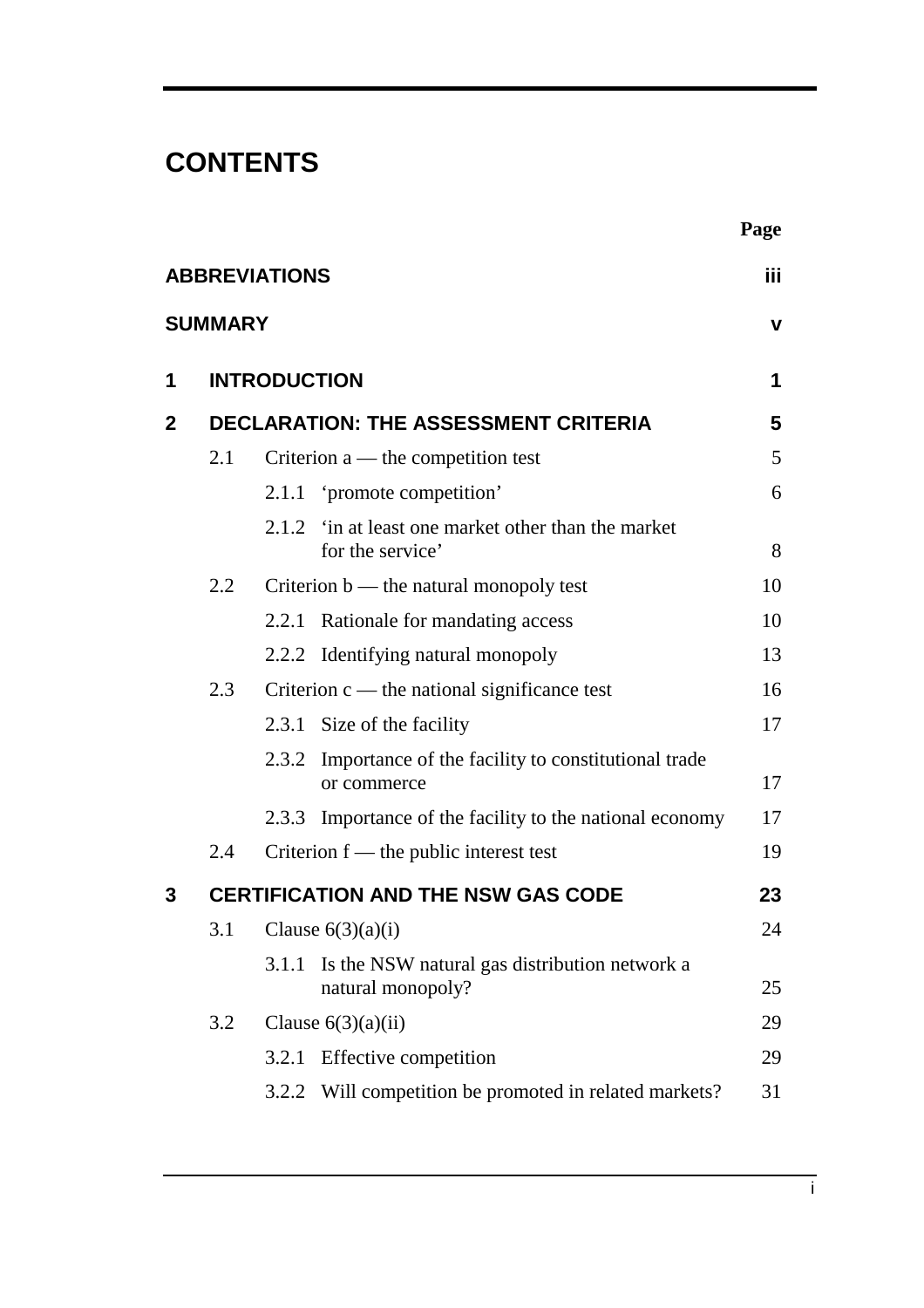|                                                                                              |                                                                                                                                  | 3.2.3 Upstream markets                                                                               | 32             |  |  |  |  |  |  |
|----------------------------------------------------------------------------------------------|----------------------------------------------------------------------------------------------------------------------------------|------------------------------------------------------------------------------------------------------|----------------|--|--|--|--|--|--|
|                                                                                              |                                                                                                                                  | 3.2.4 Downstream markets                                                                             | 36             |  |  |  |  |  |  |
| 3.3                                                                                          | Clause $6(4)(a)$ to (c)                                                                                                          |                                                                                                      |                |  |  |  |  |  |  |
|                                                                                              | 3.3.1                                                                                                                            | Negotiation and access to 'essential'<br>infrastructure                                              | 41             |  |  |  |  |  |  |
|                                                                                              |                                                                                                                                  | 3.3.2 Regulated pricing of access                                                                    | 44             |  |  |  |  |  |  |
|                                                                                              |                                                                                                                                  | 3.3.3 The role of arbitration                                                                        | 50             |  |  |  |  |  |  |
|                                                                                              | 3.3.4                                                                                                                            | Regulated commercial negotiation and arbitration                                                     | 52             |  |  |  |  |  |  |
|                                                                                              | 3.3.5                                                                                                                            | Other alternatives to regulated access prices                                                        | 53             |  |  |  |  |  |  |
| <b>APPENDIX A WILL NEGOTIATED ACCESS PRODUCE</b><br><b>EFFICIENT PRICING OUTCOMES?</b><br>55 |                                                                                                                                  |                                                                                                      |                |  |  |  |  |  |  |
| <b>REFERENCES</b><br>63                                                                      |                                                                                                                                  |                                                                                                      |                |  |  |  |  |  |  |
|                                                                                              |                                                                                                                                  | <b>LIST OF BOXES AND FIGURES</b>                                                                     |                |  |  |  |  |  |  |
| Box 1                                                                                        |                                                                                                                                  | Elements of the national competition policy package                                                  | $\overline{2}$ |  |  |  |  |  |  |
| Box 2                                                                                        | Costs of regulation                                                                                                              |                                                                                                      | 7              |  |  |  |  |  |  |
| Box 3                                                                                        | The theory of natural monopoly<br>15                                                                                             |                                                                                                      |                |  |  |  |  |  |  |
| Box 4                                                                                        | The efficient component price (ECP) rule<br>44                                                                                   |                                                                                                      |                |  |  |  |  |  |  |
| Box 5                                                                                        | A comparison of the proposed Sydney zone access tariff<br>and the industrial/commercial tariff structure applicable<br>to Sydney |                                                                                                      |                |  |  |  |  |  |  |
| Box 6                                                                                        |                                                                                                                                  | The United States natural gas industry                                                               | 49<br>54       |  |  |  |  |  |  |
|                                                                                              |                                                                                                                                  |                                                                                                      |                |  |  |  |  |  |  |
| Figure 1                                                                                     |                                                                                                                                  | Three mechanisms for gaining access                                                                  | 3              |  |  |  |  |  |  |
| Figure 2                                                                                     |                                                                                                                                  | The AGL Gas Company distribution network                                                             | 26             |  |  |  |  |  |  |
| Figure A1                                                                                    |                                                                                                                                  | An integrated monopolist                                                                             | 58             |  |  |  |  |  |  |
| Figure A2                                                                                    |                                                                                                                                  | Structurally separated monopolists                                                                   | 58             |  |  |  |  |  |  |
| Figure A3                                                                                    |                                                                                                                                  | Upstream essential facility monopolist and perfectly<br>competitive interconnecting firms downstream | 59             |  |  |  |  |  |  |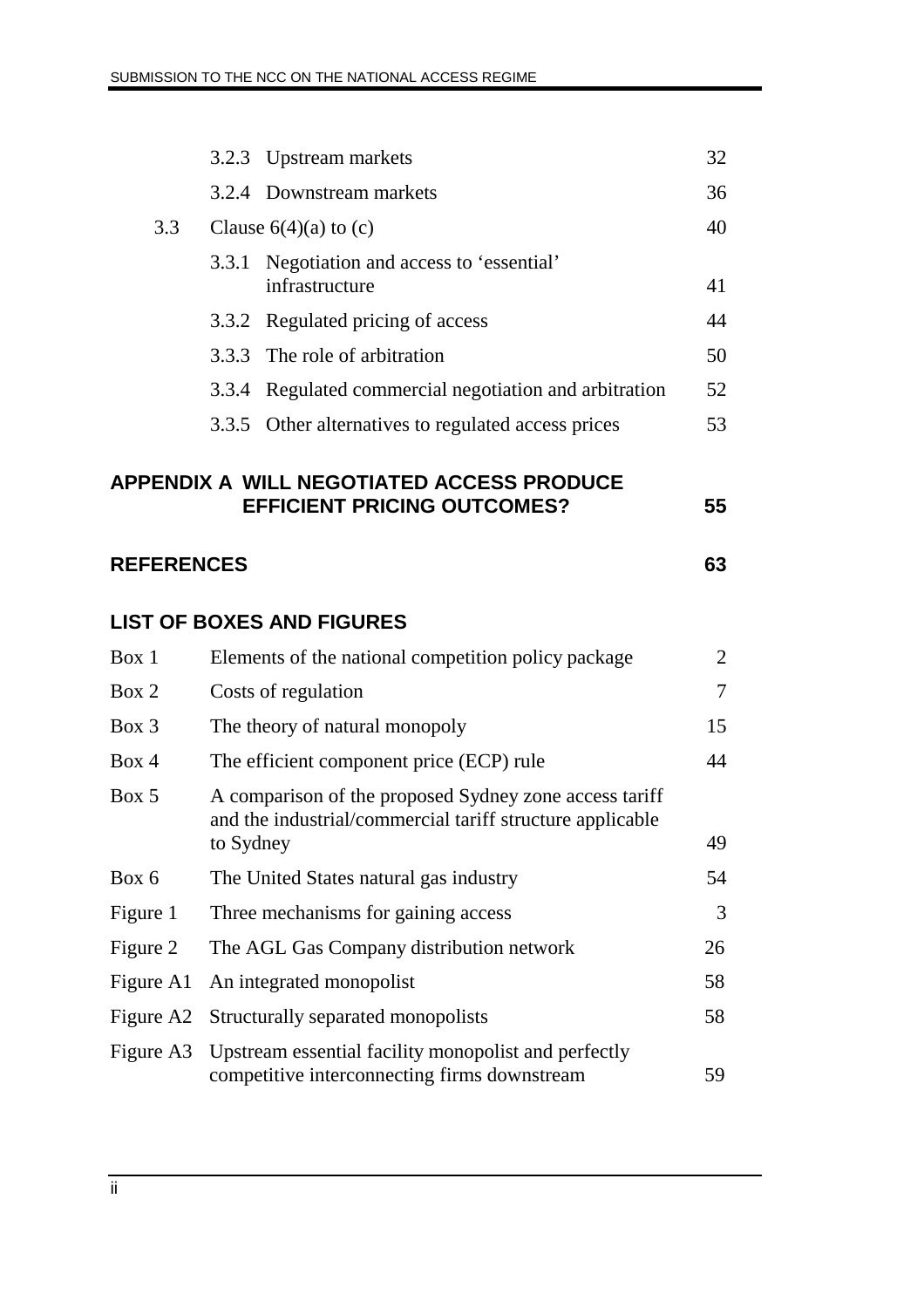# **ABBREVIATIONS**

| <b>ABARE</b>      | Australian Bureau of Agriculture and Resource Economics                       |
|-------------------|-------------------------------------------------------------------------------|
| <b>ACCC</b>       | <b>Australian Competition and Consumer Commission</b>                         |
| <b>AGA</b>        | <b>Australian Gas Association</b>                                             |
| AGL               | <b>Australian Gaslight Company Ltd</b>                                        |
| <b>BIE</b>        | <b>Bureau of Industry Economics</b>                                           |
| <b>CBM</b>        | coal bed methane                                                              |
| <b>COAG</b>       | <b>Council of Australian Governments</b>                                      |
| <b>CPA</b>        | <b>Competition Principles Agreement</b>                                       |
| ECP               | efficient component price                                                     |
| <b>GBE</b>        | government business enterprise                                                |
| GJ                | giga-joules                                                                   |
| IC                | <b>Industry Commission</b>                                                    |
| <b>IPART</b>      | Independent Pricing and Regulation Tribunal (NSW)                             |
| <b>NCC</b>        | National Competition Council (the Council)                                    |
| <b>NSW</b>        | <b>New South Wales</b>                                                        |
| <b>NSW Regime</b> | New South Wales Access Regime for Natural Gas Distribution<br><b>Networks</b> |
| TJ                | tera-joules                                                                   |
| <b>TPC</b>        | <b>Trade Practices Commission</b>                                             |
| <b>US</b>         | <b>United States of America</b>                                               |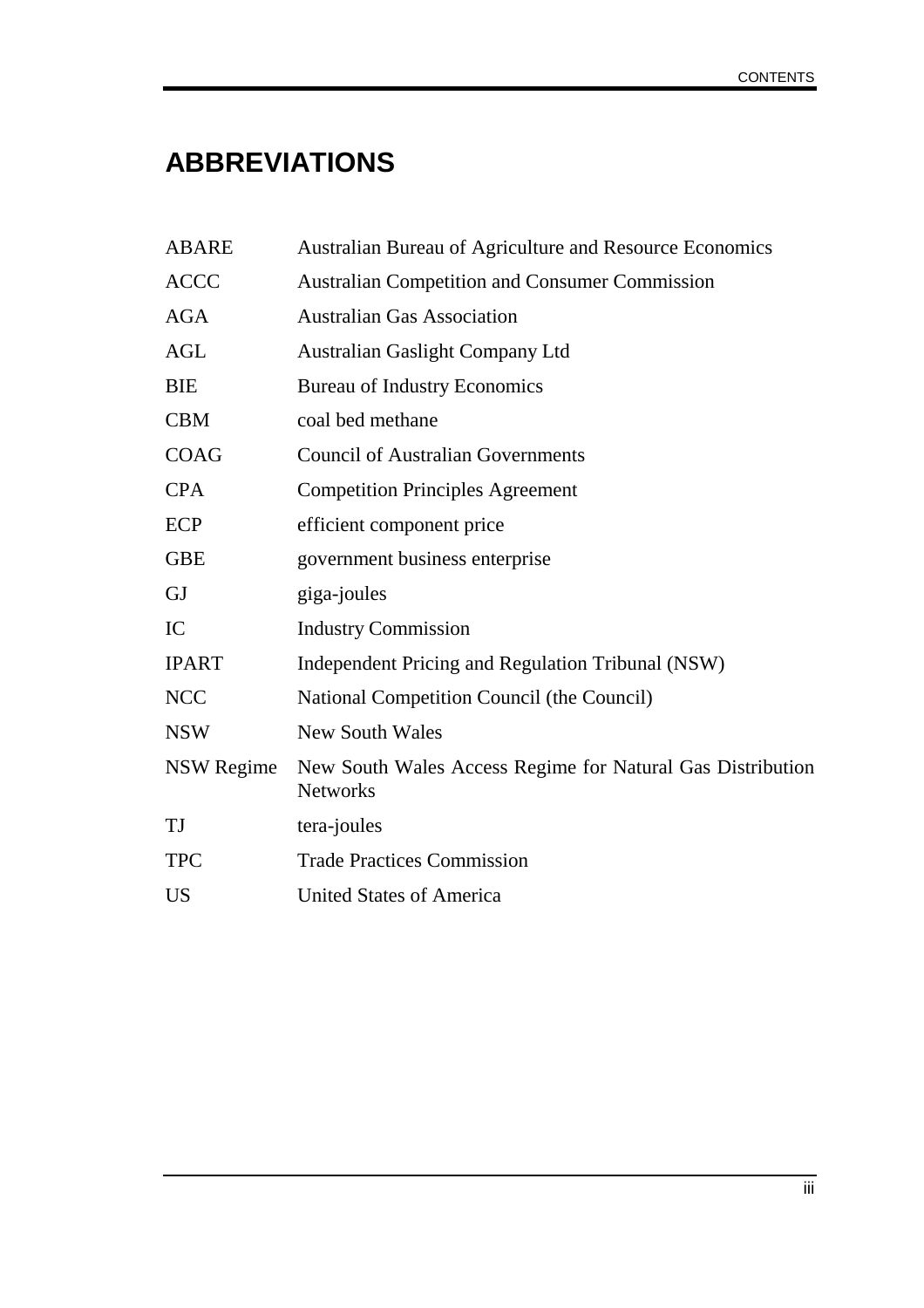# **SUMMARY**

This submission focuses on a new and complex arm of regulation and legislation arising from competition policy reform — the national access regime. Under the new arrangements, a third party can seek access to significant infrastructure through a number of avenues, two of which — declaration and certification — depend upon recommendations to the Minister by the National Competition Council (NCC). This submission presents the Commission's preliminary views on some key aspects of the NCC processes as outlined in *The National Access Regime: A Draft Guide to Part IIIA of the Trade Practices Act*. It also addresses key issues associated with the New South Wales Government's request to the NCC to certify the New South Wales Access Regime for Natural Gas Distribution Networks (NSW Regime) as 'effective'.

The Commission's major concern is that, if declaration and certification recommendations are determined along the lines suggested in the NCC's Draft Guide, there could be an unwarranted widening of the scope for mandating access to infrastructure services. This concern reflects the fact that, while access regulation can be an extremely useful pro-competitive tool, it can also impose costs on infrastructure providers. Indeed, a national regime which mandates access to non-natural monopolies could, by casting doubt on future returns, stifle new investment. This could have the perverse effect of reducing competitive pressures, thus undermining competition policy objectives.

## **Declaration**

Before recommending declaration, the NCC must be satisfied that certain criteria are met. Those criteria upon which the Commission has commented can be viewed as relating to four tests:

- a competition test;
- a natural monopoly test;
- a national significance test; and
- a public interest test.

#### The competition test

Defining the 'market' is central to determining whether access will promote competition. Although assessments are required on a case-by-case basis, markets should not be defined too narrowly. In this context, the Commission supports the NCC's decision to consider long term substitution possibilities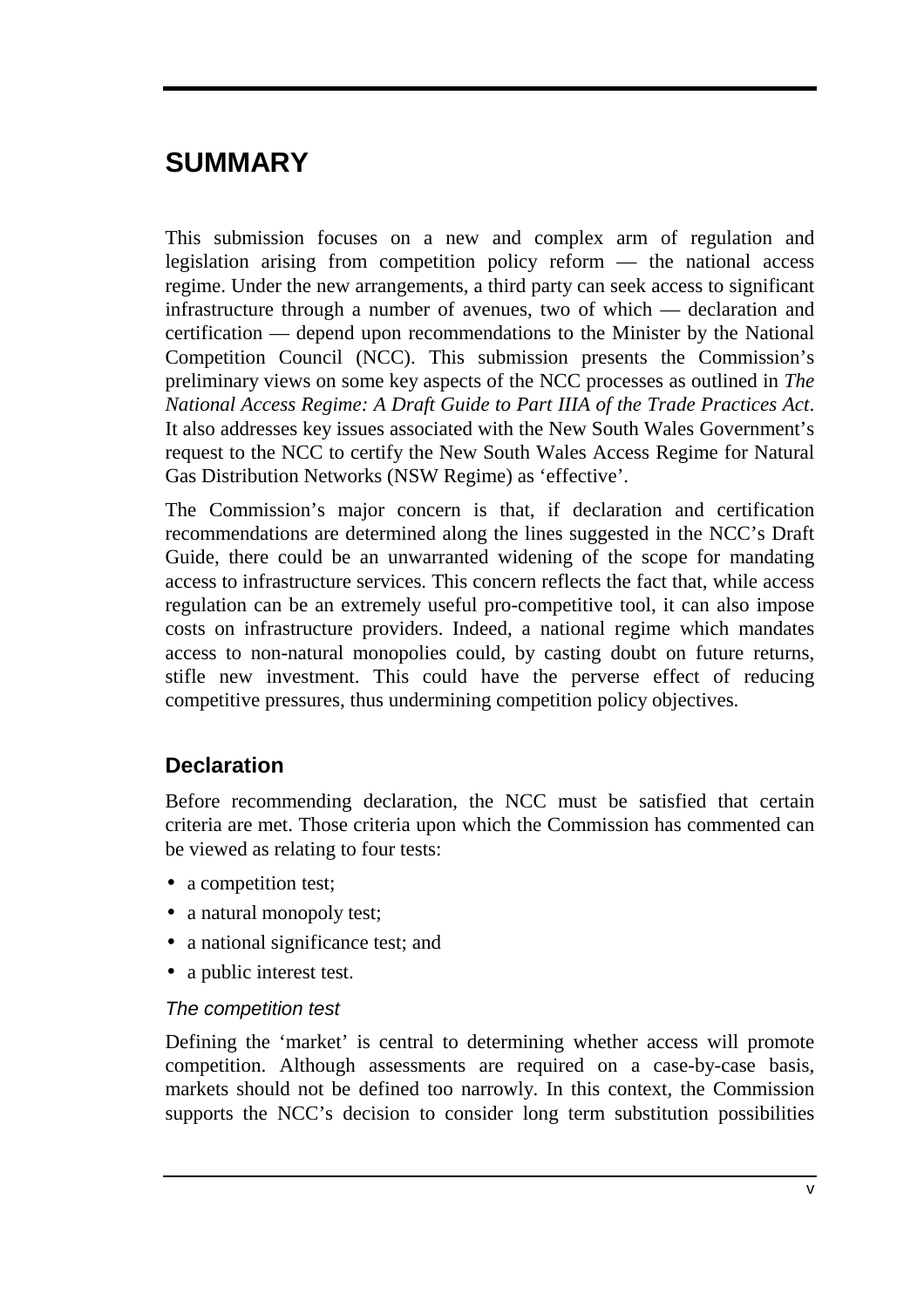when assessing markets. However, to streamline the process, the NCC could adopt a two stage approach. As a means of screening applications it could, initially, use a narrower market definition and only proceed to a broader and potentially more meaningful definition if this initial hurdle is 'jumped'.

The Commission considers that access should only be granted if it would promote 'substantial' rather than 'non trivial' competition in a related market. If the NCC believes that the present wording of the Act prevents such an interpretation, amendments to the legislation should be considered.

#### The natural monopoly test

The NCC suggests that this clause in the legislation could be interpreted in a way that results in non-natural monopoly infrastructure being subject to a national access regime. However, in practice, it considers that the public interest test would reduce the likelihood of this outcome.

The Commission accepts that the public interest test could constrain, but not necessarily preclude, declaration (or certification) of the services of non-natural monopoly infrastructure. However, even the NCC's willingness to consider wider parameters than natural monopoly could send the wrong signals to investors. In particular, it could increase uncertainty about returns and lead to unforseen negative impacts on competition. The Commission believes that, from a policy perspective, mandatory access arrangements in a national access regime should *only* be applied to infrastructure with natural monopoly characteristics.

#### The national significance test

The Commission supports the NCC in going beyond a literal interpretation of the criterion for establishing national significance. The Commission believes the focus should be on the relative magnitude of benefits accruing to the nation from mandating access to the service of the facility, rather than on the size or the significance of the facility itself. More specifically, the test should focus on the significance of the expected benefits to the nation of promoting competition in related markets.

#### The public interest test

The Commission agrees with the NCC that economic efficiency is the key to assessing the public interest test. However, the Commission is concerned that broader criteria set out in the Competition Principles Agreement (CPA) will also be considered and, in some circumstances, could override efficiency criteria. These wider criteria — such as those relating to social welfare, equity and environmental goals — are better pursued by other arms of governments using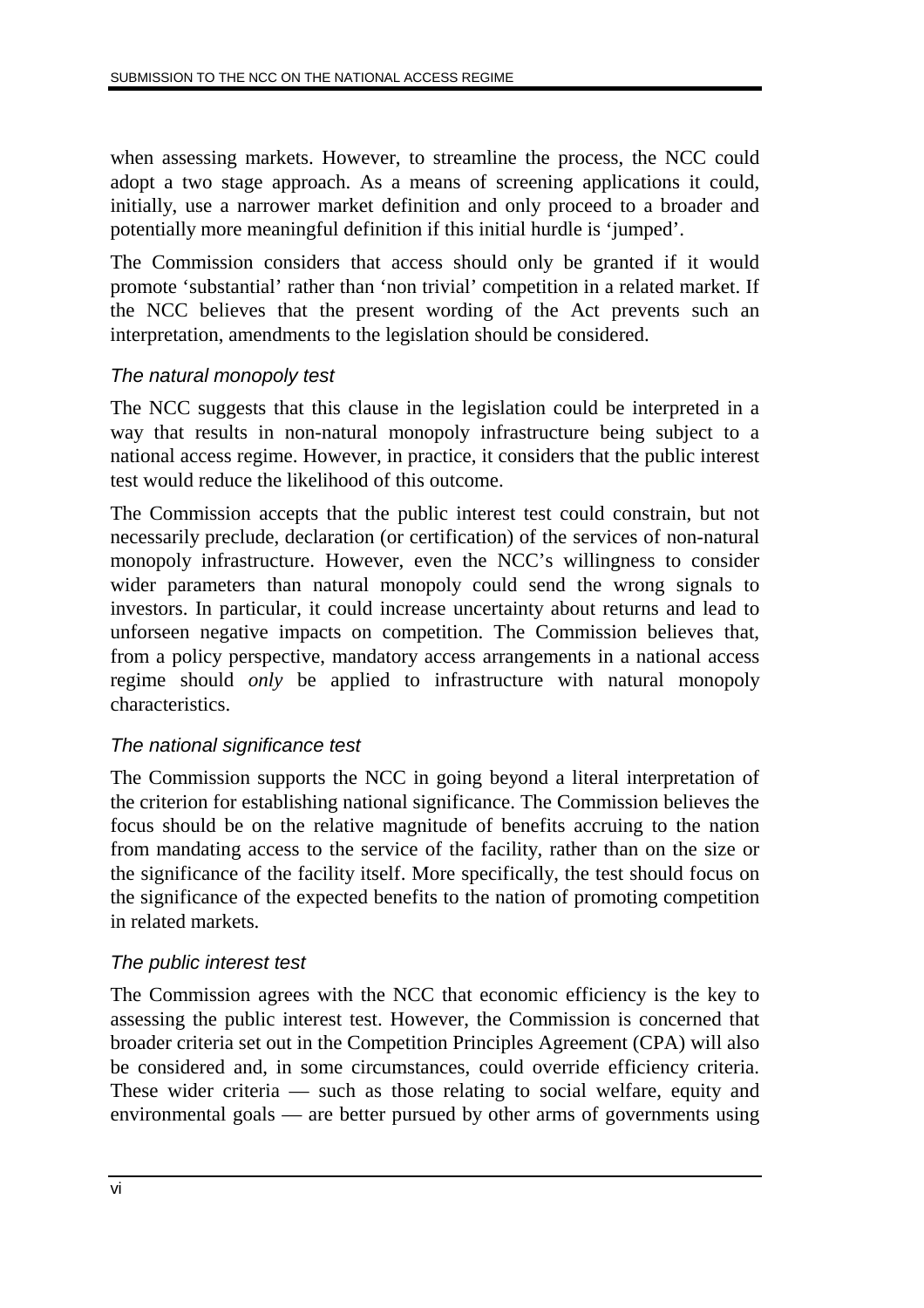policy instruments which directly target these objectives (eg social security payments, taxation measures and environmental policies).

### **Certification**

When considering whether the NSW Regime or any other state or territory access regime is effective, the NCC is required to apply tests set down in the CPA. Key aspects of the certification tests relate to:

- natural monopoly;
- effective competition in related markets; and
- the role of negotiation and arbitration.

#### Natural monopoly

The Commission does not have access to the data necessary to comprehensively assess the natural monopoly characteristics of the NSW natural gas distribution system. However, it appears that the network is characterised by significant economies of scale and scope. Prima facie, it has natural monopoly characteristics. Notwithstanding this, it may be viable in the future for a third party to develop a pipeline facility to bypass part of the NSW distribution network. The potential threat of bypass places a degree of competitive discipline on monopoly infrastructure providers. Hence, it is important that bypass options are not constrained by access regulation.

#### Effective competition in related markets

The Commission believes that access to the NSW distribution system will provide the potential for increased competition in both up and down stream markets. For example, the introduction of an effective NSW Regime, coupled with recent regulatory and market developments, will increase the likelihood of competition between natural gas producers within a gas basin, as well as between producers in different basins.

There is also potential for more intense competition in the downstream energy market, in particular between electricity and gas. For downstream markets where there is no economic alternative to using natural gas, access should offer greater opportunity for users to seek out more favourable terms and conditions.

#### The role of negotiation and arbitration

Commercially negotiated access to a monopoly infrastructure facility which is 'essential' to another market will not always produce efficient outcomes. This is because, abstracting from the threat of mandatory access or arbitration, the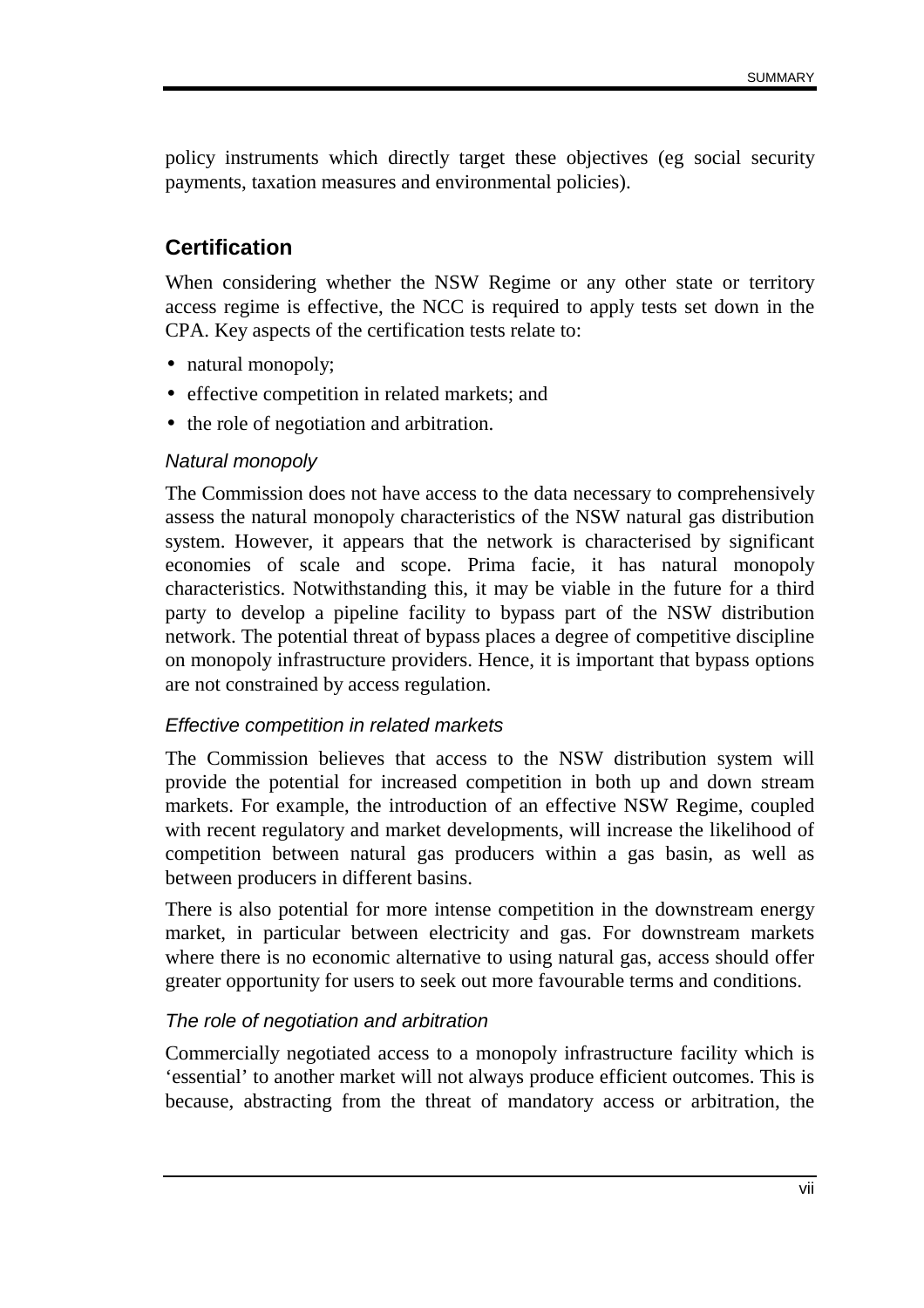monopoly service provider will only voluntarily negotiate an access price if it is no worse off as a result of the negotiations.

The CPA provides for arbitration when firms cannot reach a negotiated outcome. In principle, this could lead to more efficient outcomes. However, in practice, there would be incentives to avoid arbitration and enter into an arrangement to share the monopoly rents.

Prescribed access tariffs may be useful in overcoming some of the negotiation problems discussed above. However, the determination of such tariffs can be complex. And there is the potential for these tariffs to entrench monopoly prices.

The Commission's preferred approach is a combination of commercial negotiation and arbitration, coupled with prescribed tariffs. This approach is similar to that discussed by the NCC and implemented in the NSW Regime. However, the Commission favours treating any prescribed tariffs incorporated in access arrangements — such as the reference tariffs in the Access Undertaking in the NSW Regime — as upper bounds for negotiation and not as operative access tariffs.1 If negotiations fail, the arbitrator should, at least in the early stages of the regime, consider access prices that are below this upper bound. Because of the potential for a conflict of interest, the arbitrator should be independent from the regulator who approved the prescribed access tariffs.2 The complexity of the task and the considerable judgement required points to the need for careful selection of the arbitrator.

It should also be recognised that Australia's access markets are in their infancy. Consequently, prescribed access tariffs determined in the early stages will almost inevitably reflect very imperfect information. Additionally, what is appropriate in the early stages of access policy may not be appropriate in the future. Thus, mechanisms for on-going monitoring, error correction and adaptation should be built into any access code and the arbitration process.

<sup>&</sup>lt;sup>1</sup> In the NSW Regime, the reference tariffs are intended to be used for negotiating access charges, but may also be used directly as the access tariff. The arbitrator is required to take account of the reference tariffs, but is not bound by them.

<sup>2</sup> A less satisfactory alternative would be to ensure internal separation of the two roles within the one entity.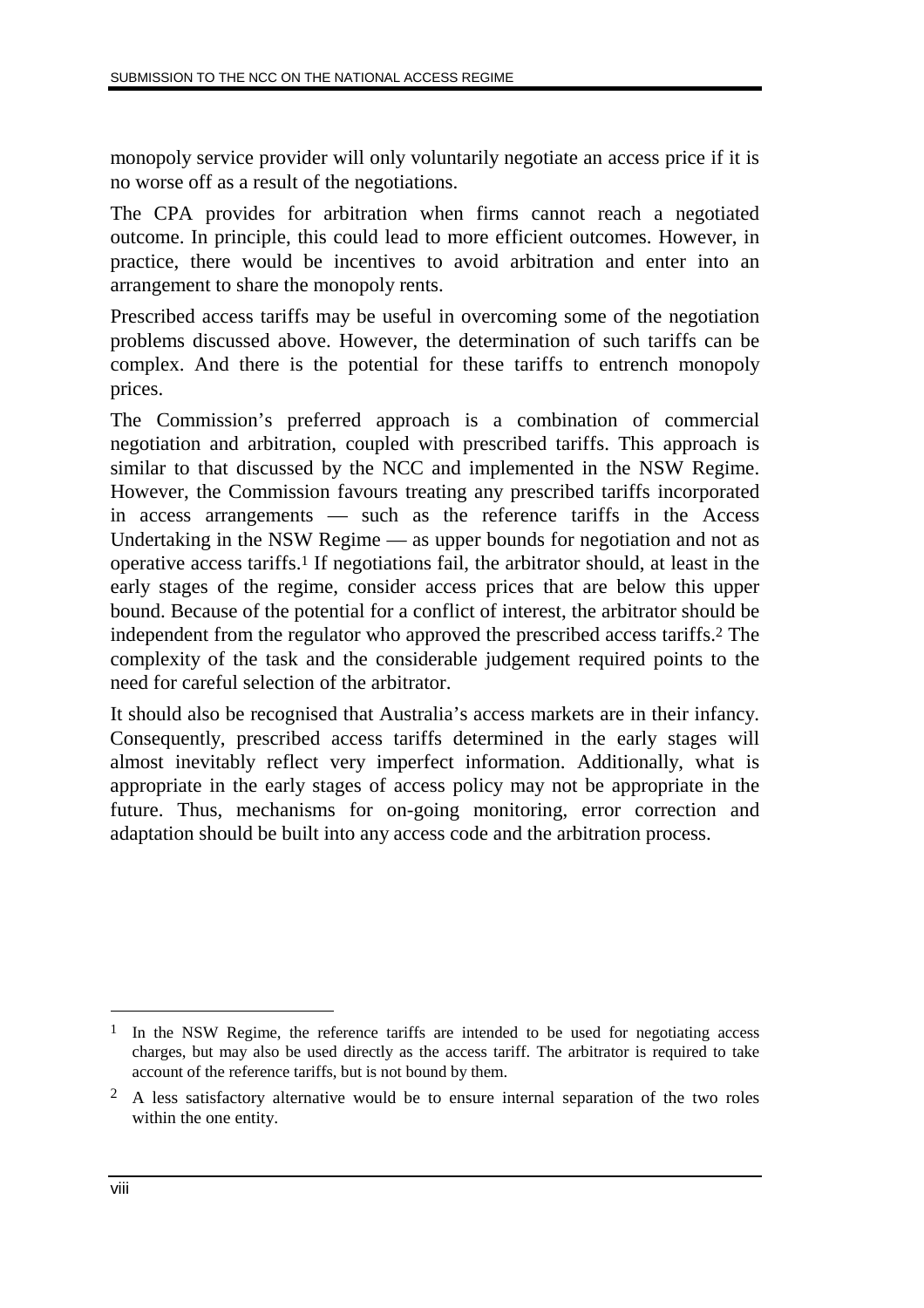# **1 INTRODUCTION**

A new era in Australia's microeconomic reform agenda commenced on 12 April 1995 when the Commonwealth, state and territory governments formally agreed to extend the coverage and depth of competition policy through the implementation of a new national competition reform package. The package covers wide ranging reforms of a legislative and non-legislative nature (see Box 1).

This submission focuses on a new arm of regulation and legislation arising from competition policy reform — the national access regime. The need for access regulation arises because, in some markets, effective competition will not evolve unless competitors have access to the services of certain infrastructure.

While the introduction of mandatory access regulation for certain facilities is new in the Australian context, laws and regulations of this type are not without precedent. For example, in the United States the roots of the essential facilities doctrine reaches back to 1912. Some international approaches to establishing and regulating access are discussed in IC (1995a).

Under Part IIIA of the Trade Practices Act, a third party can seek access to the services of certain infrastructure through one of the following three mechanisms. A third party may:

- request that the National Competition Council (NCC) recommend that the Minister *declare* access to the services of particular infrastructure facility. If the infrastructure facility is declared, the infrastructure operator and the third party are required to try to negotiate mutually acceptable terms of access.1
- seek access through an *effective* access regime already in existence. (If an access regime is already in existence, the Premier or Chief Minister of a state or territory, respectively, may request the NCC to certify that the regime is 'effective'.)
- seek access based on the terms and conditions of a legally binding undertaking made by the infrastructure operator and registered with the Australian Competition and Consumer Commission (ACCC).

These three mechanisms for gaining access are illustrated in Figure 1.

-

<sup>1</sup> If the parties cannot agree on the terms and conditions of access, there is scope for the parties to seek legally binding arbitration.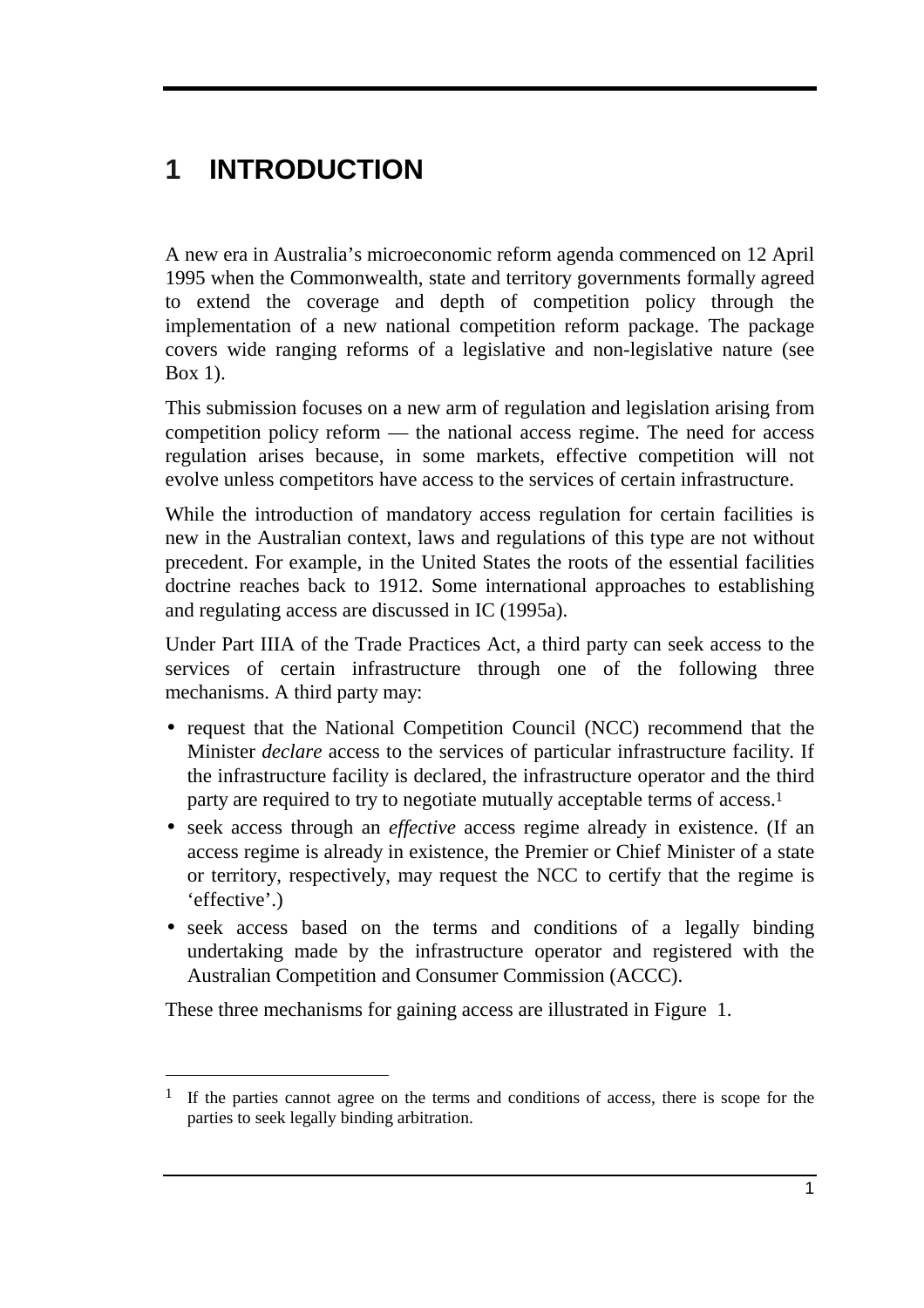#### **Box 1: Elements of the national competition policy package**

The competition policy package consists of three intergovernmental agreements.

The Conduct Code Agreement sets out the basis for extending the application of the *Trade Practices Act 1974* (TPA) and the consultative processes for making modifications to competition law and appointments to the Australian Competition and Consumer Commission (ACCC). It also commits each State and Territory to pass legislation to enable the Commonwealth's new legislation to take effect.

The *Competition Principles Agreement* establishes agreed principles on: structural reform of public monopolies; competitive neutrality between the public and private sectors; prices oversight of government enterprises; an access regime for nationally significant infrastructure; a program of review of legislation restricting competition; and consultative processes for appointments to the National Competition Council (NCC).

Under the *Agreement to Implement the National Competition Policy and Related Reforms*, the Commonwealth will provide competition payments in return for states and territories meeting agreed obligations set out in the Competition Principles Agreement and the Conduct Code Agreement, as well as commitments to electricity, gas, water and road transport reform.

The Commonwealth *Competition Policy Reform Act 1995* is a key element of the package of competition policy reforms. The Act:

- amends the competitive conduct rules of Part IV of the TPA and the provisions that exempt specific forms of conduct from these rules;
- inserts provisions into the TPA extending the coverage of the competitive conduct rules to the unincorporated sector and to state and territory GBEs;
- creates a new part of the TPA Part IIIA establishing a new national regime for access to services provided by 'nationally significant' infrastructure facilities;
- amends the *Prices Surveillance Act 1983* to allow price monitoring and, in certain circumstances, extend prices oversight to State and Territory-owned business enterprises; and
- creates two new institutions responsible for overseeing and providing advice on the implementation of the policy package: the ACCC and the NCC.

*Source:* IC 1995b, Appendix H.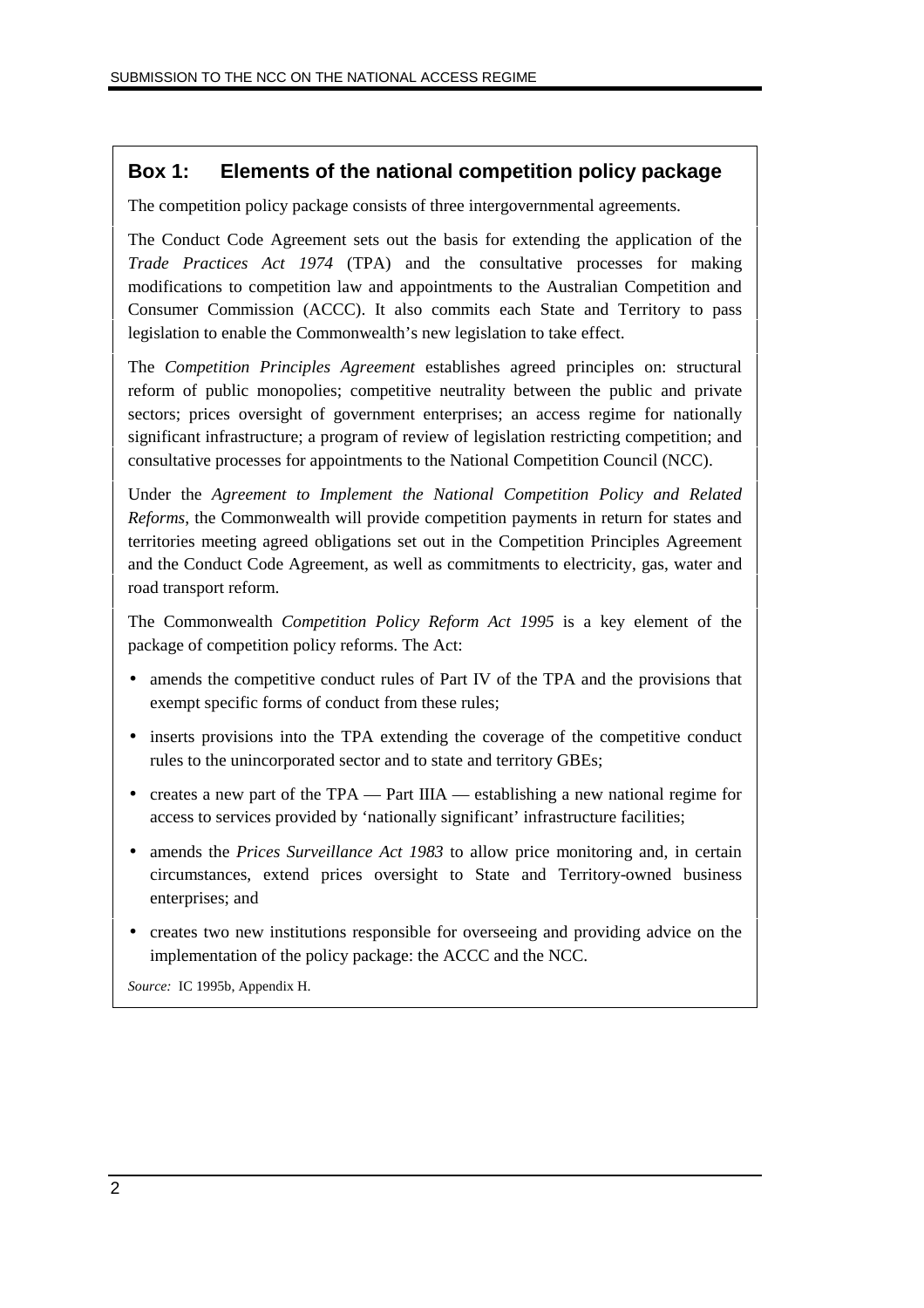

(c) There are subsequent rights of appeal to the Australian Competition Tribunal and the Federal Court.

(d) If the NCC certifies a State/Territory regime as effective, the regime cannot be declared. *Source:* IC 1995a.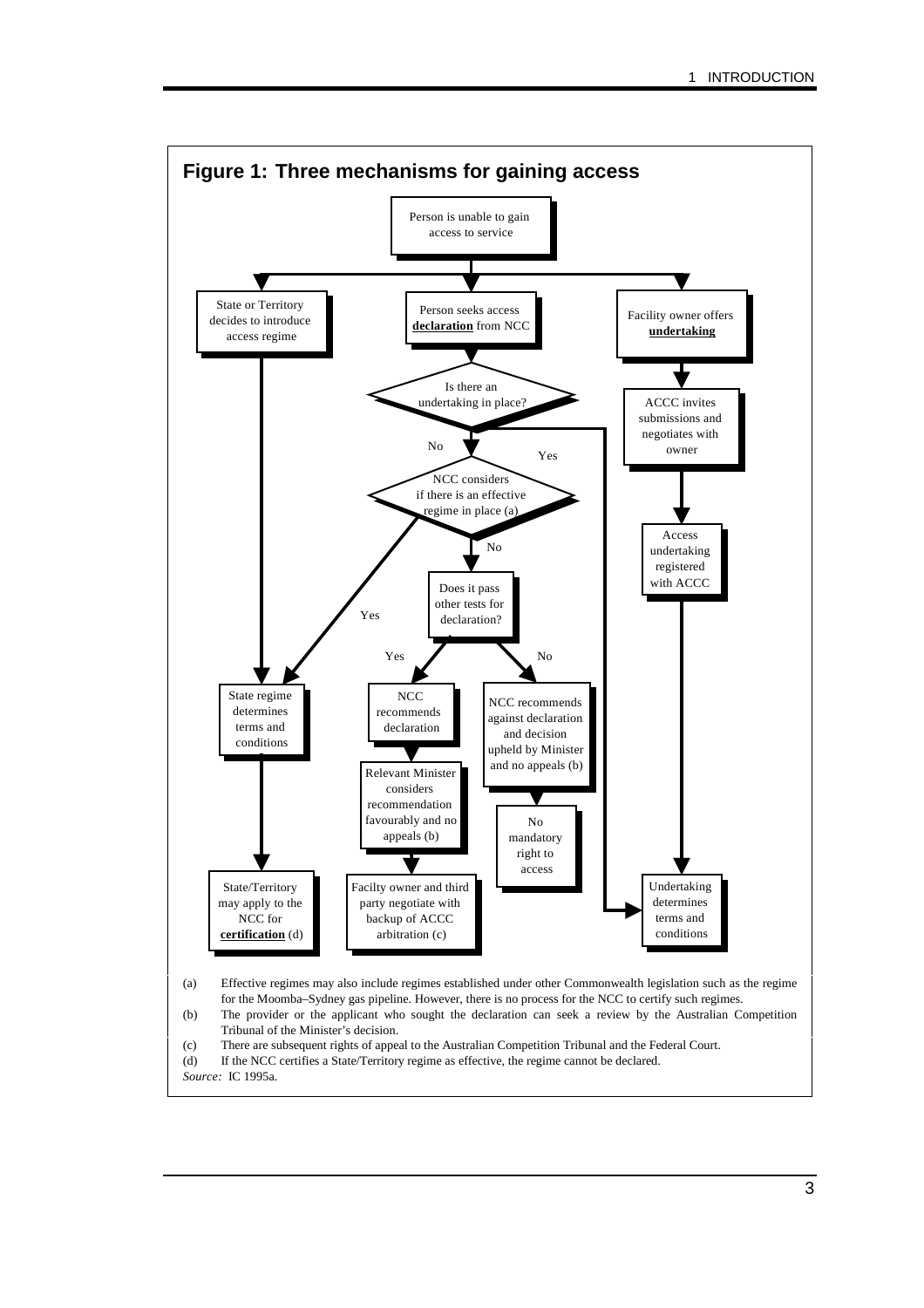In August 1996, the NCC (1996a) released *The National Access Regime: A Draft Guide to Part IIIA of the Trade Practices Act*. The Council indicated in the Draft Guide that the views expressed were preliminary and reflected the Council's thinking at an early stage in the process of administering Part IIIA. The Council indicated that it was keen to receive feedback on this Guide and the issues and views it contains.

The efficient implementation of a mandatory access regime requires consideration of many complex legal, technical and theoretical issues. In many instances, the appropriate approach to particular issues will become clear over time as applications for access are dealt with by the NCC and the ACCC. This submission presents the Commission's preliminary views on the NCC's interpretation of some key aspects of Part IIIA's declaration and certification procedures, as outlined in the Draft Guide. It builds on the views expressed in the Industry Commission's Information Paper *Implementing the National Competition Policy: Access and Price Regulation* (IC 1995a). However, in the time available, it has not been possible for this submission to discuss a number of important factors which impinge on access assessments (eg the valuation of assets for access pricing).

This submission does not cover all aspects of the declaration or certification procedures. It concentrates on four key criteria set out in section 44G (2) of the Trade Practices Act and some key clauses relating to certification in the Competition Principles Agreement. The Commission is also mindful of the recent application to the NCC requesting that it certify the effectiveness of the New South Wales Access regime for Natural Gas Distribution Networks. The discussion of the certification issues is, therefore, frequently couched in the context of the New South Wales gas code application.

The following chapter covers the assessment of the declaration criteria. Chapter 3 discusses the certification criteria in the context of the New South Wales Access Regime for Natural Gas Distribution Networks.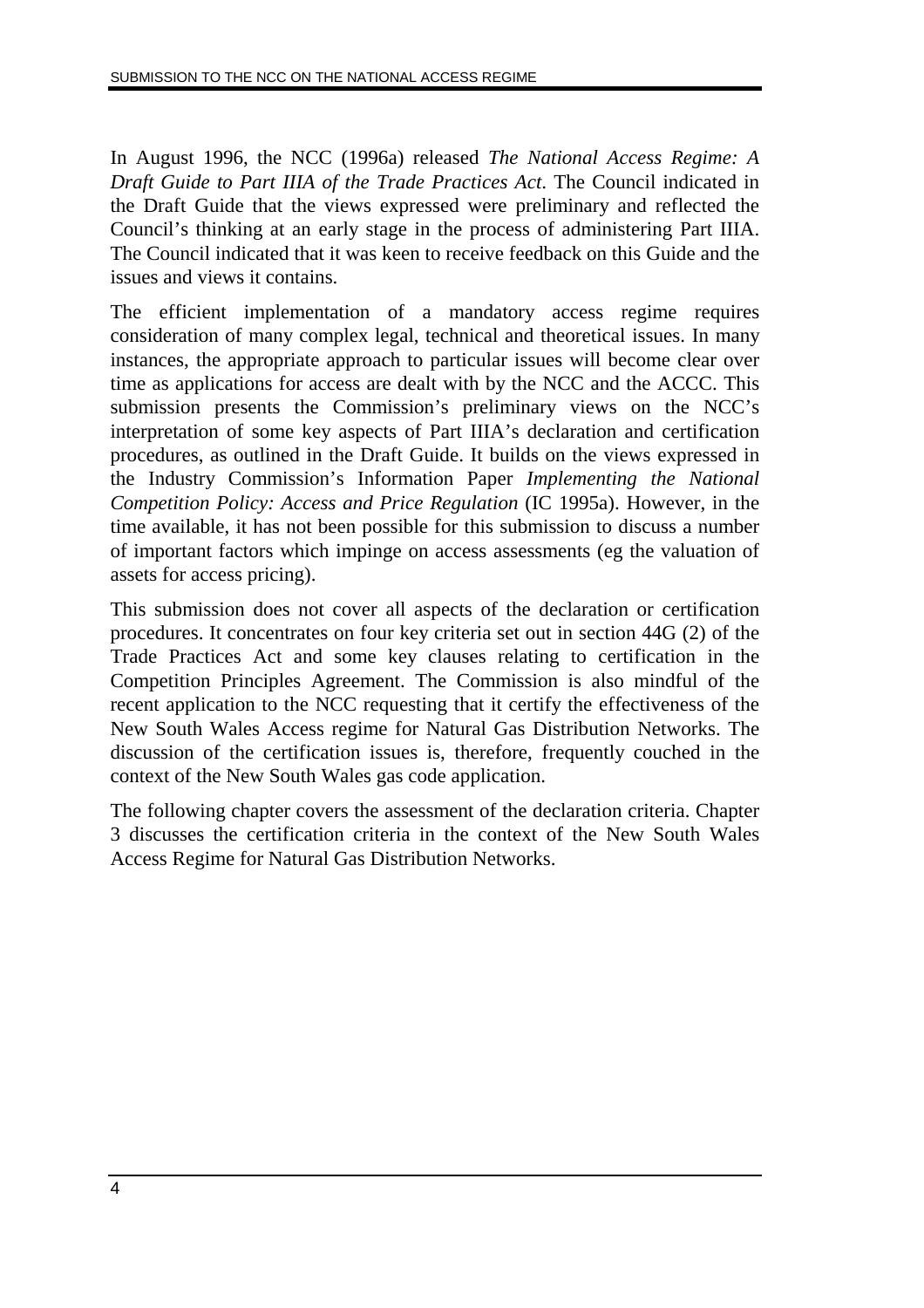## **2 DECLARATION: THE ASSESSMENT CRITERIA**

Under Part IIIA of the Trade Practices Act (TPA), a business seeking access to an infrastructure service can request the National Competition Council (NCC) to recommend that the Minister declare the service. If declared, the parties are required to negotiate terms and conditions of access. In the event that negotiations fail, the parties can seek legally binding arbitration.

Before recommending declaration, the NCC must be satisfied that a number of criteria or tests are satisfied. Section 44G(2) of the TPA requires that the Council be satisfied:

(a) that access (or increased access) to the service would promote competition in at least one market (whether or not in Australia), other than the market for the service;

(b) that it would be uneconomical for anyone to develop another facility to provide the service;

(c) that the facility is of national significance, having regard to:

- (i) the size of the facility; or
- (ii) the importance of the facility to constitutional trade or commerce; or
- (iii) the importance of the facility to the national economy.

(d) that access to the service can be provided without undue risk to human health or safety:

(e) that access to the service is not already the subject of an effective access regime;

(f) that access (or increased access) to the service would not be contrary to the public interest.

The following discussion focuses on criteria (a) — the competition test, (b) the natural monopoly test,  $(c)$  — the national significance test and  $(f)$  — the public interest test. The Commission considers declaration criteria  $(d)$  — the safety test — requires specific technical assessments and, thus, can only be determined on a case-by-case basis. The remaining criterion,  $(e)$  — the effectiveness test — is covered in the context of the certification discussion in Chapter 3.

#### **2.1 Criterion a — the competition test**

*... that access (or increased access) to the service would promote competition in at least one market (whether or not in Australia), other than the market for the service;*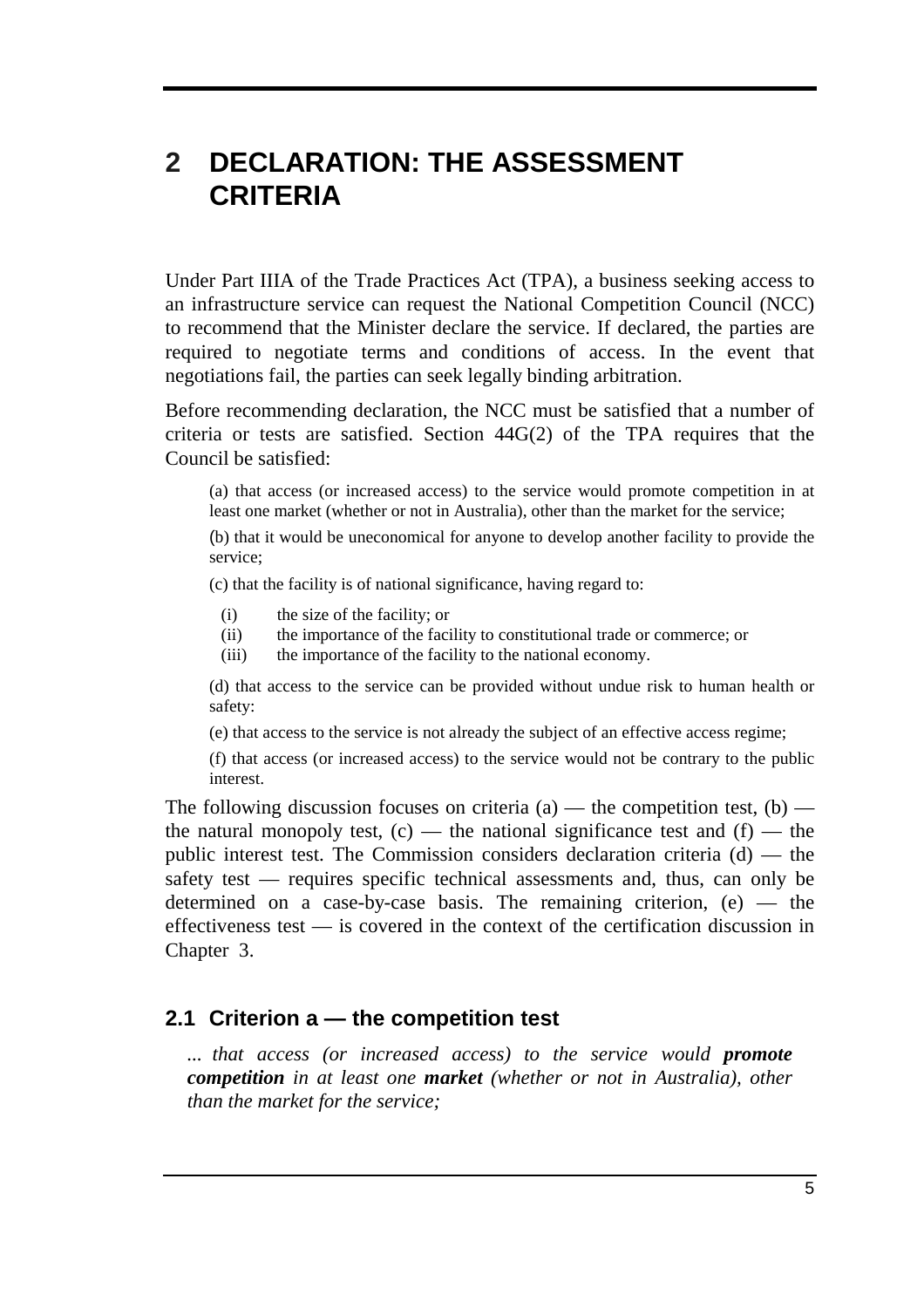Two issues are critical to any assessment of this criterion:

- what level of competition would be promoted by access to the infrastructure service? and
- what is the appropriate definition of the market?

#### **2.1.1 'promote competition'**

In determining its approach to competition for this criterion, the NCC has contrasted the treatment of competition in Part IIIA and Part IV (which deals with anti-competitive behaviour) of the TPA. In this context, the NCC comments that 'Part IV is stronger than Part IIIA as it deals with conduct that substantially lessens competition in the market' (1996a, p. 19). The NCC concludes that, in the context of access, a *trivial* increase in competition would not pass the promote competition test. But, on the other hand, the Council argues that access would not need to *substantially* promote competition. The implication is that a non-trivial increase in competition would be sufficient to satisfy this criterion.

It is not clear that a threshold lying between 'trivial' and 'substantial' will be particularly useful. In legal discourse, 'substantial' is often used synonymously with 'non-trivial'. However, if the NCC's interpretation were in law found to have some independent meaning, the Commission believes that, from a policy perspective, 'substantial' will, in most circumstances, be the better test. This view reflects the fact that accepting the promotion of a non-substantial increase in competition as being satisfactory for this criterion widens the scope of potentially declarable services. In these circumstances, there will be increased potential for the costs of access to negate the expected benefits. Box 2 outlines some of the potential costs of mandatory access to infrastructure.

The need to limit access to situations where there are clear net gains is fairly widely accepted. For instance, the Hilmer Committee supported legislated mandatory access where 'such a clear public interest exists, but not otherwise' (1993, p. 248). The Committee also noted it was:

… conscious of the need to carefully limit the circumstances in which one business is required by law to make its facilities available to another. Failure to provide the appropriate protection to the owners of such facilities has the potential to undermine incentives for investment (1993, p. 248).

Similarly, King and Maddock argue in the Australian context that:

... interpreting the promotion of competition as simple encouragement is too weak. This interpretation will not weigh any possible benefits from encouraging competition against likely costs (1996a, p. 77).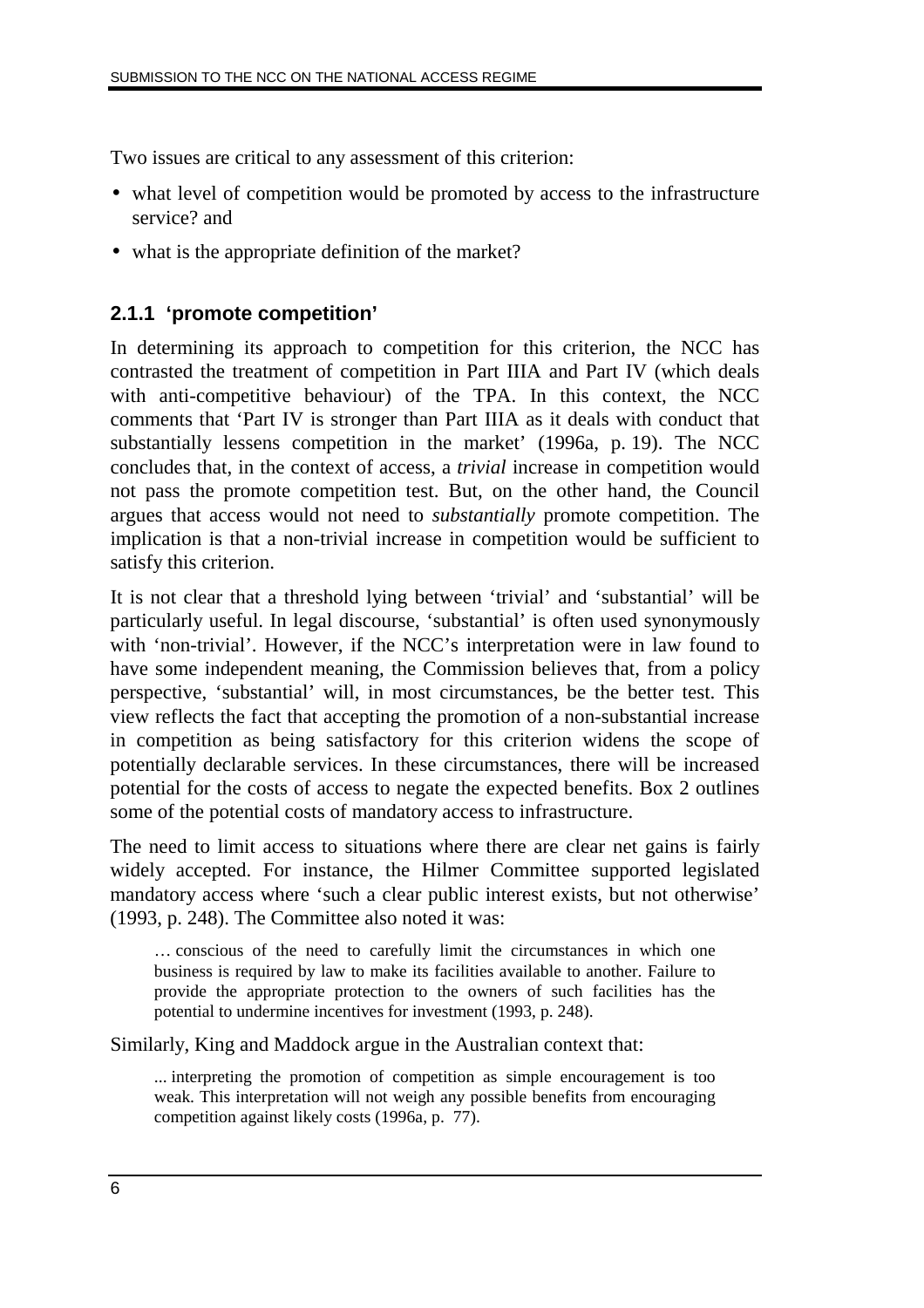The United States courts in considering the application of their essential facilities doctrine also appear to require more than a non-substantial increase in competition. Tye notes USA courts 'have generally defined an essential facility as one where the harm to competition must be "severe" ...' (1991, p. 404).

#### **Box 2: Costs of regulation**

Regulation of access to the services of essential facilities has costs as well as benefits. Regulation can be costly in a number of ways.

First, the risk of changes in the regulatory environment can increase perceptions of sovereign risk and deter new investment. More specifically, there is a risk that unexpected regulatory change will affect the value of existing assets and increase uncertainty about expected returns from future investments.

Second, regulation can impose significant administrative, and compliance and transactions costs. For instance, the regulated firm must devote resources to supplying the regulator with information, and the regulator must in turn have means for independently verifying that information, perhaps by making comparisons with similar enterprises in other markets, or by developing models of the enterprise's cost structure. The resources devoted to lobbying the regulator constitute another cost. In addition, access regulation can impose costs by interfering in relationships between firms.

Third, significant costs can arise through regulatory failure (that is, inefficient or inappropriate regulatory practices). For instance, if access prices are set too low, facility owners may not adequately invest in new or replacement capital.

Costs arising from regulatory failure and increased perceptions of sovereign risk are less transparent and more difficult to assess than administrative and compliance costs.

#### The Commission's view

It is not clear that it is appropriate to use the substantial lessening of competition requirement under Part IV of the TPA to ascertain the degree of competition increase required under Part IIIA. These two parts of the TPA operate independently and serve very different purposes.

The Commission has previously argued that this criterion would be satisfied if access to a service would promote a 'substantial' and not a 'trivial' improvement in the nature of competition in an up or down stream market (see IC 1995a). Underlying this finding is the view that the gains from additional competition may need to be significant to offset costs that could stem from mandating access.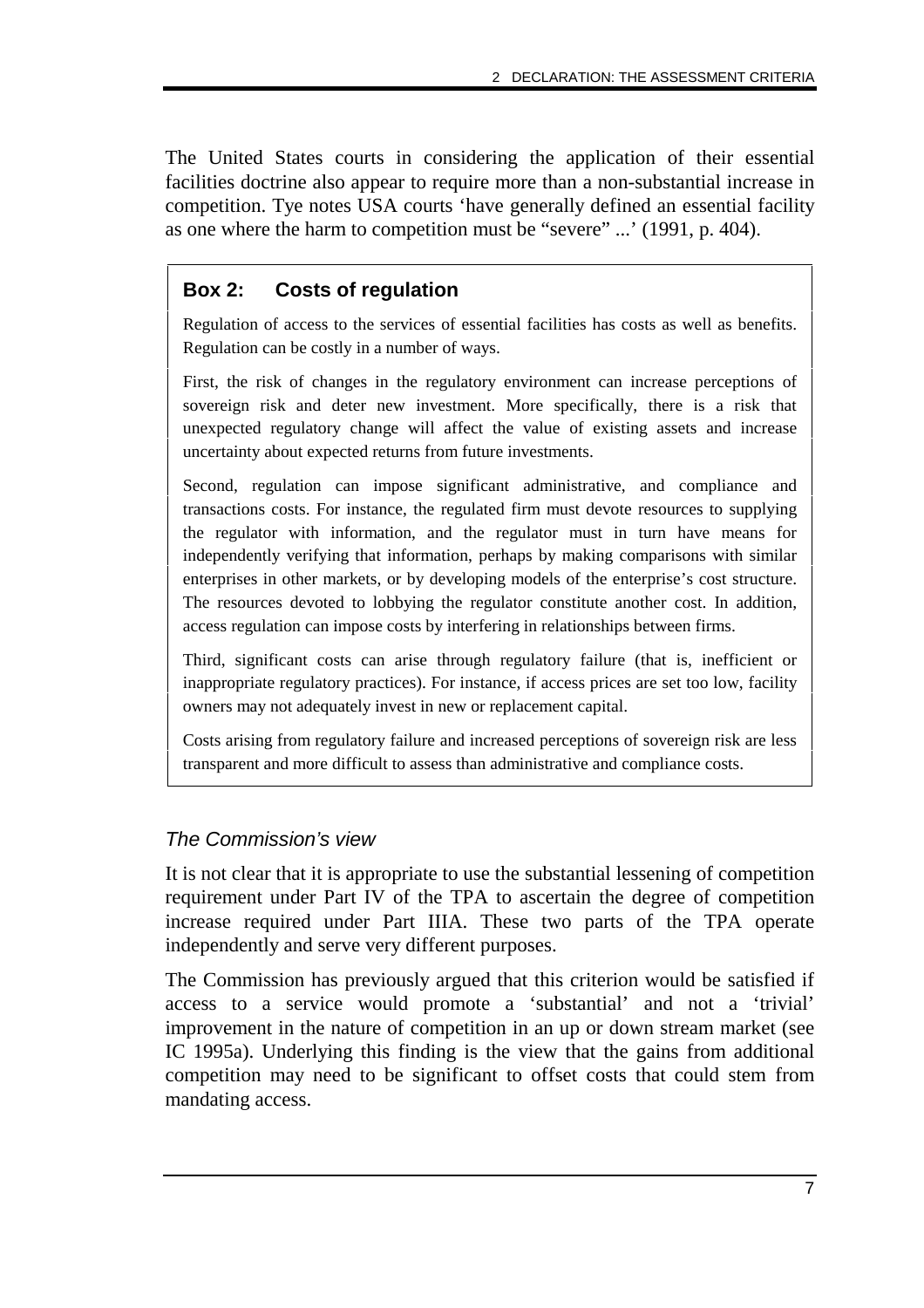The Commission maintains this view and recommends that criterion (a) should be interpreted as requiring an access declaration to lead to a *significant* or *substantial* increase in competition.1 Such an interpretation does not seem to be inconsistent with the plain meaning of the competition test. However, if the NCC believes that the present wording of this test constrains it from making such an interpretation, then consideration should be given to amending the legislation to permit such an interpretation.

#### **2.1.2 'in at least one market other than the market for the service'**

As discussed above, criterion (a) requires that competition should be promoted in a related market. In discussing the term 'market', the NCC notes that section 4E of the TPA says:

For the purposes of this Act, unless the contrary intention appears, "market" means a market in Australia and, when used in relation to any goods or services, includes a market for those goods or services and other goods or services that are substitutable for, or otherwise competitive with, the first-mentioned goods or services.

This legislative definition in many respects represents a good working definition of most aspects of a market. However, the definition should be understood to encompass the dynamism of markets. As the Commission has noted:

Most markets are characterised by differentiated products and geographical boundaries that often involve a time dimension because substitutes are developed continuously for many products (IC 1996, p. x).

The Council indicates it will consider *long run* substitution possibilities in both production and consumption when assessing whether access will promote competition in a particular market (NCC 1996a).2 For example, the NCC considers that its approach to substitution possibilities could lead to

<sup>&</sup>lt;sup>1</sup> The only exceptions to this may be if the market in which the competition was expected to be promoted is very large. In this instance, a 'non trivial' promotion of competition *may* be sufficient (see discussion relating to criterion c).

<sup>2</sup> The Council also drew attention to a Trade Practices Tribunal discussion, in Re Queensland Cooperative Milling Association Ltd (1976) 25 FLR 160 at 190, of the nature of a market. This discussion suggested that the degree of substitution can be gauged from the cross-elasticity of demand or supply. This is a commonly accepted approach to determining the relationship between goods or services. However, as noted by the Commission (IC 1994), traditional approaches which consider, for example, that a firm facing high (low) demand elasticities is subject to a high (low) degree of competition can sometimes be flawed. This point is also considered in the context of the energy market in Chapter 3.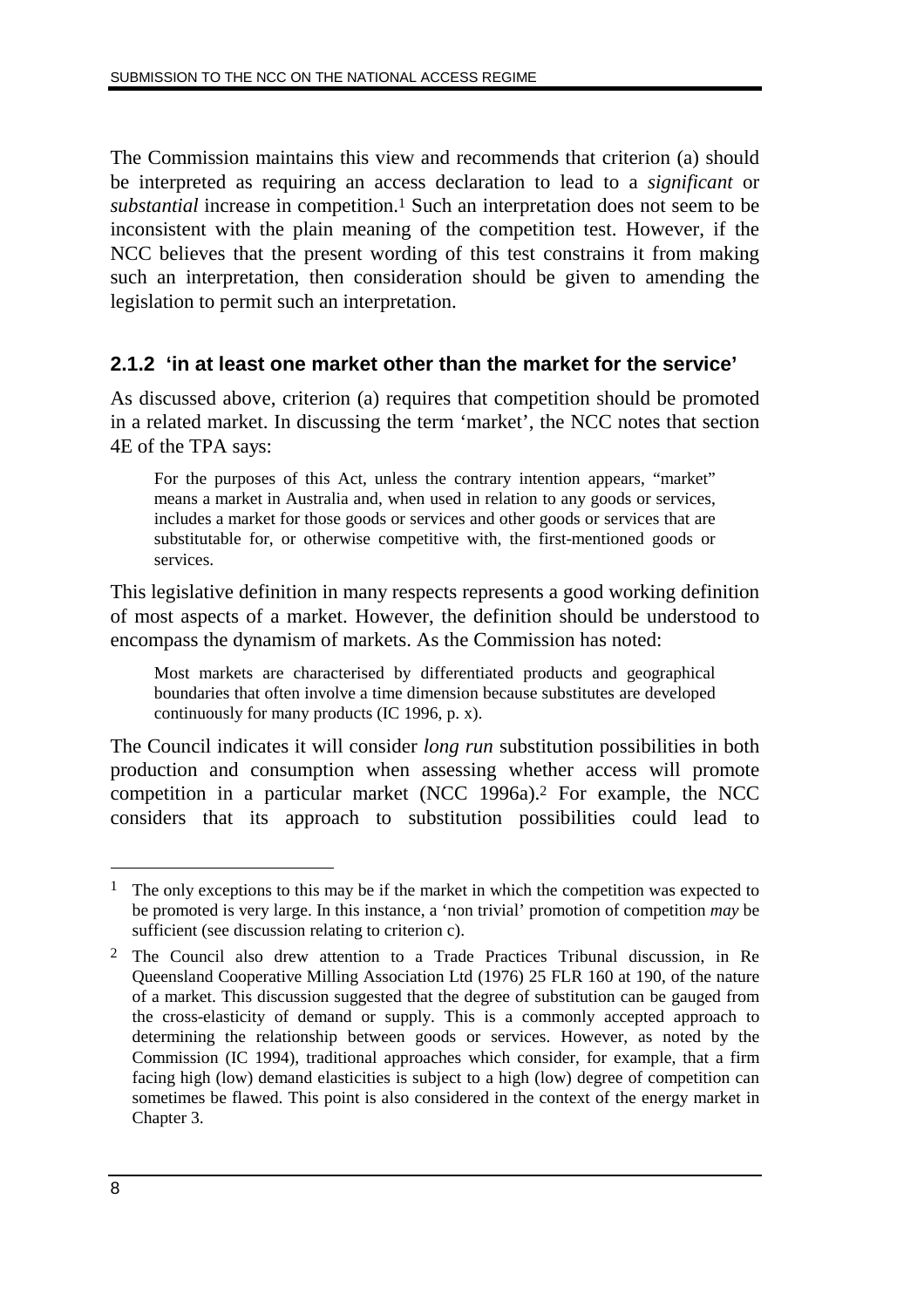considerations of the level of competition between substitute energy sources, such as gas and electricity.

The influence of imperfect substitutes on a market can be considerable, particularly in the longer run, and the NCC's intention to follow such a course is appropriate. Examining long run substitution possibilities should also help guard against too narrow a definition of markets.

While the Council's interpretation of markets appears to be generally appropriate, there are also some indications in the Draft Guide which imply that, in some instances, market definitions adopted by the NCC could be too narrow. For instance, it states that:

Overall, the Council will adopt the framework followed by the courts, the ACCC and the Tribunal. This involves an assessment of the product, geographic, functional and temporal dimensions of markets (1996a, p. 21).

The framework adopted by some of these bodies has sometimes led to market definitions that could be construed as unduly narrow. For example, in Arnott's Ltd and Ors. v Trade Practices Commission (1990) ATPR 41-061, the Federal Court, while rejecting there were separate markets for sweet and chocolate biscuits, also rejected a broader market definition which accepted that biscuits competed in the market for snack foods (see IC 1996, p. 19–22). Similarly, in its 1987 report on biscuit prices, the Prices Surveillance Authority also focused on a market for biscuits but noted that:

... the range of substitutes for manufactured biscuits may cover most snack foods, including nuts, cakes and cake mixes, confectionery, and preserved fruits, ice-cream, and other bakery products such as pastries (PSA 1987, p.11).

#### The Commission's view

The adoption of too narrow a view of markets could lead to access declarations that are not in the best interests of the broader community. The likelihood of this outcome occurring would be increased if the NCC decides to strictly follow market definition principles or precedents flowing from Part IV judgements and decisions.

The Industry Commission has previously argued the merits of assessing the different dimensions of markets when determining market definitions (see for example IC 1992, IC 1995a and IC 1996). Such an assessment will often lead to a relatively broader definition than might otherwise be reached. This would also be consistent with the approach advocated by the Hilmer Committee report. In principle, the broader the definition of a market, the less likely that the services of facilities which are not natural monopolies providing an essential service will be declared. That said, the Commission recognises that markets can be defined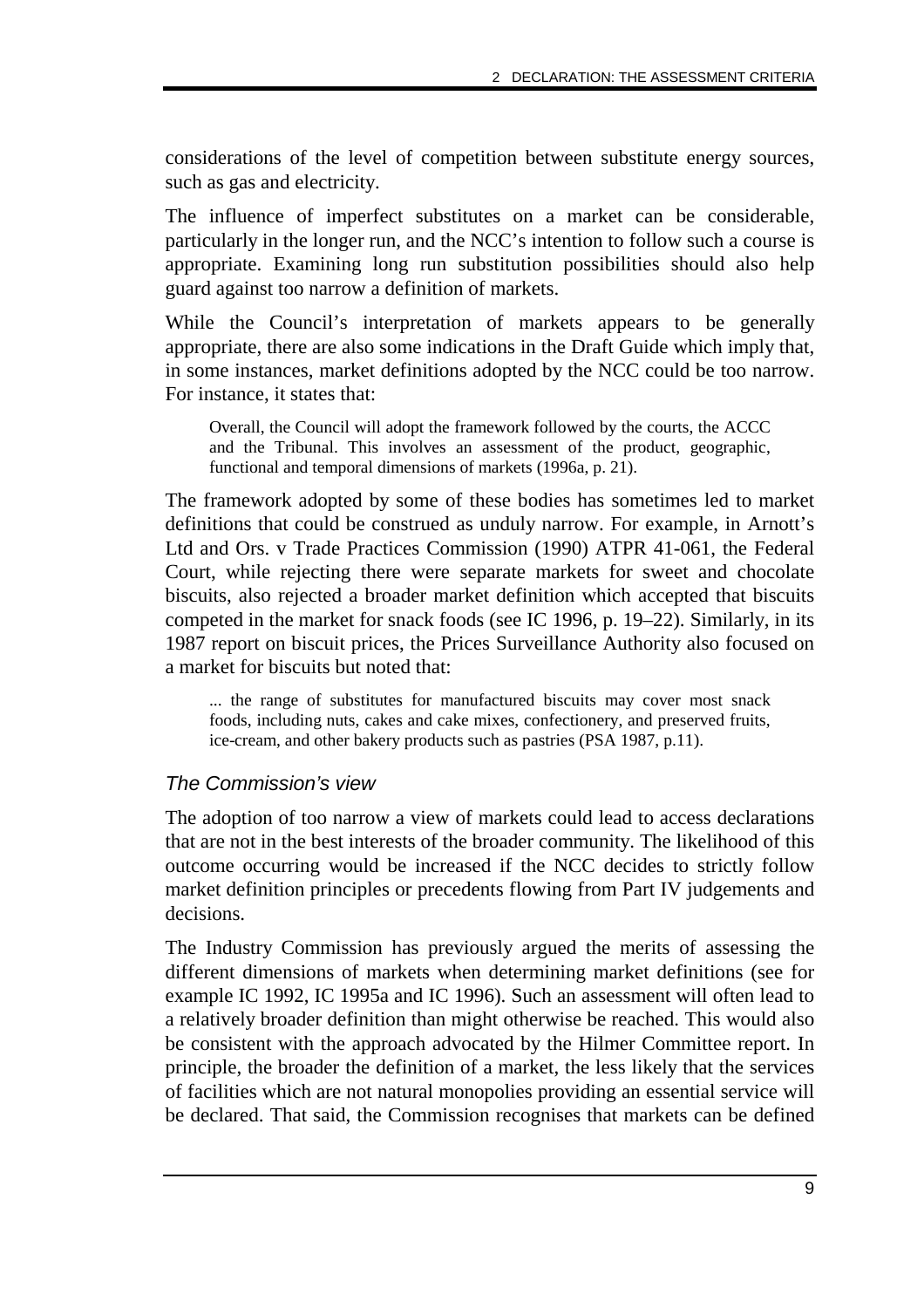too broadly. In practice, the determination of market boundaries will need to be considered on a case by case basis.

The Commission also recognises that defining relevant markets is complex and can be extremely demanding, particularly if empirical analysis is required. For these reasons, a narrower definition of markets could be justified as a *first* step in the consideration of this criterion. The Commission, in the context of Part IV of the TPA, identified a two stage solution to the market definition problem (IC 1992, p. 16). Following this two stage approach, the NCC could use a relatively narrow market definition as an initial hurdle for screening applications for declaration. Only if this hurdle is jumped would the NCC need to adopt a broader and potentially more meaningful, but often more complex, definition of the market. If this first hurdle is not 'jumped', it is unlikely that the facility could 'jump' the second hurdle.3

## **2.2 Criterion b — the natural monopoly test**

*... it would be uneconomical for anyone to develop another facility to provide the service.*

This test, in conjunction with criterion (a), underpins the rationale for mandatory access to the services of infrastructure.

#### **2.2.1 Rationale for mandating access**

The Hilmer Committee recommended the implementation of mandatory access to certain infrastructure services because:

In some markets the introduction of effective competition requires competitors to have access to facilities which exhibit natural monopoly characteristics, and hence cannot be duplicated economically (1993, p. 239).

The Hilmer Committee<sup>4</sup> considered mandatory access was most appropriate:

4 The Hilmer Committee also noted that:

<sup>3</sup> Following this two stage approach, the NCC on receipt of an application to declare the services of, say, an urban rail network could first consider the narrow market — the urban passenger rail market. If the application fails on this count (ie there is already a substantial level of competition in this narrowly defined market), there would be no need to proceed any further with more complex analysis of markets. However, if the application for declaration passed this initial hurdle, it would be necessary for the Council to assess whether the relevant market is broader — such as the total market for urban passenger transport.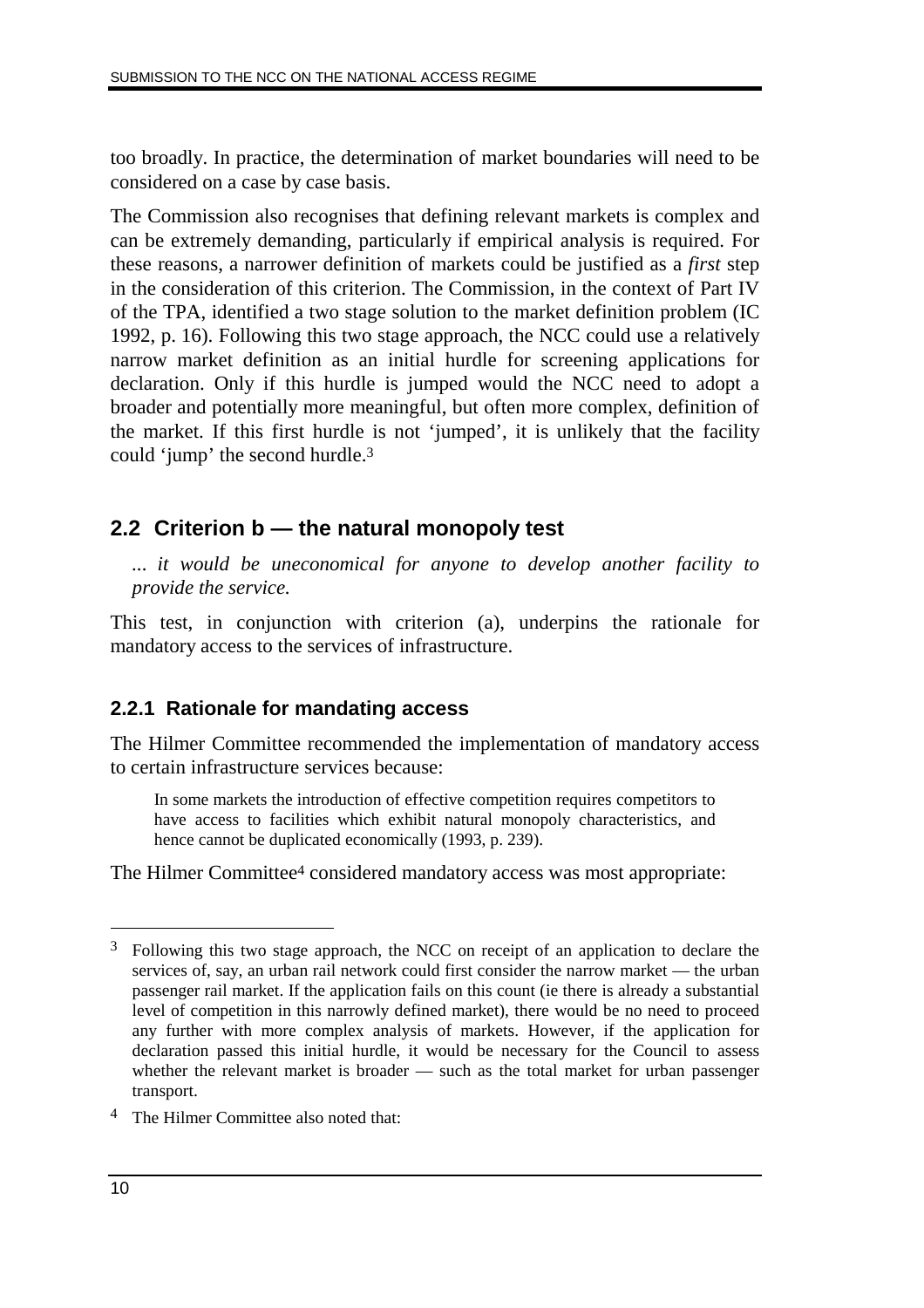... in relation to major infrastructure facilities such as electricity transmission grids, major gas pipelines, major rail-beds and ports, *but not* in relation to products, production processes or most other commercial facilities (1993, p. 251, emphasis added).

The link between natural monopoly and access was also enunciated in the second reading speech of the Bill covering the access provisions now incorporated in the TPA. In that speech, the (then) Assistant Treasurer said:

The notion underlying the regime is that access to certain facilities with natural monopoly characteristics, such as electricity grids or gas pipelines, is needed to encourage competition in related markets, such as in electricity generation or gas production (Gear 1995, p. 7).

The legislative test associated with this criterion has been interpreted by the NCC as, in certain circumstances, going beyond that of natural monopoly.

The NCC acknowledges that 'the policy intent underlying the access regime is to focus mainly on what economists call "natural monopoly" situations' (1996a, p. 22). However, it notes that criterion (b) may also apply to situations other than natural monopoly. It suggests that monopolies which control an essential or unique primary input or resource; or have an exclusive right of production (for example, through trademarks or patents) are examples of nonnatural monopolies which could be the subject of a declaration application and potentially satisfy this criterion. (In this context, the Commission notes that Section 44B(e) of the TPA states that, under the National Access Regime, services do not include the use of intellectual property, except to the extent that it is an integral but subsidiary part of the service.) The NCC also suggests that some monopoly infrastructure could feasibly satisfy this criterion 'because of natural, economic or technological advantages associated with the initial establishment of the infrastructure facility', even though it may be feasible to establish multiple facilities (1996a, p. 24).

While the NCC has suggested it will be prepared to accept broad interpretations of this criterion in certain circumstances, it is of the view that:

... declaration should be confined to circumstances in which the normal dynamics of innovation and investment, or the other regulatory remedies available, will not be sufficient to counteract a monopolistic position held by an infrastructure operator (1996a, p. 22).

As a general rule, the law imposes no duty on one firm to do business with another. The efficient operation of a market economy relies on the general freedom of an owner of property and/or supplier of services to choose when and with whom to conduct business dealings and on what terms and conditions. This is an important and fundamental principle based on the notions of private property and freedom to contract, and one not to be disturbed lightly (1993, p. 242).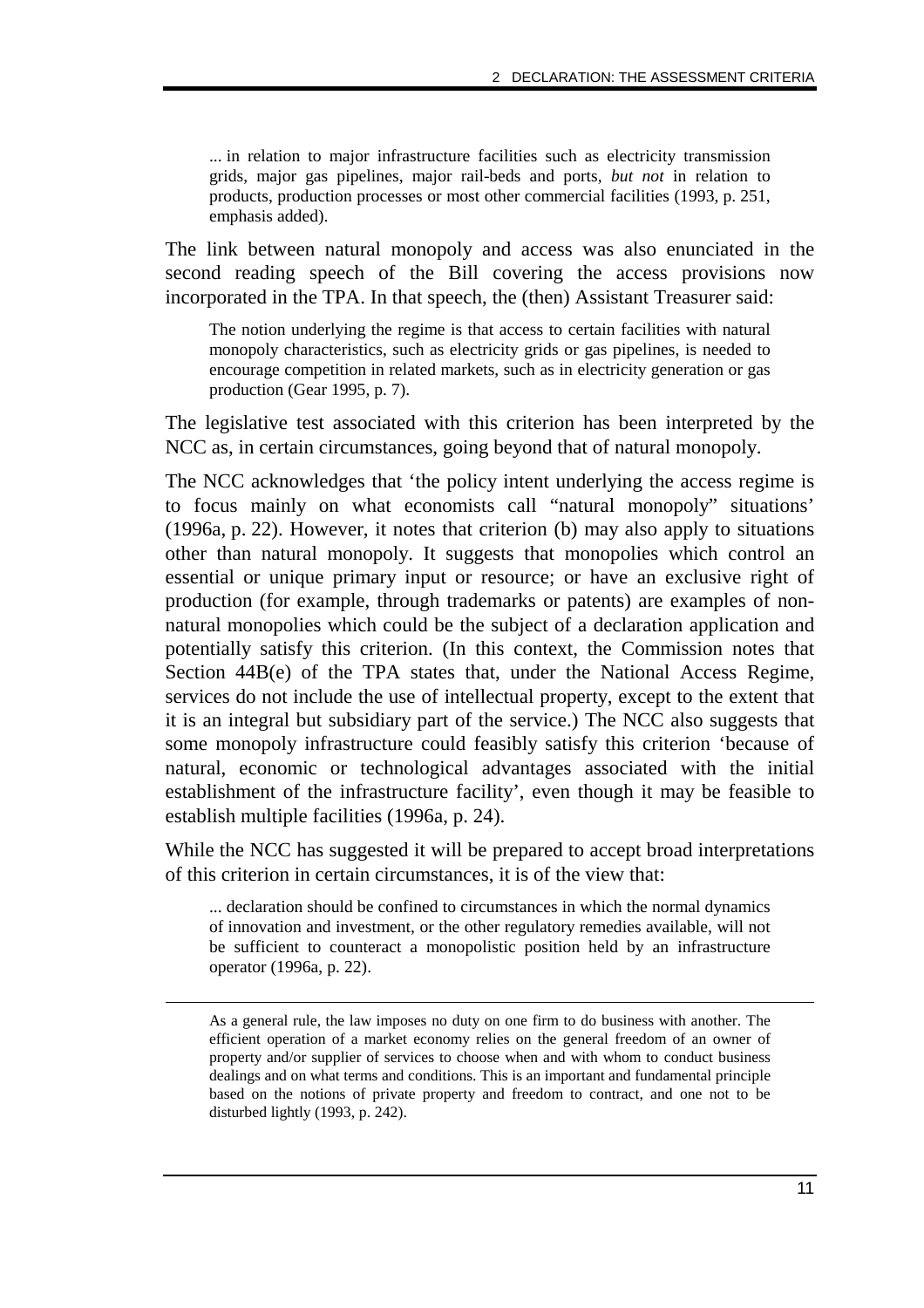The Council believes that a broad interpretation of this criterion will, in practice, be constrained by other criteria, in particular, criterion (f) — public interest.

#### The Commission's view

From a policy perspective, the Commission believes that consideration of mandatory access in a national access regime is only warranted in circumstances where infrastructure has natural monopoly characteristics.

Many of the activities covered in the non-natural monopoly situations envisaged by the NCC could be considered as symptomatic of competitive rather than uncompetitive behaviour. Firms in competitive markets are always seeking ways to differentiate their product or service in a way which allows them to earn above normal profits. Firms, for example, may seek some unique location for their operation which gives them a competitive edge — for example, a ferry terminal or restaurant close to the Sydney Opera House. Alternatively, firms may seek to differentiate their product by way of trademarks or internalise the benefits of research and development by way of patents.

The Commission accepts that the public interest test — criterion  $(f)$  — could constrain, but not necessarily preclude, a broader interpretation of criterion (b) leading to a declaration recommendation.5 Nonetheless, the Commission is concerned that widening the potential infrastructure eligible for declaration considerations by the NCC could have deleterious effects on risk-taking in the Australian economy. In particular, investment incentives may be reduced if firms operating non-natural monopoly infrastructure are concerned that their property rights could be eroded. Even the NCC's indication of a willingness to consider wider parameters than natural monopoly for declaration could increase uncertainty about future returns from investment and lead to unforseen negative impacts on competition. For example, it could actually reduce the potential for competition if it discouraged investment in an additional facility on the grounds that it may subsequently be declared for access.

While access regulation can be an extremely useful tool in the appropriate circumstances, it is only one of many pro-competitive tools. Other tools include the application of Part IV of the TPA (which deals with restrictive practices), the introduction of prices oversight, price regulation or deregulation. In many circumstances, one of these alternative tools may be a lower cost and more efficient alternative to mandatory access for dealing with competition issues associated with non-natural monopolies.

<sup>5</sup> This issue is discussed in more detail in the context of criterion (f).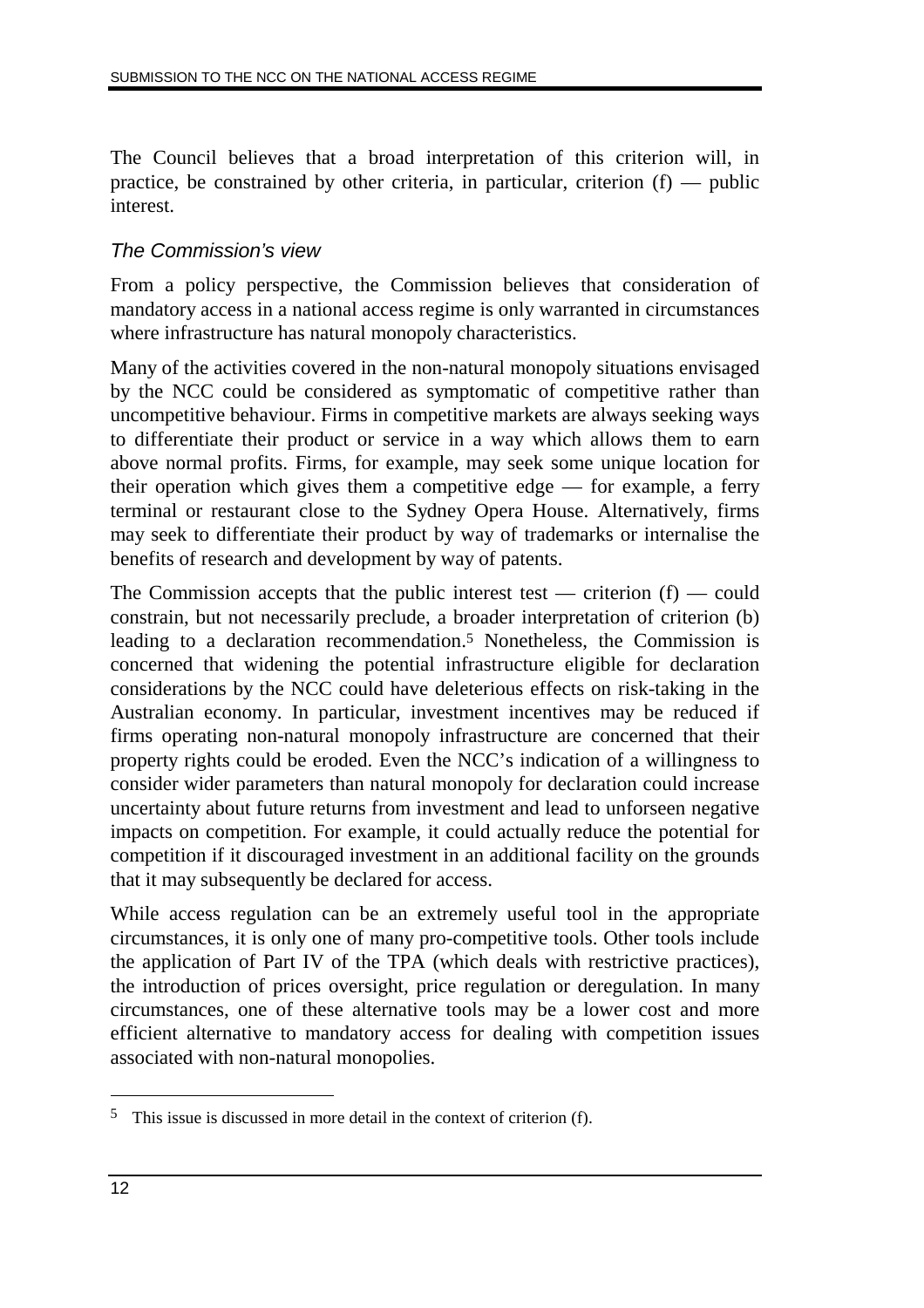The Commission acknowledges that the wording of the current legislation could, if read literally, be interpreted as going further than natural monopoly. Nonetheless, it strongly urges the NCC to ensure that all other remedies to limit or prevent anti-competitive behaviour have been canvassed before it finds that services of non-natural monopoly infrastructure satisfy this criterion. A finding that the services of non-natural monopoly infrastructure do not meet this criterion would not preclude the Council from recommending to the relevant minister that other pro-competitive action be considered to prevent monopolistic behaviour.

#### **2.2.2 Identifying natural monopoly**

The NCC intends to use the existence of *pervasive* economies of scale as the key indicator of a natural monopoly. It notes that the notion of economies of scale is a relative concept. When assessing economies of scale, the Council intends to take account of the definition of the relevant market, market demand, the particular technology employed to supply a service and the rate of technological innovation in an industry.

The Commission agrees that all of these factors can influence whether a particular facility is a natural monopoly (see Box 3). However, identification of a natural monopoly is not always clear cut. Infrastructure used in one market may exhibit natural monopoly characteristics, but the same infrastructure employed in another market may not. For example, in a small regional community a local Olympic swimming pool could exhibit natural monopoly characteristics. On the other hand, the same swimming pool in a large city may not.

The difficultly in identifying natural monopolies is highlighted by the debate on whether local telephone services are, or were, a natural monopoly. For example, Rosston and Teece (1995) express doubt that local telephone networks are now, or indeed ever have been, natural monopolies. King and Maddock note:

It is unclear whether local telephony is or is not characterised by natural monopoly technology. The same can be said for many other industries that have traditionally been classed as natural monopolies. For example, it is not obvious that gas transmission is a natural monopoly. Judgement of natural monopoly status requires a close examination of the relevant technology. This has not occurred in Australia, but overseas studies suggest that the evidence is, at best, ambiguous (1996a, p. 75).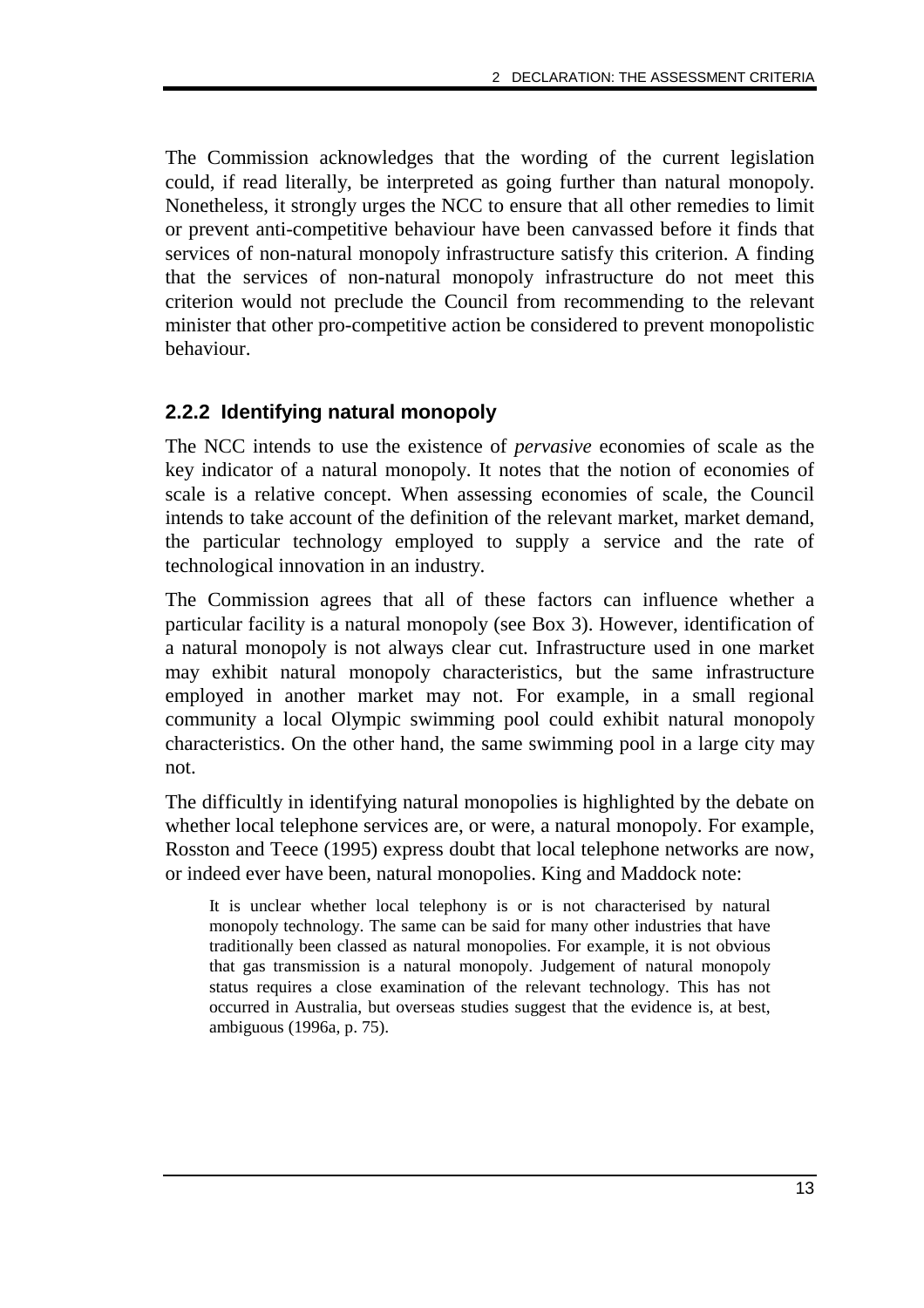As noted above, the NCC argues that 'a key indicator of natural monopolies is the existence of *pervasive* "economies of scale" ' (1996a, p. 23).6 Intuitively, economies of scale and natural monopoly are enhanced by the existence of substantial fixed costs, many of which may be 'sunk'. Technically, the appropriate test for the existence of natural monopoly is whether the relevant firm's cost function is 'strictly subadditive'. Subadditivity takes into account economies of both scale and scope (see Box 3). Sharkey argues that 'if there are economies of scope, then it is reasonably certain that the cost function is subadditive if there are also scale economies' (1982, p.202).<sup>7</sup>

Natural monopoly technology may also change over time. For example, King and Maddock believe that:

... the development of a microwave based network by Microwave Communications Incorporated in the US led to the undermining of AT&T's status as a natural monopoly service provider in the 1980s (1996a, p. 74).

Other industries may also move away from (or to) natural monopoly characteristics due to advances in technology and/or shifts in demand. Natural monopoly, in the context of natural gas distribution, is considered in Chapter 3.

When setting the expiry date for individual declarations, the NCC should try to take into account the rate of technological change and the nature of demand and supply.8 Periodic reviews of declared infrastructure will allow for the possibility that such factors can change the natural monopoly status of infrastructure.

<sup>6</sup> The Commission interprets the Council's use of the term 'pervasive economies of scale' as relating to the strength or intensity of economies of scale.

<sup>7</sup> However, Panzar provides a somewhat contrived counter-example which demonstrates that if both economies of scale and fixed costs are very small, economies of scale and economies of scope, together, do not guarantee subadditivity (1989, p.26).

<sup>8</sup> The NCC would also need to consider the costs and benefits of reassessing further access claims within relatively short time frames.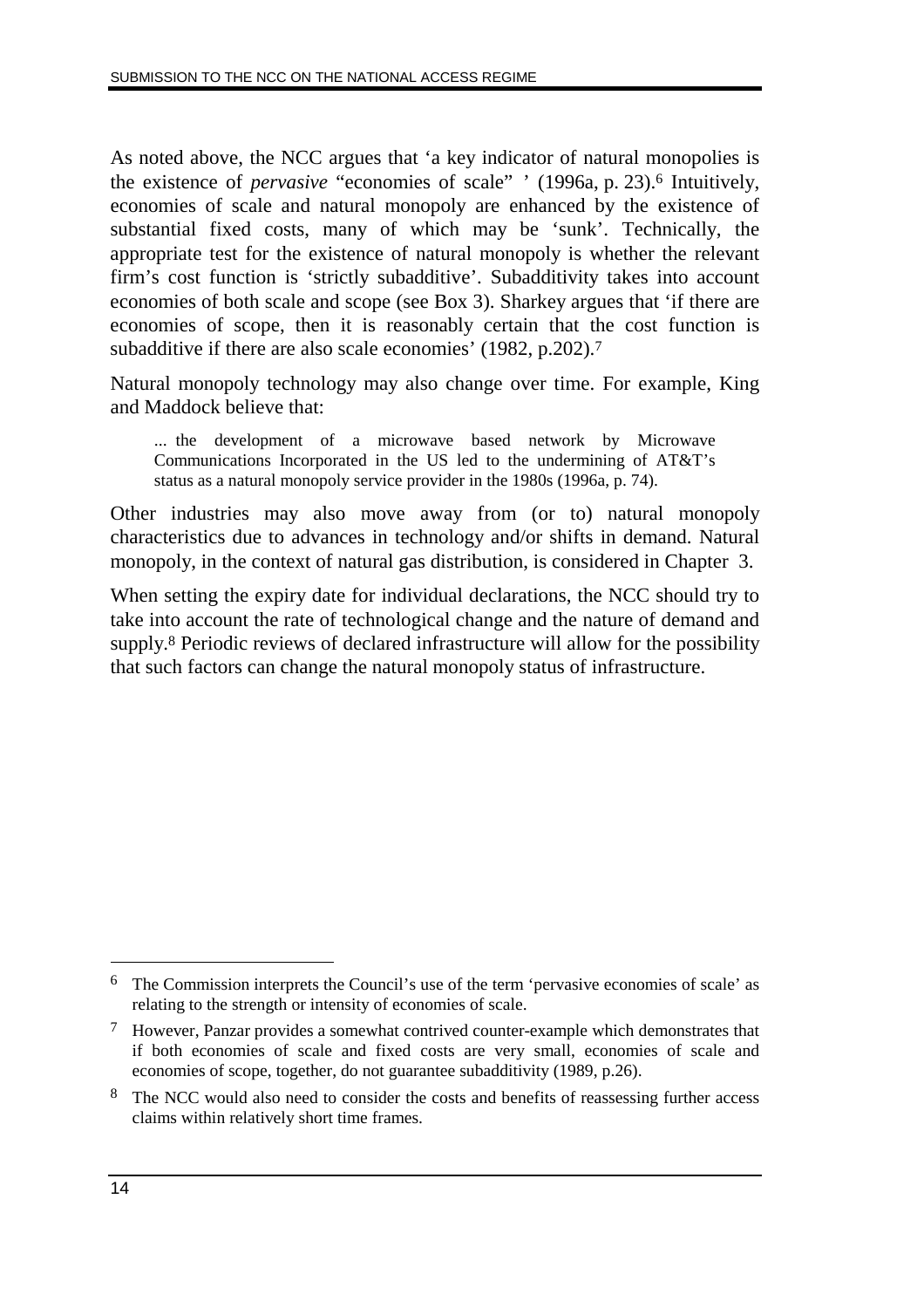#### **Box 3: The theory of natural monopoly**

Put simply, natural monopoly occurs when one firm can supply a market at a lower cost than two or more firms. A single product natural monopoly is generally characterised by an average cost function that is declining over the relevant range of demand.

In the single product case, strong economies of scale are sufficient for natural monopoly. However, most firms produce a range of products, especially if outputs in different locations are viewed as different products. For example, in the case of electricity, power transmitted to town A through a grid could be considered a different product to power transmitted to town B which is 100 km further along the same grid. For the multiproduct firm, declining average costs for all products is not a sufficient or necessary condition for natural monopoly. A multiproduct natural monopoly exists if one firm using cost minimising technology can produce the entire industry output cheaper than two or more firms over the relevant output range. In this case, the firm's cost function is said to be subadditive. Subadditivity can derive from economies of scale or scope or organisation.

In a multiproduct firm, subadditivity may occur in the absence of declining average costs over certain ranges of the industry's output. Subadditivity 'refers to a particular point on the cost surface … because costs may be subadditive at one output level and not at another' (Baumol *et al* 1988, p. 17). Therefore, the existence of a natural monopoly is also dependent on the level of demand. In practice, testing for subadditivity is complex and information intensive. Information about the entire cost function is necessary. Technology and the level of demand are important determinants of natural monopoly.

In the figure below, all firms have identical average cost curves represented by  $AC<sub>1</sub>$ . If there are two producers in the market, the average and marginal cost curves for the industry would be represented by  $AC_2$  and  $MC_2$ . In this example, the industry is a natural monopoly for outputs up to  $x_1$ . One firm can produce more cheaply than two. In the output range  $x_0$  to  $x_1$ , there is subadditivity but rising average cost. For output ranges above  $x_1$ , such as  $x_2$ , two firms can produce more cheaply than one firm.

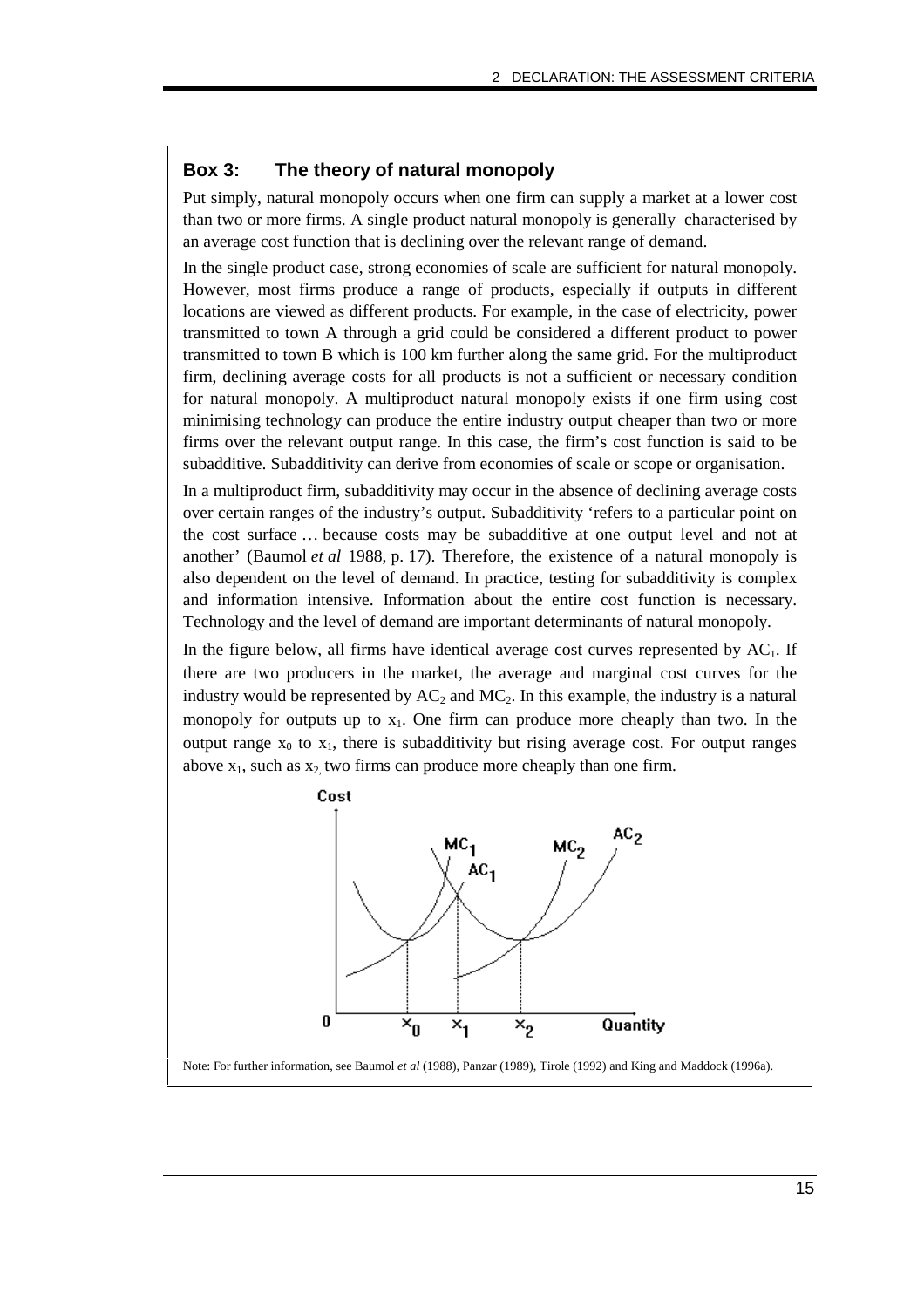## **2.3 Criterion c — the national significance test**

- *... that the facility is of national significance, having regard to:*
- *(i) the size of the facility; or*
- *(ii) the importance of the facility to constitutional trade or commerce9; or*
- *(iii) the importance of the facility to the national economy.*

The Council indicates that the three sub-tests set out in the criterion will be treated as exhaustive.10 Nonetheless, the Council has taken a relatively broad interpretation of two of these sub-tests in its Draft Guide.

The Commission supports the need to take a broad rather than a literal interpretation of these sub-tests. The basis for this view is that, if the tests are interpreted literally, the focus will be on the asset per  $se$  — that is, the facility — rather than on the economic significance of making it subject to an access regime. Such a focus could see the test passed even though the contribution to trade and commerce or the contribution to the national economy *from mandatory access* is insignificant.

The Commission believes the test should be focused on the relative magnitude of benefits accruing to the nation from mandating access to the service of the facility. More specifically, the test should focus on the significance of the expected benefits to the nation of promoting competition in related markets. The significance test is therefore, to some extent, a 'rider' on criterion (a).

In regard to the NCC's interpretation of the three sub-tests, the Commission makes the following points.

c) trade or commerce between a State and a Territory, or between two Territories.

<sup>9</sup> 'constitutional trade or commerce' ... means any of the following:

a) trade or commerce among the States; or

b) trade or commerce between Australia and places outside Australia; or

<sup>&</sup>lt;sup>10</sup> The Commission notes that the criterion does not require the NCC to take the view that sub-tests (i) to (iii) are exhaustive. The Commission believes that treating the test as exhaustive may be premature — the most appropriate interpretation of the national significance test will ultimately emerge from the NCC's experience and any case law that develops around the criterion.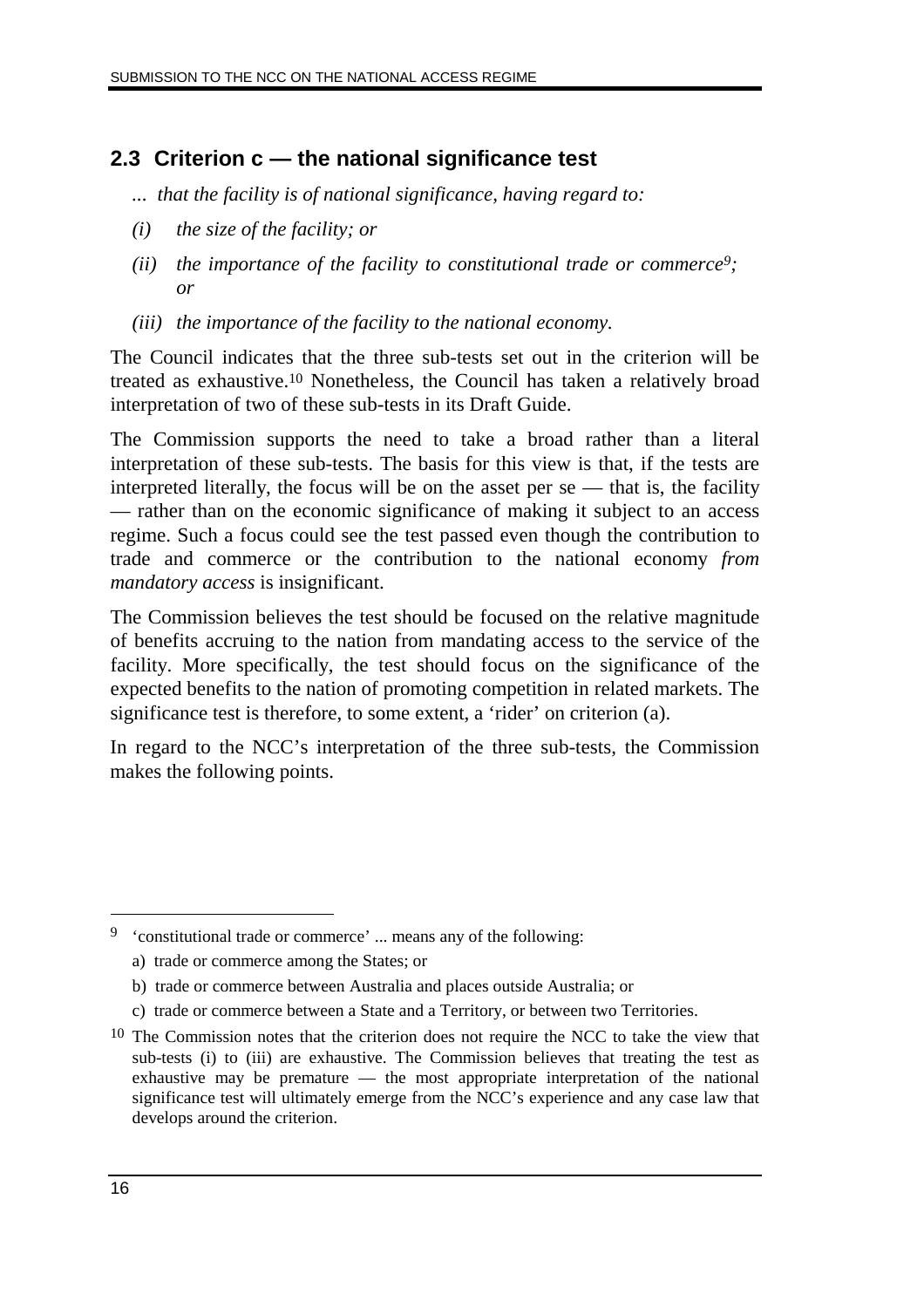#### **2.3.1 Size of the facility**

The Council concedes that sub-test (i) is unlikely to be conclusive in many instances and therefore it will place greater importance on sub-tests (ii) and (iii). It states that:

... while the physical dimension of the infrastructure may in some instances indicate that a facility is of national significance, in others it is unlikely to be conclusive (1996a, p. 26).

The Commission agrees with the NCC's view. There is little evidence to suggest that the physical dimensions of a facility will reflect its importance to the nation.

#### **2.3.2 Importance of the facility to constitutional trade or commerce**

In assessing the importance of the facility to constitutional trade or commerce — sub-test (ii) — the Council will:

... consider the monetary value of trade which is dependent on the *service* in question. The Council will also consider the wider importance of an infrastructure service to trade or commerce in related markets (1996a, p. 26).

#### The Commission's view

The Commission sees merit in considering the expected monetary value of *new* (*or additional*) trade or commerce arising in related markets following mandated *access* to the service in question. An assessment of the importance of such trade or commerce can then be gauged by considering its significance relative to the status quo.

In some circumstances, however, information constraints may make such an assessment difficult. For example, it may be difficult to assess the future value of pay TV services from a satellite which is currently only providing telephone services.

#### **2.3.3 Importance of the facility to the national economy**

The Council, when assessing the importance of the facility to the national economy — sub-test (iii) — will:

- ... particularly examine the market in which access would promote competition
- ... [and] would generally consider national significance to be established if:
- such a market provides substantial annual sales revenue to business in it; and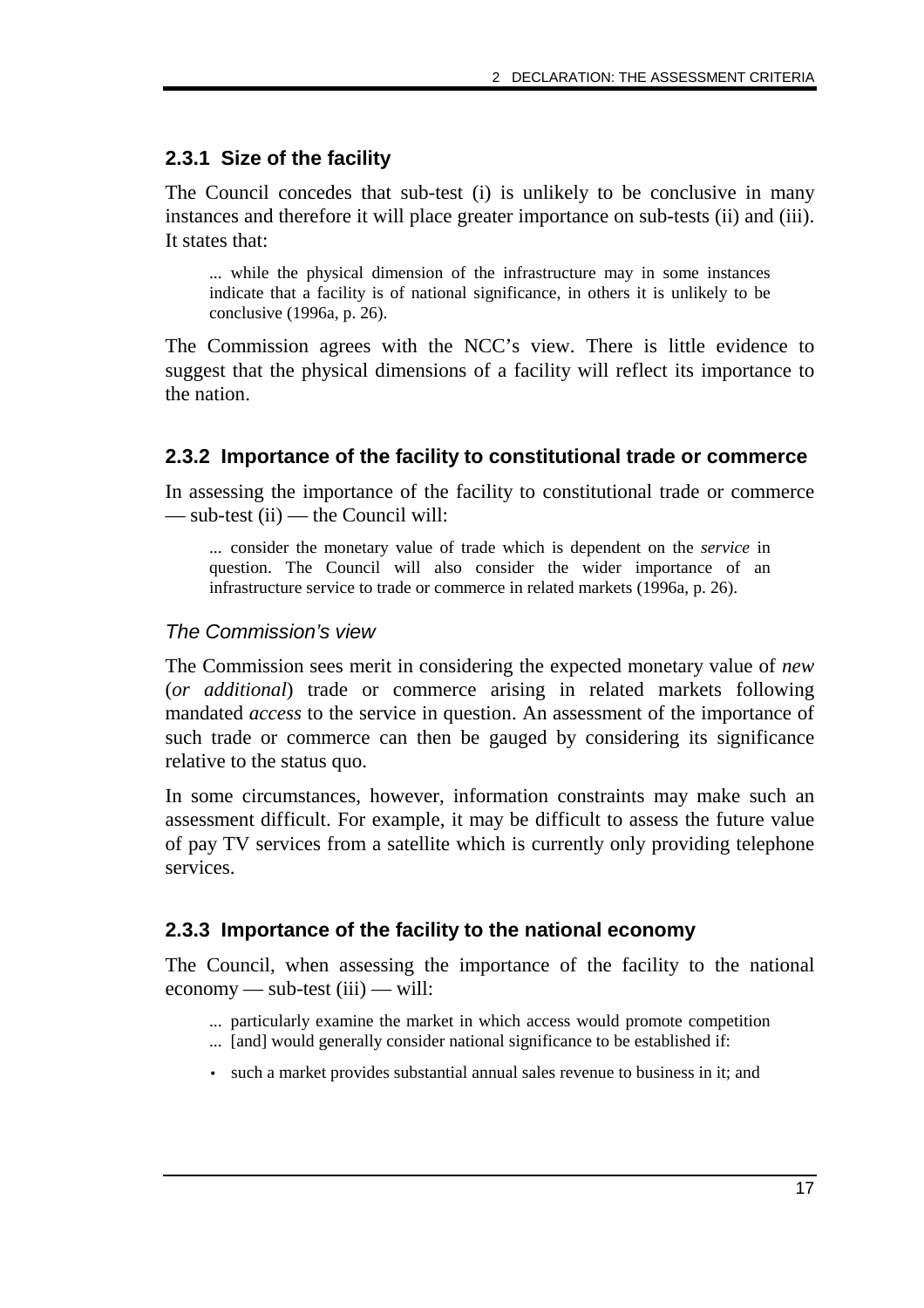• providing access would be likely to substantially promote competition  $(1996a, p. 26).$ <sup>11</sup>

#### The Commission's view

The Commission believes that the NCC is correct in deciding to examine the market in which access would promote competition when considering this subtest. However, the Commission believes that sales revenue is not always a good measure of a market's contribution to the economy. A more meaningful measure of a market's contribution can be obtained by determining the market's contribution to national value added.12

The Commission also agrees with the NCC's decision to link a measure of market size to the increase in competition promoted in that market by mandating access. The combination of these two measures gives the Council a good measure for the national importance of mandating access.

In practice, the promotion of competition would in most instances need to be substantial if this test is to be passed.13 However, a substantial promotion of competition in isolation may not be sufficient to pass this test. For example, even though an application may pass the substantial promotion of competition test in criterion (a), the market in which the competition is promoted could be non-significant from a national perspective and, hence, the application would fail this test.

A further complication of sub-tests (ii) and (iii) is that they do not define a time period for assessing significance. For example, in terms of the importance to constitutional trade or commerce, there is no indication of the time period over which the value of trade associated with a particular facility should be determined. For sub-test (iii), however, the NCC has indicated a time period of one year. Examining trade values, sales revenues or value added for, say, one year, may not provide the necessary insights on the importance of the facility. It may take some time for a market or the new business associated with mandatory access to reach peak levels. The Commission believes that the NCC will need to assess this issue on a case-by-case basis.

<sup>&</sup>lt;sup>11</sup> The Council considers that 'over time, precedents will be established which will indicate the Council's views on what amounts to substantial annual sales revenue and the creation of new markets' (1996a, p. 26).

<sup>12</sup> Value added measures the contribution of a market or industry to gross domestic product.

<sup>&</sup>lt;sup>13</sup> Note that the Council's Draft Guide indicates promoting a non-substantial increase in another market would meet criterion (a), but not this test.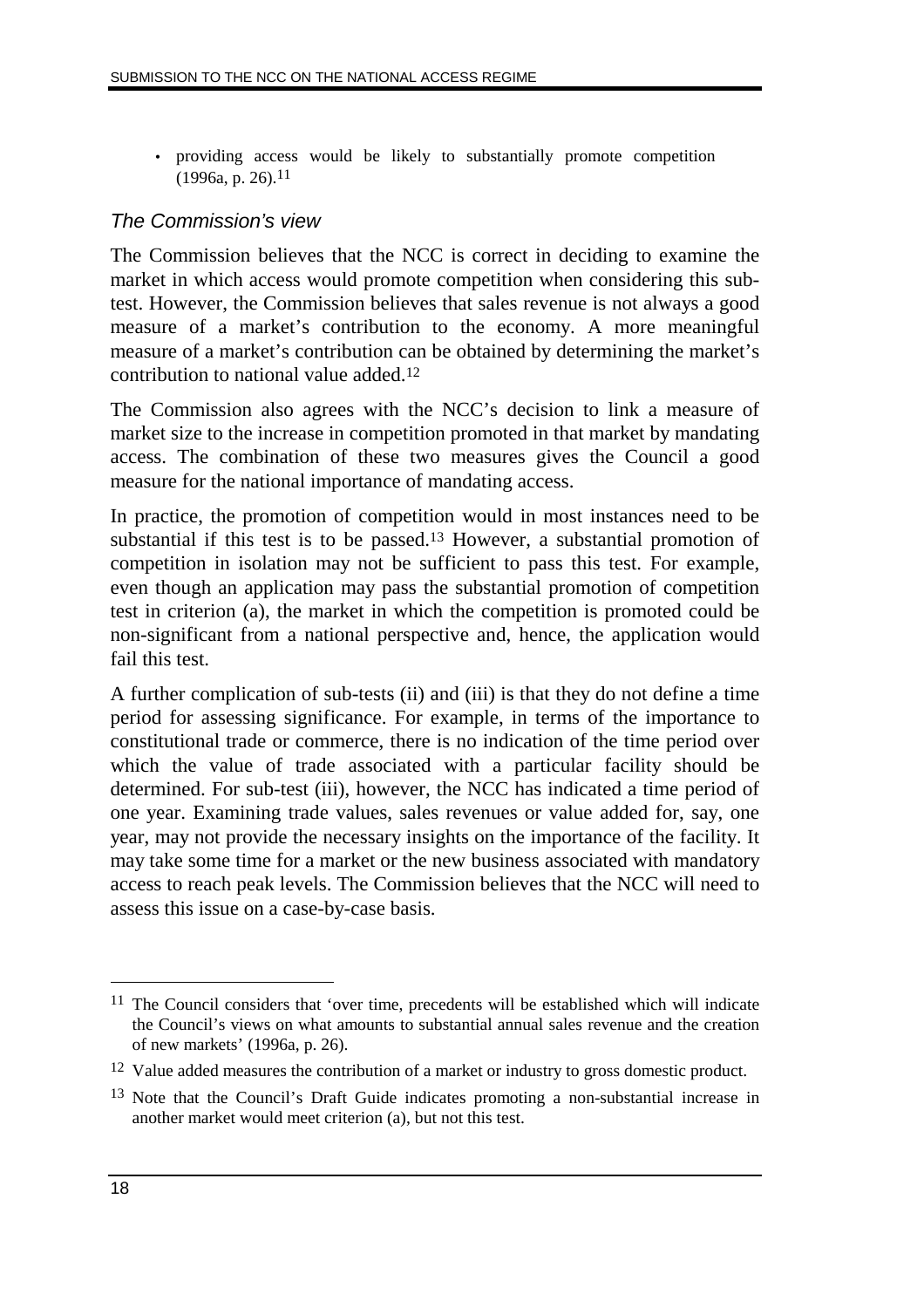## **2.4 Criterion f — the public interest test**

*... access (or increased access) to the service would not be contrary to the public interest.*

The NCC states that criterion (f) addresses matters that have not already been dealt with under the other criteria. However, it is likely that in many instances the satisfaction of the previous criteria would impact on the public interest, for example, the promotion of competition in another market — covered by criterion (a).

The test is stated in the negative — that is, *not* contrary to the public interest. Thus, provided all other criteria are satisfied, a neutral assessment of public interest would be sufficient for the NCC to recommend declaration.

The NCC notes that public interest is not defined in the Act. This situation is by no means unique. For example, McEwin (cited in IC 1995a, p. 25) reports that *public interest* was mentioned 386 times in a search of 1167 Commonwealth Acts and 566 regulations without the term being defined. While there is also no legislative definition of the term *public benefit,* it has been used in the TPA merger test and in the evaluation of authorisations of anti-competitive agreements.

According to the Council's Draft Guide, economic efficiency will be a key means for assessing public interest. However, the NCC also states that it 'does not consider the public interest and economic efficiency to be synonymous, and will give consideration to matters other than economic efficiency' (1996a, p. 29). The NCC offers a number of other matters that could be considered as being in the public interest. This list is based on section 1(3) of the Competition Principles Agreement which provides:

- (3) Without limiting the matters that may be taken into account, where this Agreement calls:
	- (a) for the benefits of a particular policy or course of action to be balanced against the costs of the policy or course of action; or
	- (b) for the merits or appropriateness of a particular policy or course of action to be determined; or
	- (c) for an assessment of the most effective means of achieving a policy objective;

the following matters shall, where relevant, be taken into account:

(d) government legislation and policies relating to ecologically sustainable development;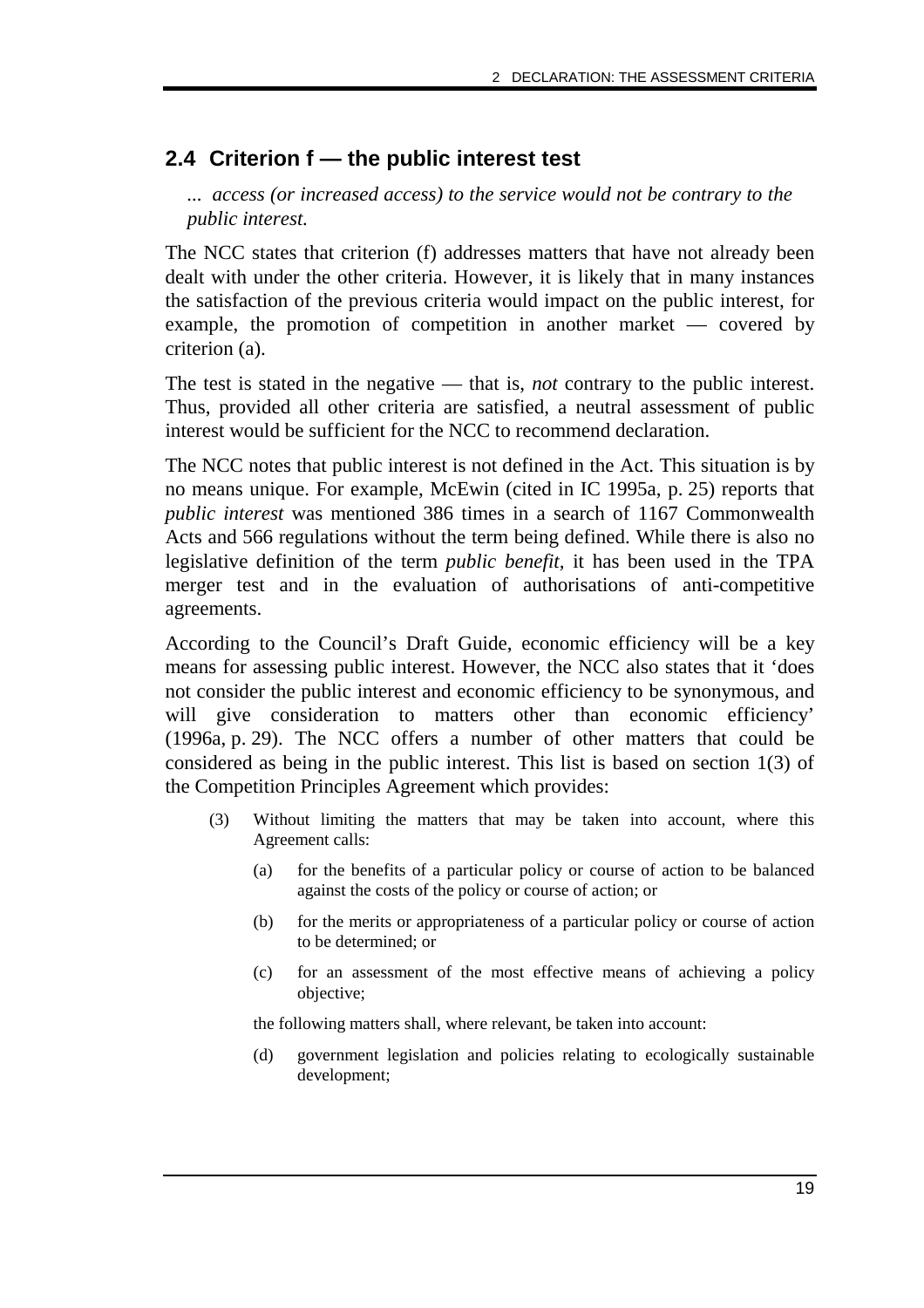- (e) social welfare and equity considerations, including community service obligations;
- (f) government legislation and policies relating to matters such as occupational health and safety, industrial relations and access and equity;
- (g) economic and regional development, including employment and investment growth;
- (h) the interests of consumers generally or of a class of consumers;
- (i) the competitiveness of Australian business; and
- (j) the efficient allocation of resources.

While Part IIIA of the TPA provides the legal foundations on which access issues must be considered, the CPA provides non-legislative general principles against which certain aspects of competition policy may be considered. Accordingly, it is not clear to what extent the list in clause 1(3) of the CPA must be followed when assessing the public interest criterion for third party access. Also, wording in clause 1(3) such as 'shall, where relevant be taken into account', appears to offer the NCC scope for limiting the consideration of these criteria when considering public interest in relation to access.

Indeed, in a recent publication, the NCC recognises that, in some circumstances, an extensive evaluation based on clause 1(3) of the CPA would not need to be undertaken. It argues, in relation to governments' obligations of implementing agreed competition reforms in return for competition payments that:

... where the net benefit to the community from a reform measure is clear, the Council does not see a requirement for governments to conduct a formal assessment of the public interest in terms of subclause 1(3) (1996b, p. 10).

#### The Commission's view

The Industry Commission believes that decisions regarding what constitutes the public and, hence, what constitutes public interest, should be considered from an economy-wide perspective. This means taking into account *all* the benefits and costs that arise from future transactions flowing from the access. These include benefits accruing to private parties — such as a business and its employees — and benefits passed on to consumers in the form of, say, lower prices.

The Industry Commission believes that economic efficiency considerations should drive any assessment of public interest concerns. Efficiency gains in themselves can help achieve general welfare objectives through lowering costs and prices, providing greater choice to consumers, and contributing to growth and, hence, employment opportunities.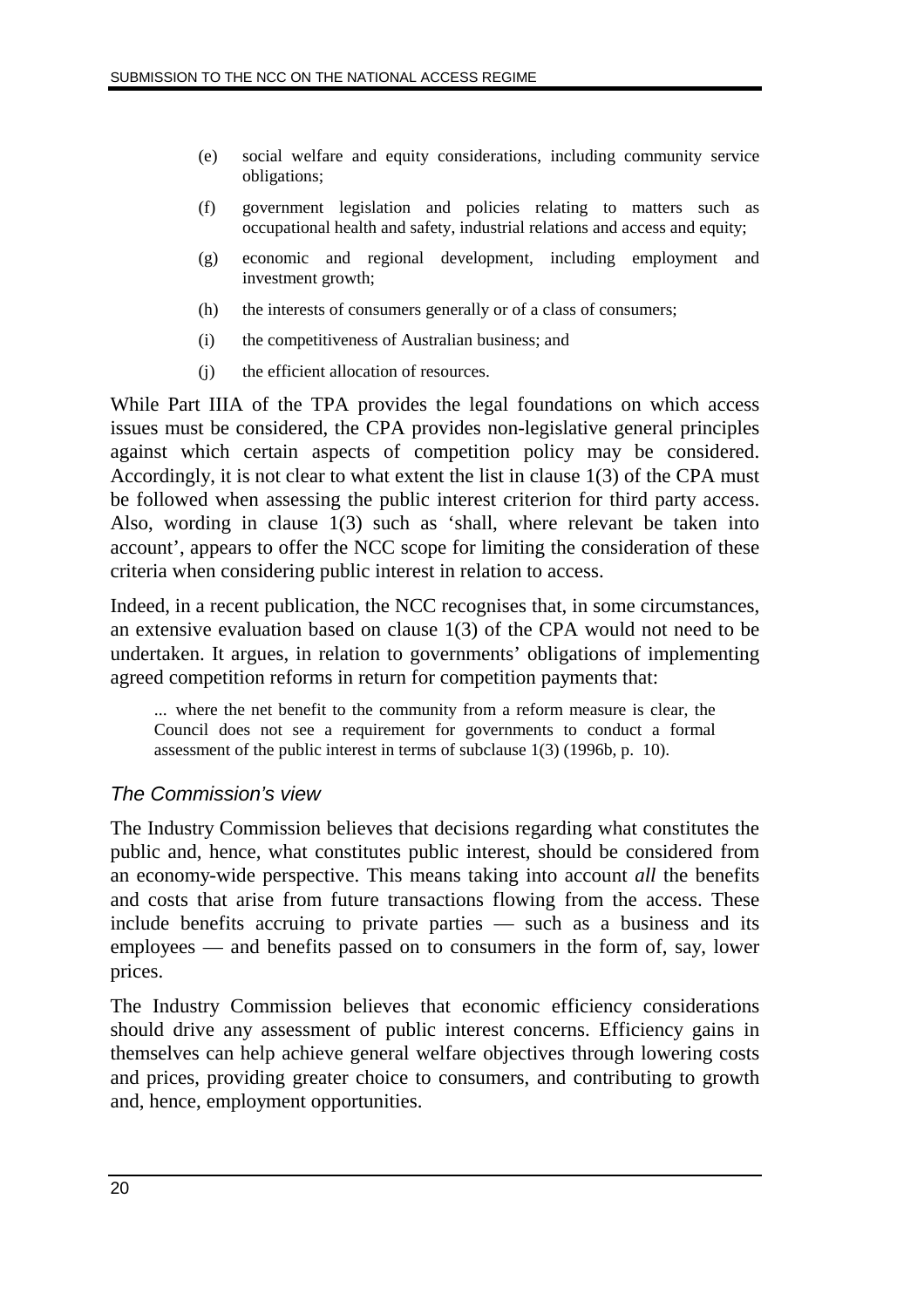Indeed, the efficient allocation of resources (item j of clause  $1(3)$ ) — or economic efficiency — is crucial in achieving improvements in a number of the other matters listed in the clause. For example, by achieving an efficient allocation of resources, the scope for economic development will be maximised. Similarly, an efficient allocation of resources will help ensure that firms' owners/managers/employees receive the market signals which encourage actions to maximise the competitive position of Australian industry. That said, we must be mindful that access arrangements are only one of many tools available to ensure economic efficiency.

Some matters covered in section  $1(3)$  of the CPA — such as ecologically sustainable development and social welfare and equity considerations — cover policy areas much broader than infrastructure access. Trying to achieve these types of policy objectives through a public interest criterion associated with third party access to infrastructure services creates the possibility for greater complexity and confusion to arise in assessment procedures. Objectives, such as those relating to social equity, would be best pursued through other policy measures. For example, the Commonwealth Treasury argues that:

Governments have means of promoting fairness of income distribution including transfer payments and taxation systems and via programs to provide subsidised goods and services. Competition policy, on the other hand, is a very blunt instrument for achieving fairness of outcomes; if equity considerations were allowed to override...efficiency goals...competition policy could make the community poorer in the aggregate sense. This would act to reduce the level of income available to redress income distribution via transfer payments and the taxation system (Department of the Treasury 1991, p. 6).

The Industry Commission therefore recommends that the NCC use caution if considering multiple, and what might be potentially conflicting objectives, to assess public interest. Trying to achieve other major policy objectives indirectly, rather than tackling them through more appropriate and targeted policy instruments puts at risk the goal of achieving the most appropriate third party access outcomes.

The Commission acknowledges that the inclusion of clause 1(3) in the public interest test may mean that in some (probably rare) circumstances, the NCC could be hesitant to recommend declaration of a facility. For example, it may be appropriate to delay mandating access until the introduction of certain environmental controls to ensure economically sustainable development, or to deal with any economic adjustment issues affecting equity or regional development. Thus, application of clause 1(3) of the CPA could, in some circumstances, defer access rather than foreclose the prospect of access indefinitely.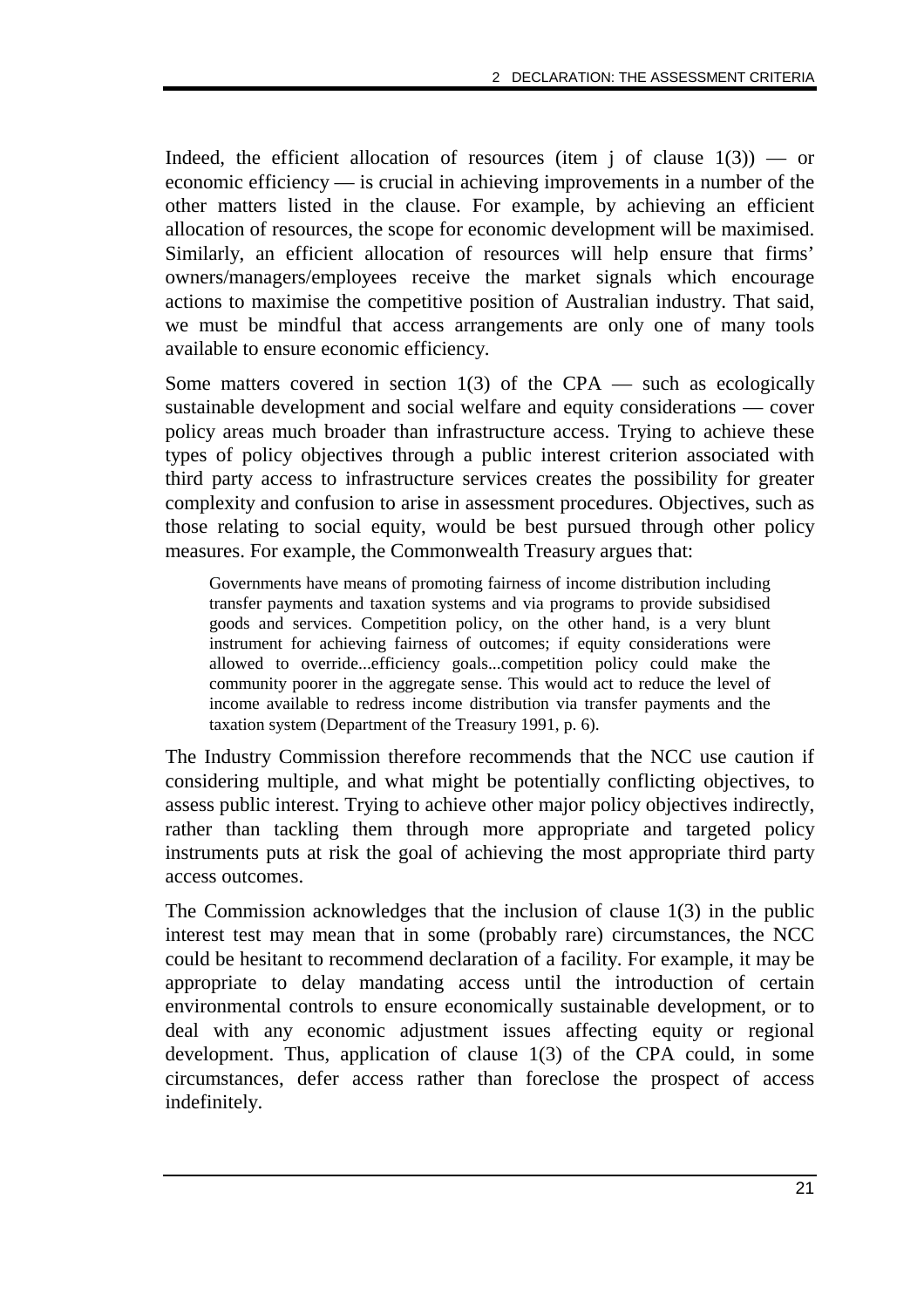The issue of public interest as it applies to competition policy via the CPA is complex and is currently the subject of an inquiry being undertaken by the Commonwealth Parliament. The Industry Commission also plans to undertake further research into the potential impact of the CPA clause 1(3) principles.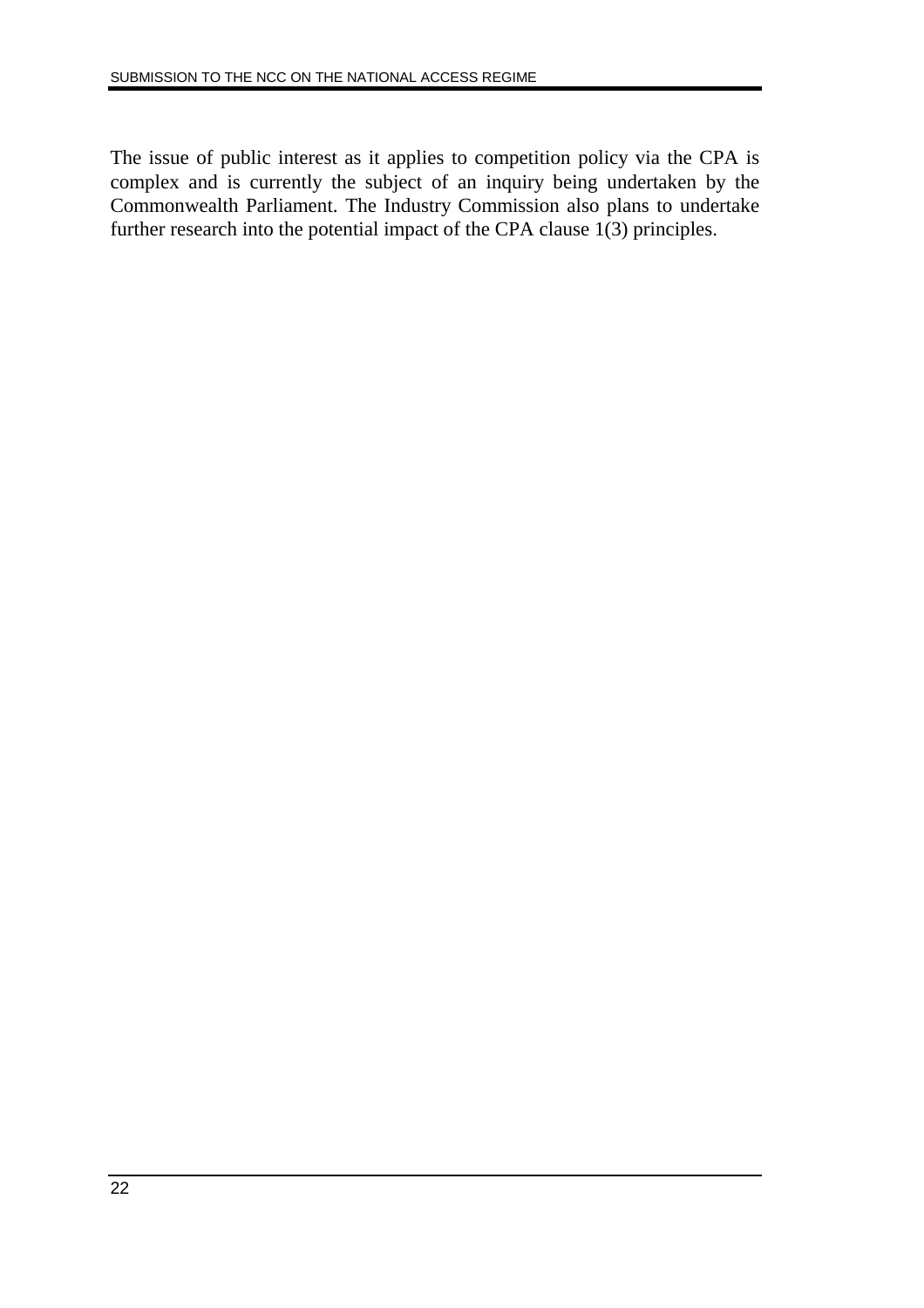# **3 CERTIFICATION AND THE NSW GAS CODE**

The national access regime is intended to operate concurrently with other access regimes. However, the national regime can override a state, territory or private sector access regime if the alternative access regime is not 'effective'. To avoid declaration of infrastructure services which are covered by a state or territory's access regime, the Premier/Chief Minister can request that the NCC certify the regime as effective.1

When considering whether a state or territory's access regime is effective, the NCC is required to apply principles set down in the Competition Principles Agreement (CPA) — clauses  $6(2)$  to  $6(4)$ . The NCC has outlined its views on these principles in its Draft Guide to Part IIIA (NCC 1996a). The NCC has requested submissions on this Guide.

In October 1996, the Premier of New South Wales formally requested the NCC to certify the State's *Third Party Access Code for Natural Gas Distribution Networks in NSW* (NSW Regime).2 As part of its assessment, the NCC has called for submissions on the effectiveness of the NSW Regime.

This section comments on some key aspects of the certification tests. In doing so, elements of the NSW Regime are also considered. The following clauses of the CPA are considered in some detail:

- [6](3) For a State or Territory access regime to conform to the principles set out in this clause, it should:
	- (a) apply to services provided by means of significant infrastructure facilities where:
		- (i) it would not be economically feasible to duplicate the facility;
		- (ii) access to the service is necessary in order to permit effective competition in a downstream or upstream market, ...
- [6](4) A State or Territory access regime should incorporate the following principles:

-

<sup>&</sup>lt;sup>1</sup> There is no equivalent certification process for Commonwealth or private sector access regimes.

<sup>2</sup> AGL's distribution network supplies about 96 per cent of the NSW natural gas market. The Council of the City of Wagga Wagga and the Albury Gas Company supply the remainder.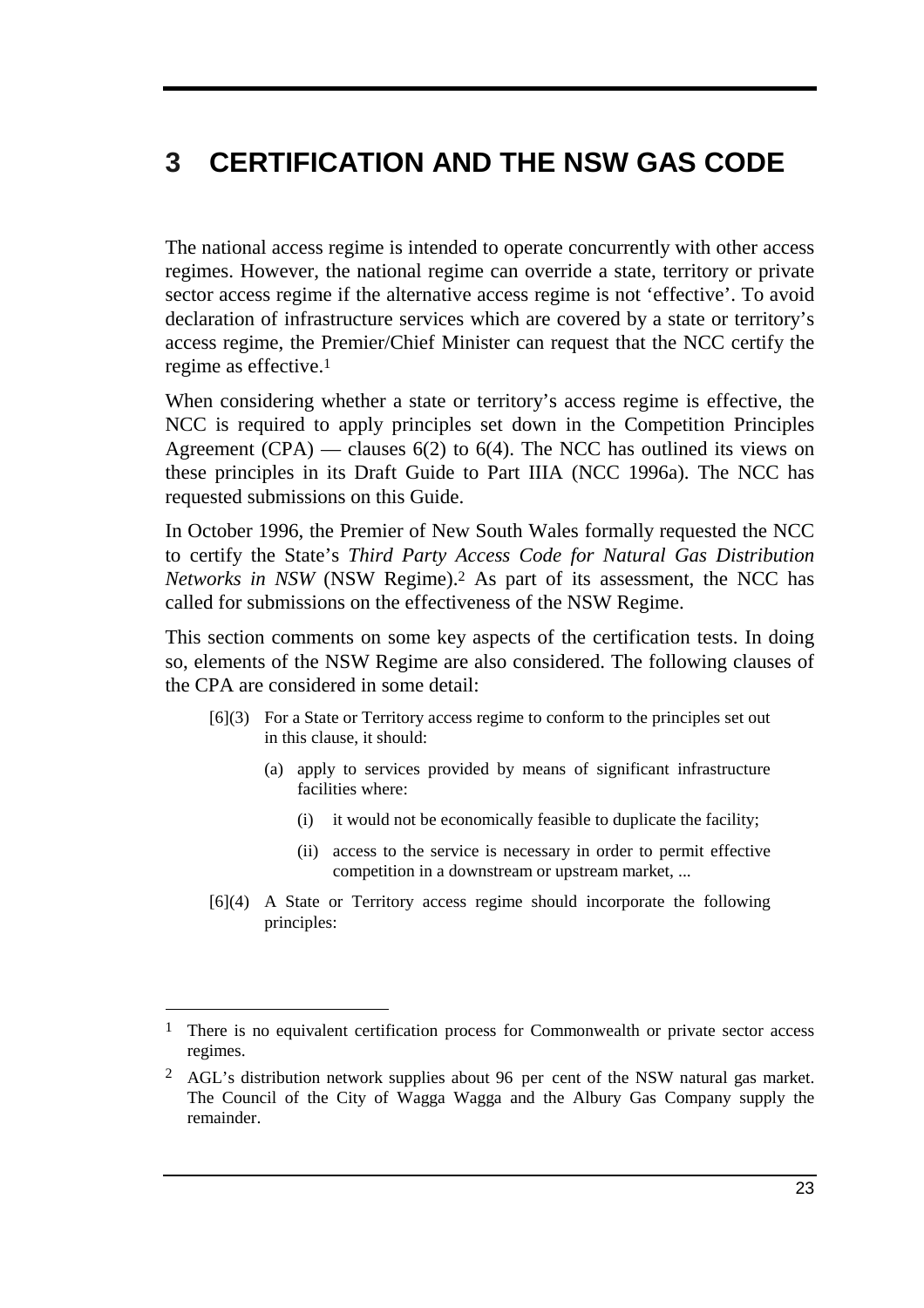- (a) Wherever possible third party access to a service provided by means of a facility should be on the basis of terms and conditions agreed between the owner of the facility and the person seeking access.
- (b) Where such agreement cannot be reached, Governments should establish a right for persons to negotiate access to a service provided by means of a facility.
- (c) Any right to negotiate access should provide for an enforcement process. ...

## **3.1 Clause 6(3)(a)(i)**

*It would not be economically feasible to duplicate the facility.*

Australian Governments' rationale for implementing third party access regimes for the services of certain infrastructure facilities is to encourage competition in other, related markets. The concern underlying third party access stems from the natural monopoly characteristics of these facilities. As noted in Chapter 2, natural monopoly characteristics depend on a number of factors, including the costs associated with existing technologies and the level of demand.

Clause  $6(3)(a)(i)$  of the CPA introduces the concept of natural monopoly into the certification process by requiring that it not be *economically feasible to duplicate the facility*. This clause is a stronger test than Declaration criterion (b), which requires only that the development of another facility be *uneconomic*.

In its Draft Guide, the Council recognised the difference between the relevant Certification and Declaration tests but stated that:

... the Council's view is that they have a similar objective. Accordingly, the Council expects that both the National access regime and State and Territory access regimes, where effective, will focus principally on infrastructure services provided by natural monopolies. *That said, the regimes might not necessarily be limited to natural monopolies* (1996a, p.47, emphasis added).

The wording of clause 1.9(b) of the NSW Regime closely mirrors the wording in the Part IIIA Declaration test, rather than the CPA's clause  $6(3)(a)(i)$ . The Regime requires that the regulator, when assessing whether a pipeline should be covered by the code, must be satisfied:

... that it would be uneconomical for anyone to develop another Pipeline to provide the Services catered for by that Pipeline... (clause 1.9(ii)(b)).

As noted in Chapter 2, the Commission believes that, from an economic policy perspective, mandatory access arrangements should *only* be applied to infrastructure with natural monopoly characteristics. The potential costs associated with mandatory access form the basis for this view (see Box 2). The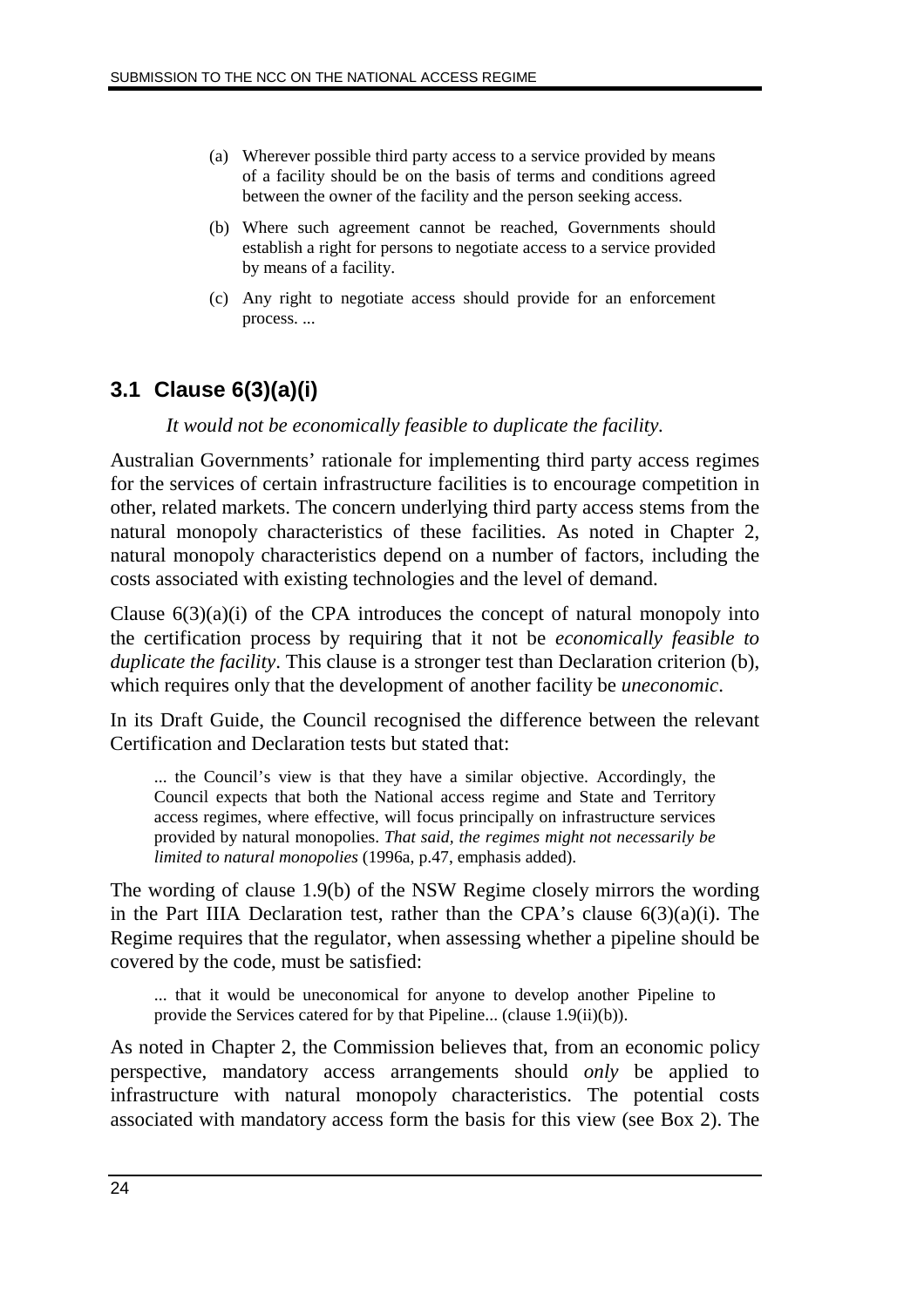discussion in section 3.3 on negotiating and regulating access highlights some of the administrative costs associated with access.

#### **3.1.1 Is the NSW natural gas distribution network a natural monopoly?**

As noted in Chapter 2, subadditivity is the over-riding test of a natural monopoly. The chapter also indicates that, in the single product case, economies of scale are sufficient for subadditivity. However, a multi-product natural monopoly generally requires the existence of both economies of scale and economies of scope.

The AGL Gas Company's natural gas distribution network is made up of a series of interconnected pipeline systems which graduate the pressure and volumes required by different types of gas customers (Gas Council of NSW 1996). The network supplies at least five services — these services reflect the pressure of the gas supplied to different customers.3 As shown in Figure 2, the vast majority of the network's customers are served by the medium to low pressure system. However, the Gas Council of NSW notes that the capacity of the medium and low pressure pipelines in isolation is not sufficient to transport gas for these customers. Additional capacity needs to be supplied by the higher pressure pipelines. Hence, in the AGL distribution network, the higher pressure, larger capacity pipelines are an integral part of the supply chain for all customers. These interdependencies between customer groups use of the network suggests the AGL network enjoys economies of scope.

The Gas Council of NSW also notes that the AGL system:

-

... does not include any gas compression facilities; sufficient pressure is provided ... at the city gate at Wilton. There are therefore virtually no variable operating costs on the network (1996, p.13).

The existence of virtually zero variable costs associated with individual customers throughput suggests that the network currently has no capacity constraints and most likely enjoys economies of scale.

 $3$  The number of services supplied would be much larger if each service provided to a different region was considered as an individual service.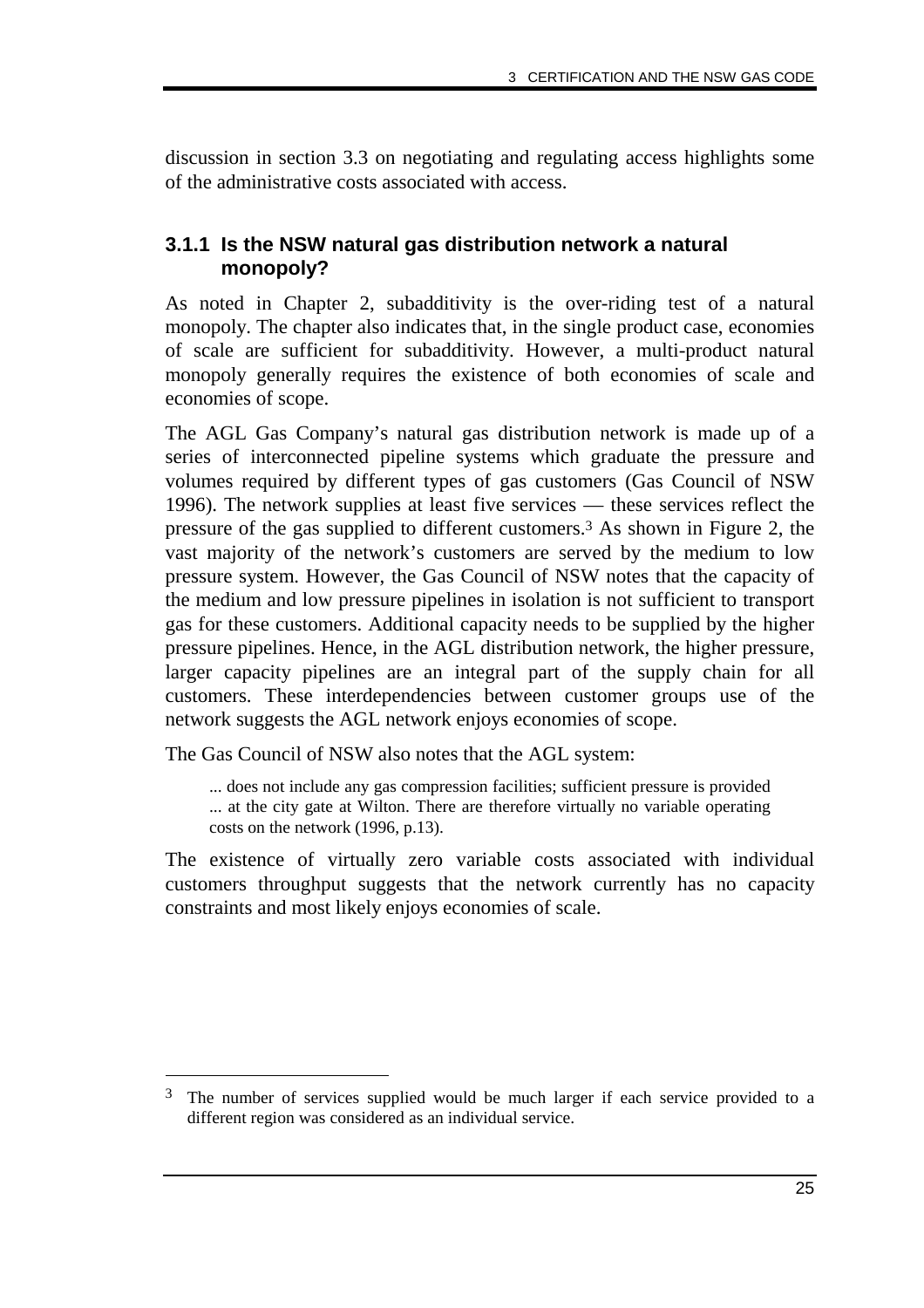

A relatively simple, but certainly not conclusive, indication of whether infrastructure has natural monopoly characteristics is to see if duplication is normal commercial practice elsewhere. The Commission is not aware of any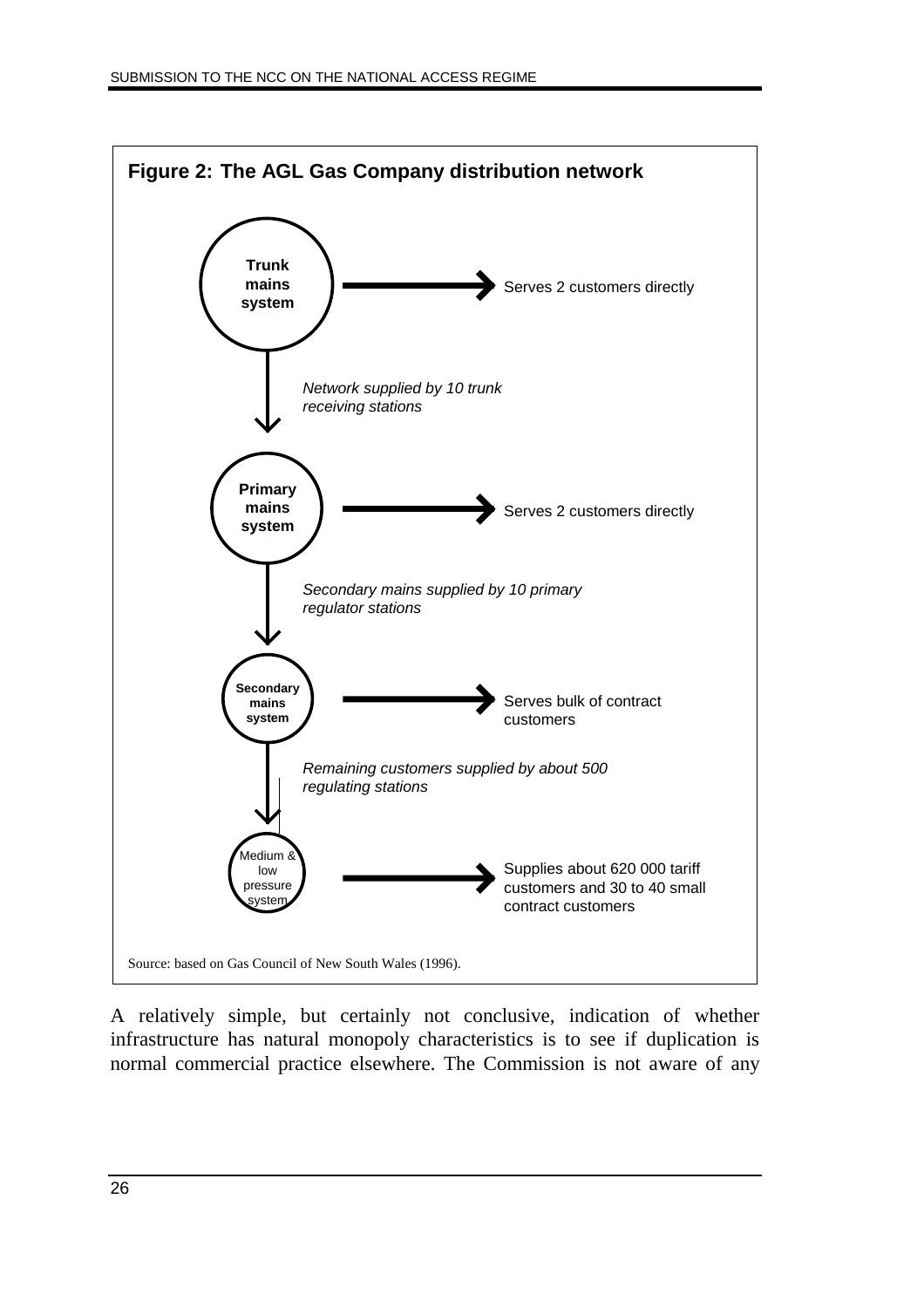substantial duplication of gas distribution markets in the recent past.4 However, in Australia's case, current and recent past regulation of gas distribution may have contributed to this outcome. For example, until 1990 the New South Wales Gas Act gave an exclusive right of supply to the licensee of the gas franchise area.5 This regulation effectively prohibited any duplication or bypass of the distribution network, regardless of its economic viability.

In the United States (US), Breyer (1982) argued that gas distribution companies are natural monopolies. More recently, De Vany and Walls have observed that private gas distribution systems and public utility systems often operate in parallel in the US. They argue that:

One reason they do this is to get better terms and reliability than the local distributor can give them. Another is to cover parts of the region the distributor's system does not. Yet another is to augment the coverage where the distributor's coverage is inadequate (1995, pp. 21-22).

However, in most instances these parallel networks 'do not duplicate an existing line; they partly parallel the route and usually extend or redirect the route as well' (De Vany and Walls 1995, p. 22). In addition, it needs to be recognised that the US gas market has very different characteristics to the Australian market. In its recent gas industry and market study, the Industry Commission noted that:

Over time, [Australian] gas markets have tended to grow and deepen. However, in comparison with gas markets in North America, the extent of this deepening and the rate at which it has occurred has been heavily constrained in Australia by regulation, the size and low population density, the distance between its major centres of population and industry and the distance between those centres and Australia's major gas reserves (IC 1995c, p. XXVI).

The non-regulatory constraints of size and population density impact on an important variable in any analysis of natural monopoly — the level of demand.

-

<sup>4</sup> There was some limited duplication or overlap of gas distribution networks in Melbourne in the nineteenth century. For instance, by 1872, Melbourne was served by three gas utilities. The boundaries of these utilities overlapped, as the legislation establishing the companies did not allocate exclusive monopoly rights. The three utilities eventually amalgamated to form the Metropolitan Gas Company.

<sup>5</sup> Natural monopoly characteristics of distribution and government support for the maintenance of non-commercial cross-subsidies have been the traditional rationale for legislation prohibiting duplication. However, there has been a change in approach in recent years. Governments are now more likely to take the view that, if the incumbent is a sustainable natural monopoly, entry will almost always be unprofitable and, therefore, regulation that restricts entry is unnecessary. Hence, to the extent that substantial sustainable entry occurs, there is a good chance that the monopoly is not natural, or is no longer natural.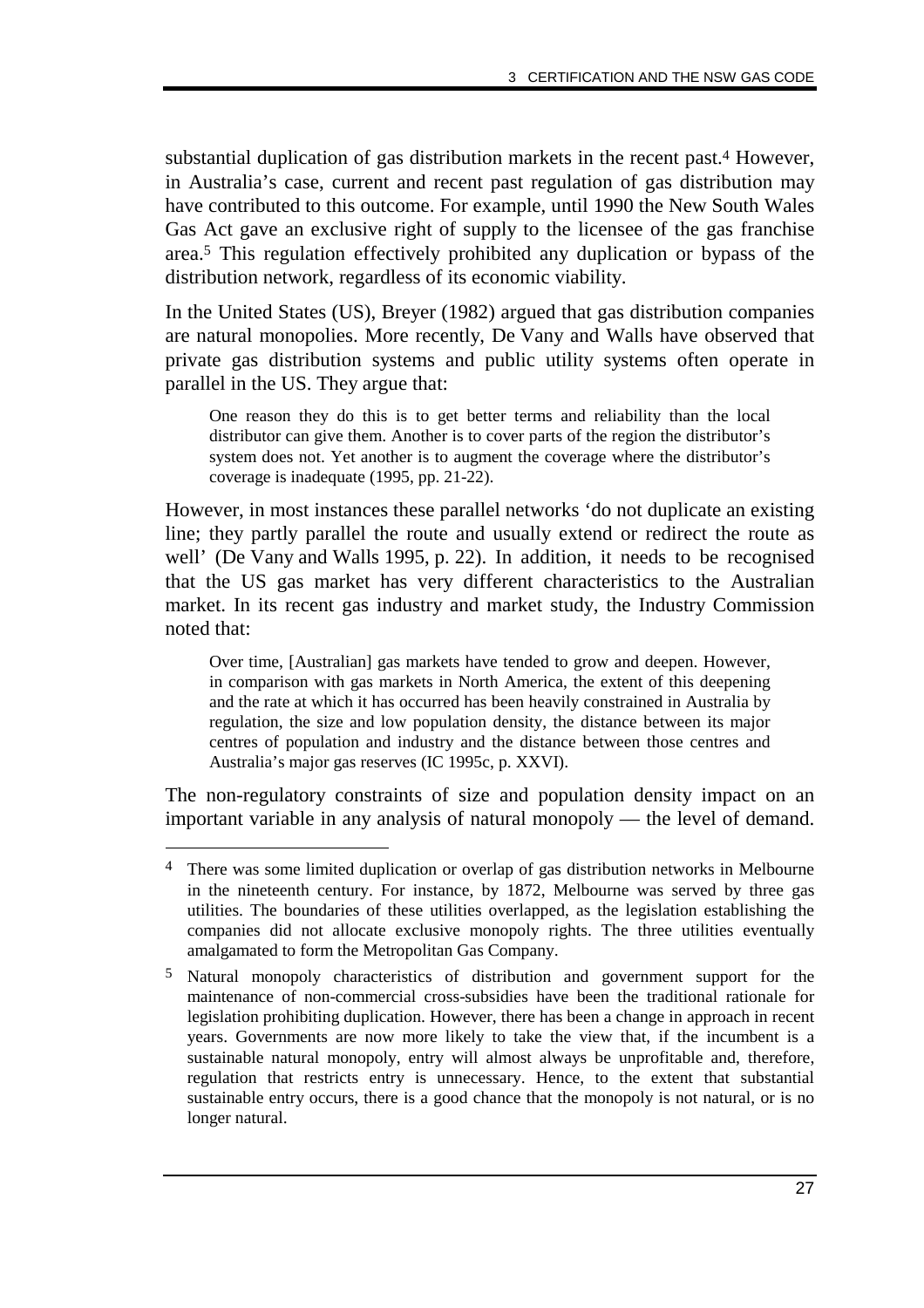The 'depth' of the Australian and New South Wales markets is clearly substantially less than that in major US gas markets.

In the case of NSW, a relatively short period of time has passed since the removal of the exclusive distribution rights. In addition, alternative sources of gas have not been readily available, mainly due to inter-state barriers to trade. Hence, it is theoretically possible that the lack of another distribution network in NSW need not imply that duplication is uneconomical in the sense that the network is a natural monopoly. On the other hand, as discussed above, it must be recognised that natural gas distribution networks, such as the AGL Gas Company network, involve substantial, lumpy investments. Hence, it is likely that, for the current level of demand and capacity ranges, substantial economies of scale and/or scope will prevail in distribution in the market serviced by the AGL Gas Company for the foreseeable future.

The Commission does not have access to the data necessary to comprehensively assess the natural monopoly characteristics of the NSW natural gas distribution system. However, it believes that, prima facie, there are strong grounds to suggest that this distribution network has natural monopoly characteristics.

Notwithstanding this, given the right economic circumstances, it may be viable for a third party to develop a pipeline facility to bypass part of the NSW distribution network.6 Bypass will occur if the benefits of building an alternative facility exceed the cost of access to the existing facility. The US experience suggests that bypass will occur if the service provided by the incumbent pipeline owner does not meet users' requirements, in terms of (say) quality or coverage. Alternatively, a firm may choose to bypass a facility if the bundled gas and transportation tariff or the access price charged by the incumbent do not reflect costs — that is, they are too high. King (1995) argues that bypass in this latter case can be *inefficient*.

In NSW, contract gas consumers<sup>7</sup> subsidise the tariff market (IPART 1996a). As a result of submissions to IPART from end users, the extent of this crosssubsidy is currently the subject of debate. IPART, with a view to substantially eliminating this cross-subsidy, plans to test alternative estimates against analysis it has commissioned (1996b). If non-commercial cross-subsidies are removed,

 $\overline{a}$ 

<sup>6</sup> Bypass in its narrow sense involves a pipeline investment to avoid using all or part of the distribution network. Bypass in the broader sense could involve a user electing to produce the service or product itself. For example, by internal production of synthetic natural gas.

<sup>7</sup> AGL's customer base comprises Tariff customers who use less than 10 terajoules of gas per annum and Contract customers who use more than 10 terajoules and negotiate directly with the distributor.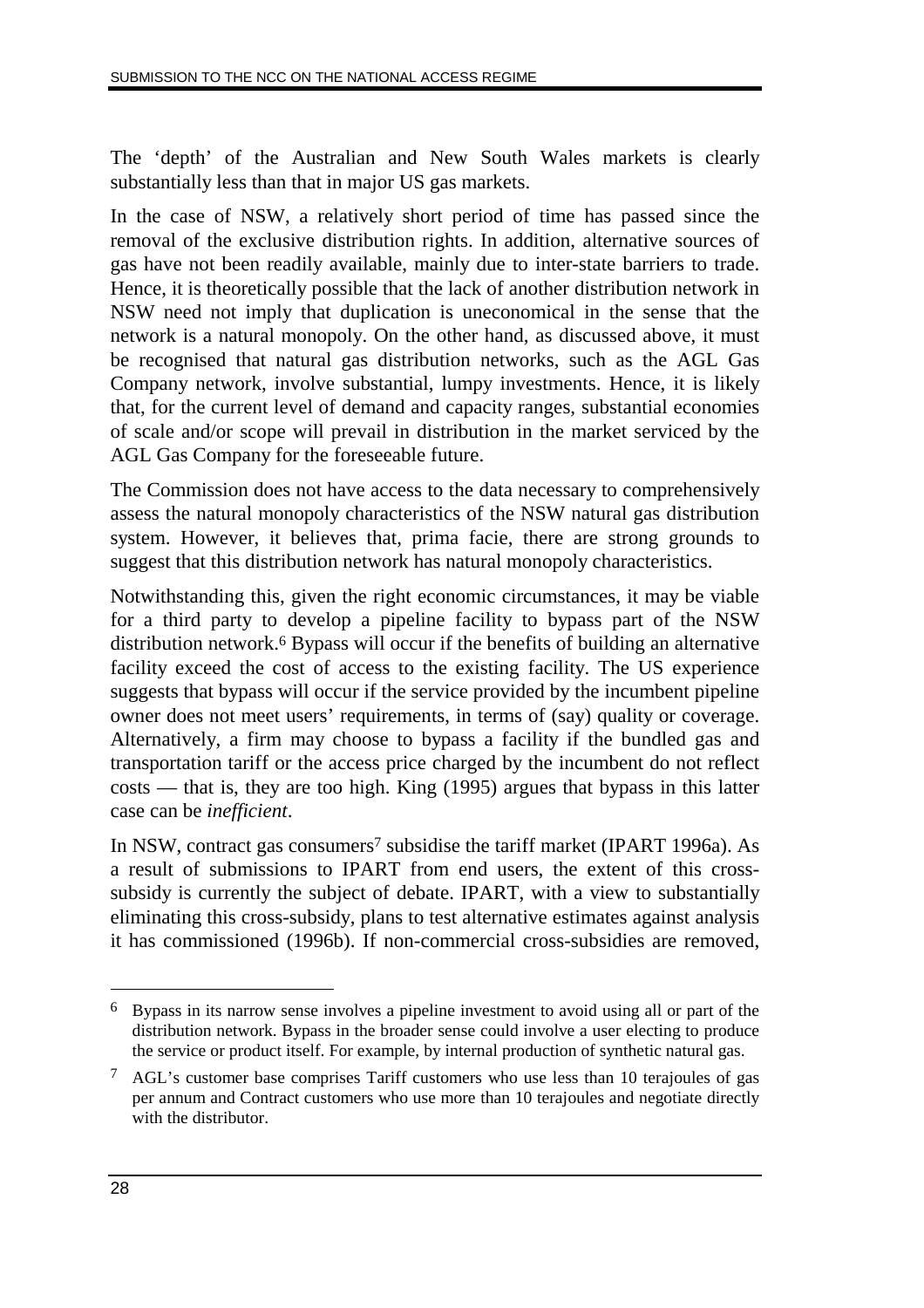and providing that there are no monopoly rents earned in distribution or retail gas supply, any bypass that might occur would be efficient. Bypass and effective competition are discussed in Section 3.2. The implication of negotiation and the development of efficient access prices is discussed in Section 3.3.

## **3.2 Clause 6(3)(a)(ii)**

*... apply to services provided by means of significant infrastructure facilities where ... access to the service is necessary in order to permit effective competition in a downstream or upstream market.*

The NCC provides no guidance as to how it will judge whether competition is 'effective' or not, although the issues paper asks which markets would be enhanced by competition. It also notes in its Draft Guide that it plans to make long term production and consumption substitution possibilities a key consideration when defining markets. The Commission agrees with this framework for defining the markets in question.

## **3.2.1 Effective competition**

Hilmer suggests that, while defining effective competition is difficult, it is a central question in competition policy. He suggests that the concept can be considered as competition in a form which is likely to produce economic efficiency — productive, allocative and dynamic — but concedes that:

... answers to questions of how many competitors are "enough", whether the threat of new entrants is adequate to produce competitive outcomes ... depend on the view taken with respect to effective competition (1995, p. 7).

Hilmer notes we must decide whether competition is a 'delicate flower' or a 'tough weed'. Certainly, different views exist on how many firms in competition with one another is enough to provide efficiency gains. These views range from a requirement that there needs to be a large number of small firms competing head to head (a 'delicate flower'), to the view that competition can still be effective where only a few participants exist in a market, and one may even have dominance (a 'tough weed').

## Constraints on market power

In the Commission's view, efficiency gains from achieving more effective competition are at the crux of this criterion. However, it needs to be recognised that effective competition can be achieved in the absence of direct competition, through contestable markets and substitutes.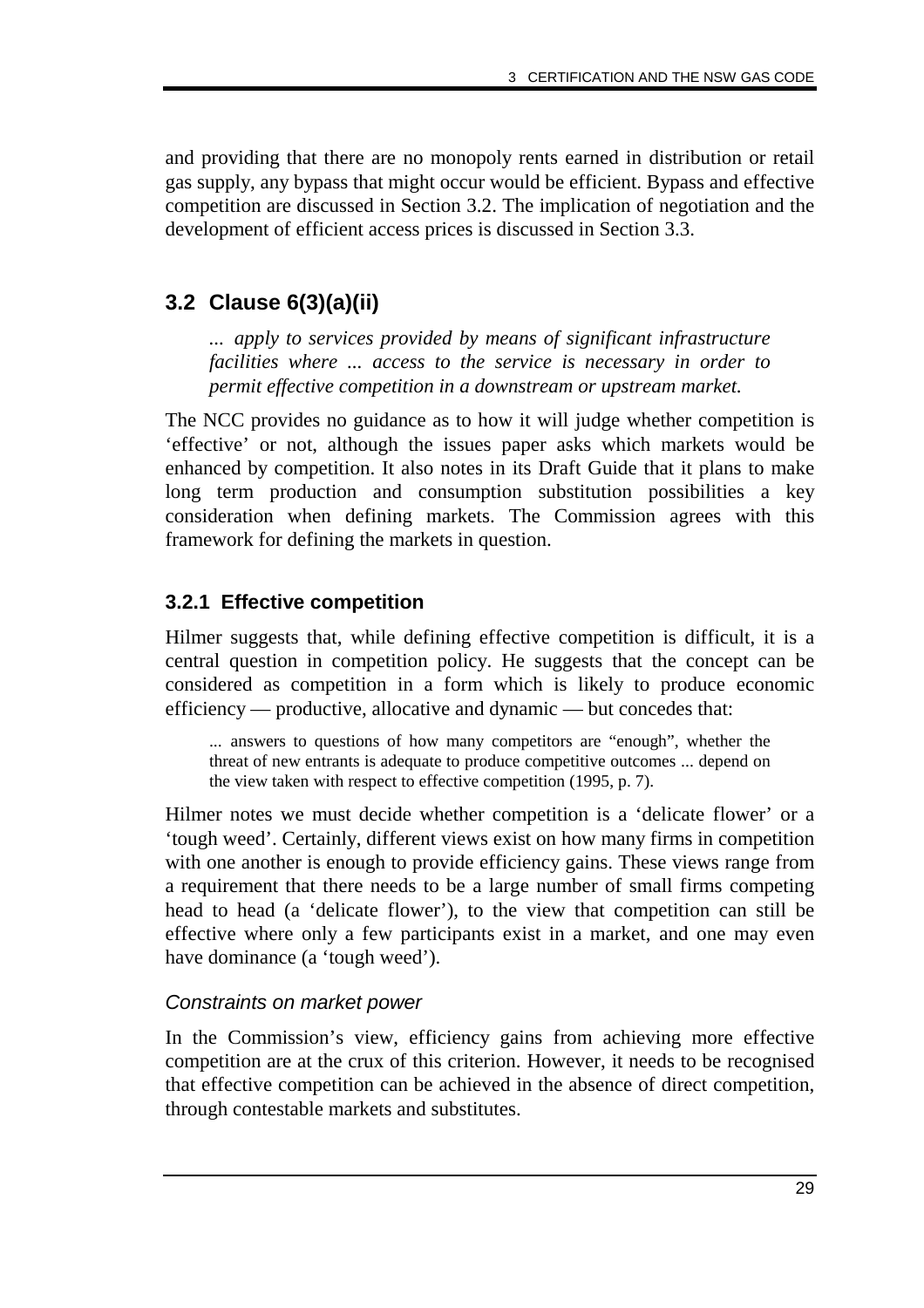The theory of contestability — which focuses on the *threat* of competition suggests that, in some circumstances, markets will operate efficiently without visible competition between two or more firms taking place. For example, Hylton, in a discussion on essential facilities, argues that the threat of competition can force a monopolist to price below the monopoly price. He states that in the United States:

Most judicial opinions assume that the firm which has access to the facility is avoiding competition by denying access to another firm. However, this view fails to recognise that the "outside" firm is already providing competition. ... The decision by the incumbent not to share access with a competitor does not mean that the incumbent is able to operate free from competition (1991, p. 1253).

This argument is based on the proposition that an incumbent facility owner will not want to fully utilise its short term market power if there is the potential for higher cost firms to enter the market at the monopoly price. In these circumstances, a monopoly supplier is unlikely to fully exercise its market power. It could, for instance, elect to price at a level just below that required for new entrants to be viable. This price may be higher than that in a perfectly competitive market, but lower than the full monopoly price.

The threat of bypass is a source of contestable competitive pressure. King notes that 'the ability to bypass places a degree of competitive burden on the facility owner which would otherwise not exist' (1995, p. 19). US experience supports this point. For example, Broadman and Kalt examined a number of cases where bypass was considered in response to uncompetitive local distribution company (LDC) price structures. They found that:

... the mere prospect of new entry can engender improvements in LDC rates and services that out-compete a proposed bypass and therefore eliminate the need for building bypass facilities (1989, p. 195).

Hence, depending on the extent of monopoly, potential entrants can threaten bypass in order to negotiate more favourable access terms with the facility owner.8 Even if bypass options are not taken up, it can contribute to the promotion of effective competition in downstream markets for gas and for energy.

The Commission believes that, for an access regime to be effective, the potential for bypass should not be constrained. In its view, the NSW Government's decision to permit bypass in the NSW Regime was appropriate.

In practice, some owners of infrastructure facilities with large fixed or sunk costs, such as gas pipelines and the like, may not face the threat of entry or

 $\overline{a}$ 

<sup>8</sup> In these circumstances, *actual* bypass may never occur.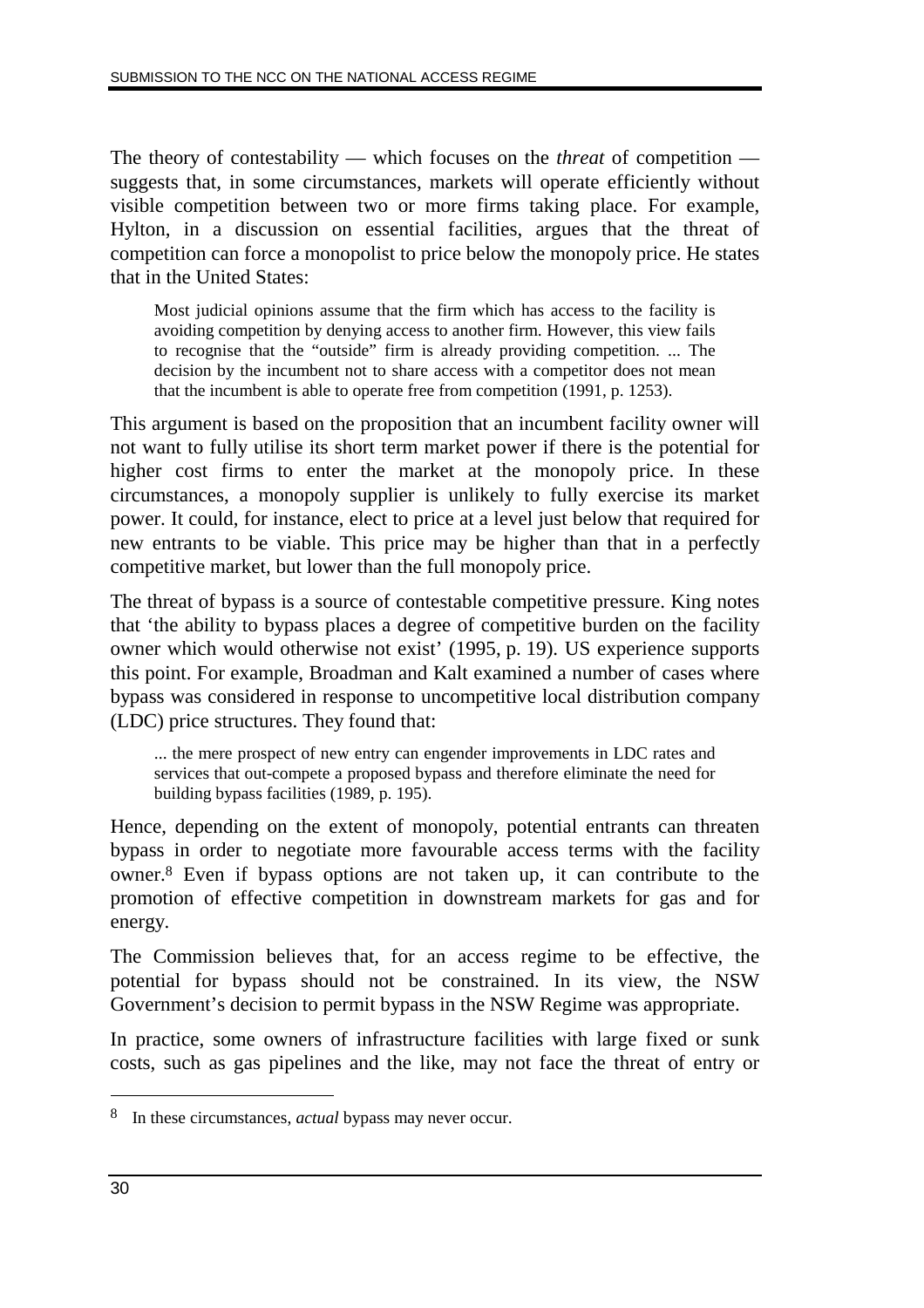bypass. However, similar constraints on an incumbent's pricing behaviour may be imposed if there are substitution possibilities. For example, excessively high charges for gas distribution services may encourage many industrial users to substitute electricity for natural gas. The possibility of competitive pressures being exerted by producers of substitute goods has important implications for market definition and the affect access might have on competition in these markets.

#### **3.2.2 Will competition be promoted in related markets?**

Although case by case assessments will be required, the Commission believes it is important that markets are not defined too narrowly. To this end, it is appropriate that the NCC has indicated it will take substitution possibilities and technology changes into account.9

Formally identifying substitution possibilities and the potential for technological change is a task that requires considerable analysis. With this in mind, the Commission has advocated a two stage process for assessing the likely implications of access on markets (see Chapter 2). There are potential cost and time savings from following a two stage process. For example, if the NCC considers a broader market definition is appropriate for a particular application, the more complex analysis needed to make such a definition is only undertaken if it assessed that access would give rise to significant benefits under a more narrowly defined market test.

The following discussion provides an overview of some matters the NCC might wish to examine when considering whether access will permit effective competition in up or down stream markets.

## **3.2.3 Upstream markets**

In the context of the NSW gas distribution network, upstream markets include:

- natural gas production (including coal bed methane); and
- gas transmission services.

-

#### Natural gas production market

Presently, large scale commercial quantities of natural gas are not produced in NSW. Consequently, the state is dependent on interstate supplies, predominantly

<sup>&</sup>lt;sup>9</sup> The definition of markets in the context of access is discussed in Chapter 2.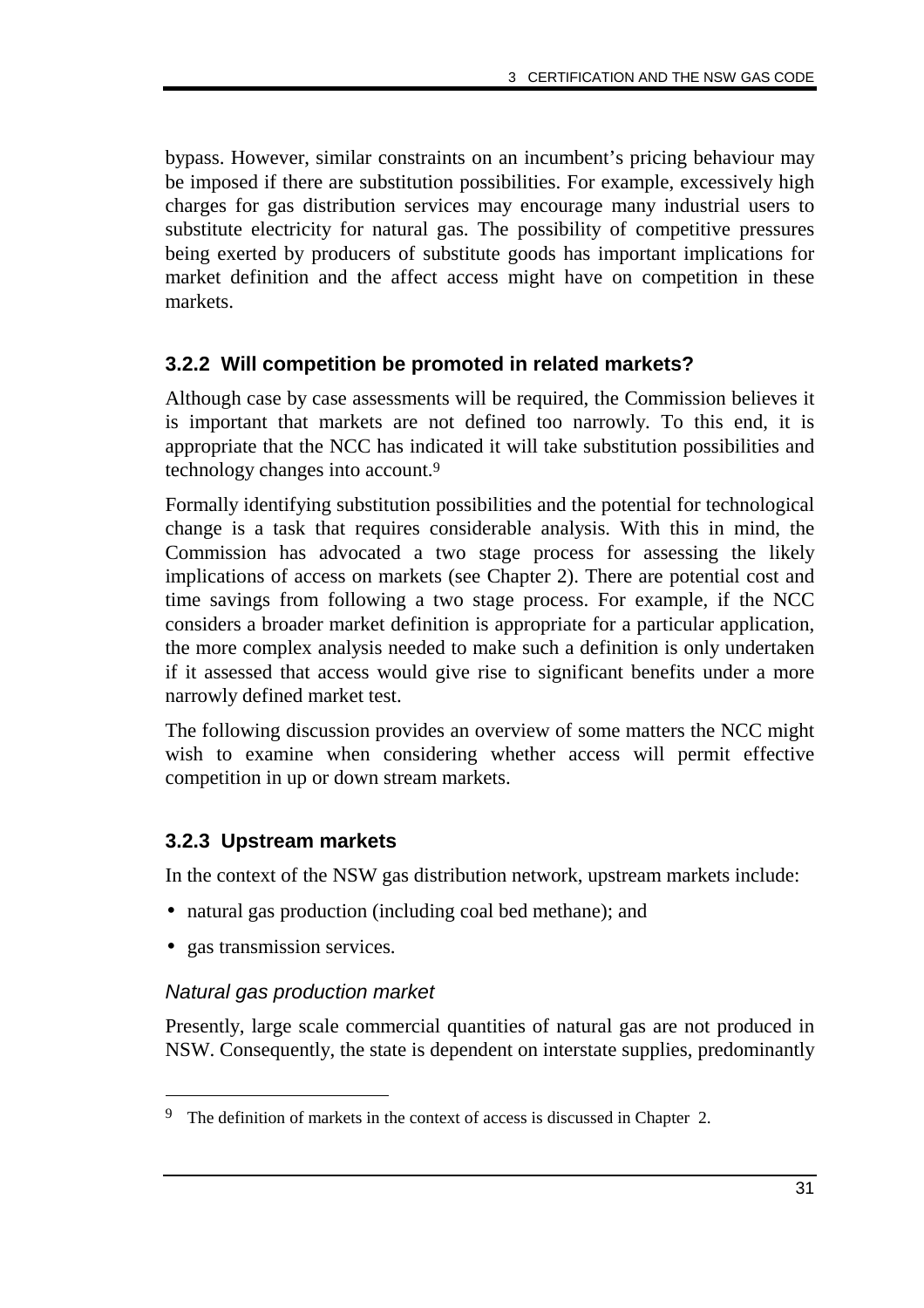from the Cooper Basin in South Australia. This gas is transported via the Moomba to Sydney transmission pipeline to the City Gate, where AGL's distribution network — the subject of the NCC's certification assessment begins.

Importantly, all NSW supplies of natural gas from the Cooper Basin are contracted by AGL under a 30 year contract with the consortium of South Australian Cooper Basin producers. The contract expires in 2006 although, as contracted volumes will decrease from 2002, renegotiation is anticipated prior to this date (Gas Council of NSW 1996, pp. 10, 69). The contract contains some anti-competitive arrangements which were authorised by the TPC/ACCC in 1986, and were therefore protected from legal proceedings under the relevant sections of the *Trade Practices Act 1974*. Since 1975, these arrangements, among others, have been exempt from trade practices action in South Australia by the *South Australian Cooper Basin (Ratification) Act 1975*.

An example of the authorised anti-competitive arrangements is contained in the Letter of Agreement. This contains a clause requiring AGL to give the Cooper Basin producers the first right of refusal for supply over and above the existing agreed volumes, provided the price and terms of sale are no less favourable than AGL could obtain elsewhere. Such clauses can discourage new upstream entrants. For example, if they have access to non-committed reserves, incumbent producers can use their exclusive rights to match the price of any competitor and prevent it supplying gas to AGL.

The TPC/ACCC commenced a review of the authorisation in September 1994. It subsequently revoked the original authorisation and granted a substitute authorisation. The substitute authorisation, among other things, removed the protection for the first right of refusal arrangements under the TPA. This decision was based on an assessment that the costs associated with this arrangements were no longer outweighed by the public benefits. However, in April 1996, the Cooper Basin producers filed an application with the Australian Competition Tribunal for a review of the ACCC's decision. This will be heard in March 1997.

The Industry Commission expressed concern that the *Cooper Basin (Ratification) Act 1975* would still provide significant protection to the arrangements between the Cooper Basin producers and AGL, even if the substitute authorisation were upheld (1995c, p. 79). The Commission understands that, in accordance with the legislative review provisions of the CPA, the South Australian Government is to review this legislation by the end of 1998.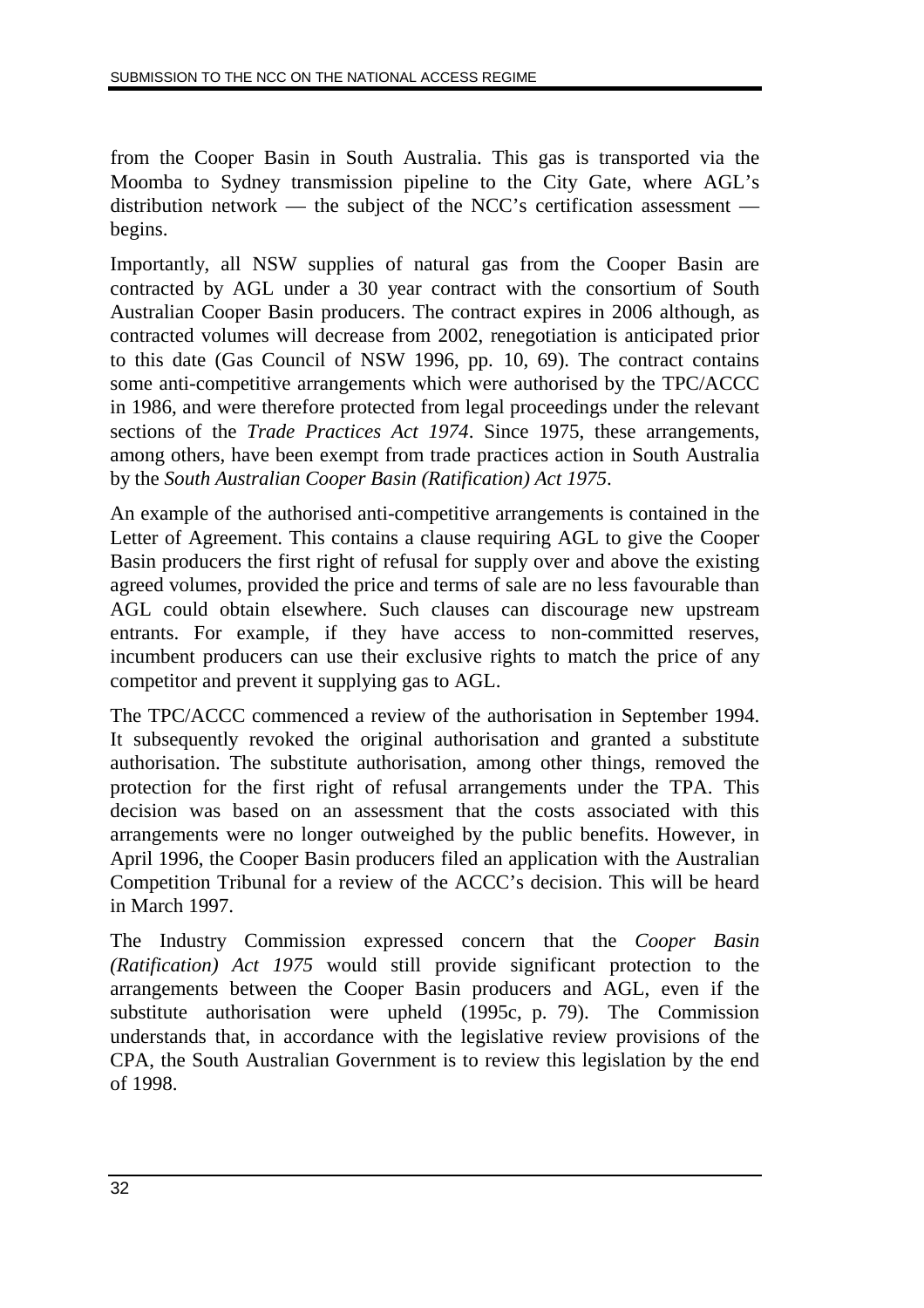Putting aside the contractual problems associated with the Cooper Basin producers, there is still a distinct possibility of competition between gas producers. For example:

• According to the Gas Council of NSW, in the short to medium term natural gas could conceivably be supplied from a number of alternative sources. It contends that:

...[there is] the likelihood of new transmission pipelines being constructed in Victoria, NSW and Queensland. The Council is particularly encouraged by BHP/Westcoast and EAPL/GTC proposals to connect the Bass Strait fields with the NSW market. If either or both of these pipelines proceeds this would introduce ongoing competition for supply to NSW between two different basins (1996, p. 15).

- The IC reported in its 1995 gas markets study that a round of vigorous interbasin competition was developing as some major take-or-pay contracts matured. In particular, it noted that BHP was seeking to contract to supply gas customers in Sydney without having secured supply through the distribution network at the time.
- The recent resolution of the Bass Strait producers Resource Rent Tax dispute with the Victorian Government will increase the potential for inter-state trade in Victorian-sourced natural gas.10 The removal of this constraint may also stimulate further exploration for gas in the Bass Strait. Any addition to gas reserves in the Bass Strait will increase the likelihood of gas being supplied to NSW users.

The introduction of an effective NSW third party access code for natural gas distribution networks, coupled with these recent developments, increases the likelihood of competition between the Cooper Basin and Bass Strait producers.

#### *Coal Bed Methane*

-

An alternative source of natural gas is coal bed methane (CBM).<sup>11</sup> Australia's CBM reserves have been estimated to be the fourth largest in the world, with almost all basins located in NSW and Queensland (AGA 1996a). A large quantity of CBM is available in NSW — close to major demand centres and existing pipelines. According to the AGA, the transportation of CBM along existing natural gas pipelines should not be a difficult or costly matter:

<sup>10</sup> Under the new arrangements, Bass Strait producers will no longer be constrained from selling gas inter-state.

<sup>11</sup> Coal bed methane is natural gas trapped within coal seams. Its usually comprises a mixture of methane, carbon dioxide, hydrocarbons and sometimes nitrogen.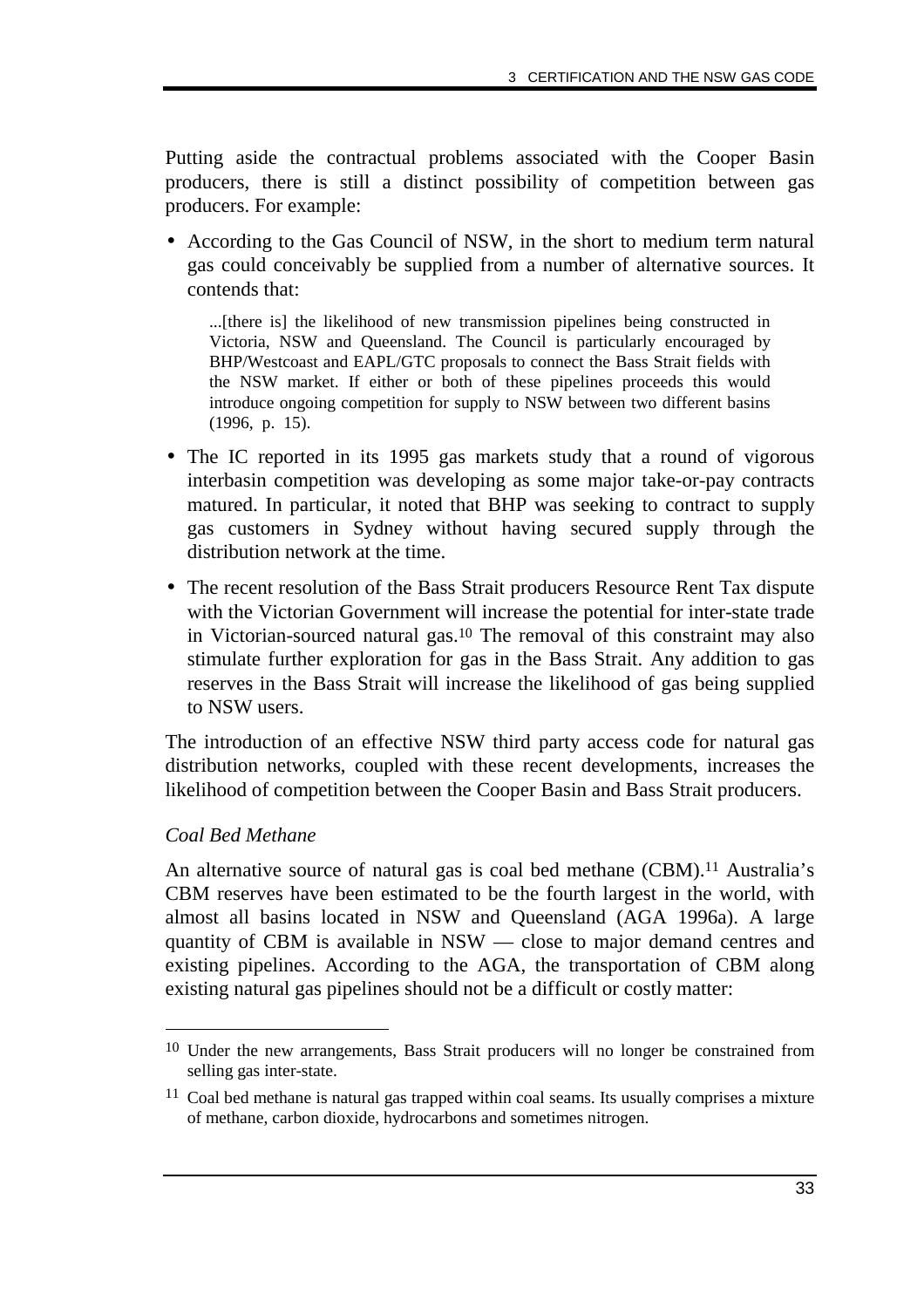Issues of gas quality are unlikely to pose much of a problem. Most coal seam methane streams will, with only minor treatment, plus compression, meet pipeline natural gas standards and will be a readily saleable commodity (1996a, p. 35).

A 1995 study of the viability of CBM production in NSW concluded that unit costs in the early years of CBM production would not match the current city gate price for natural gas. However, the study concluded that outside of the main centres and the central west — such as the north east of NSW to the Queensland border — CBM would be of 'profound regional significance' as prices would be competitive with current natural gas charges (Brown et al, cited in AGA 1996a, pp. 37-38). The AGA study concluded that, at the present time, greater potential existed for CBM development in Queensland and some niche markets in NSW.

Provided there is access to the current gas pipeline infrastructure, a number of industry sources are very positive about the potential for CBM to compete with producers of traditional natural gas. For example, according to Pacific Power:

Extensive exploration for coal bed methane is in progress and if successful will have the potential to significantly increase competition in the energy market. The coal bed methane exploration areas are located near to existing pipeline infrastructure. Non-discriminatory access to these pipelines will be essential to ensure coal bed methane can be traded equally with conventional gas through market based arrangements (quoted in IC 1995a, p. 52).

While the viability of CBM in NSW may be fairly limited in the shorter term, it is important that its potential as a substitute source of natural gas be considered in the NCC's assessment of the promotion of upstream market competition.

#### Gas transmission market

Currently, the NSW market is serviced by the transmission pipeline from Moomba to Sydney. An access regime applies to this pipeline. However, at this stage, the pipeline has only one customer  $-$  AGL  $-$  who is also a major shareholder in the pipeline company. Effective access to the NSW distribution network will increase the potential for other parties to seek access to the Moomba to Sydney transmission pipeline.

In addition, effective access to the NSW distribution network should improve the viability of any future investments in gas transmission pipelines linking the Victorian and New South Wales markets. For example, if investments in pipelines connecting Albury and Wagga Wagga or connecting Bass Strait and Sydney eventuate, there will be the potential for direct competition to evolve between the major gas transmission pipelines. The improved viability of these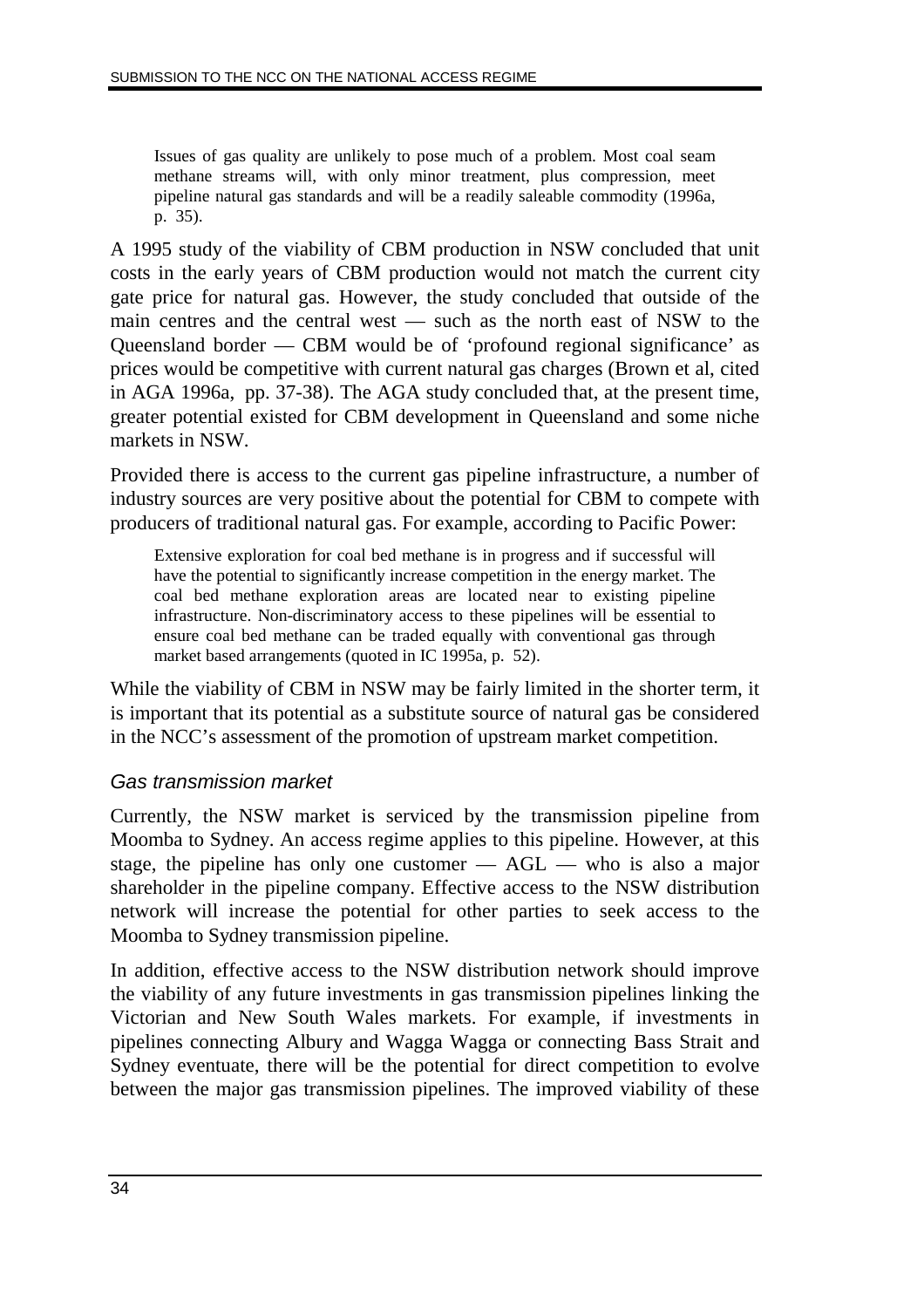transmission pipelines will increase the level of competition (from a direct and contestable view point) between the Cooper Basin and Bass Strait.

#### Concluding comments on up stream markets

Access past the city gate can be an important element in the promotion of effective competition in related upstream markets. As noted by DeVany and Walls:

If ... buyers cannot gain access to move their gas through the local distribution grid, then their ability to make gas deals in the fields and use open access to transport gas over the long-haul pipeline will be insufficient to get the gas to their point of use. Open access on the long-haul interstate pipeline may offer no benefits to customers behind the local distributor's city gate if the gate is closed and locked (1995, p. 68).

The above discussion points to the likelihood that access to the AGL distribution network will promote competition between gas producers in the Cooper Basin. The construction (or viability of construction) of transmission pipelines linking the Victorian and NSW markets also creates the opportunity for competition between gas basins as supply contracts expire. Effective access to the NSW distribution network should improve the viability of interstate pipeline linkages and intensify competition. Future competitive pressures for gas production might also come from CBM production, although this does not appear to be an immediate threat to traditional gas producers supplying the Sydney market.

An effective access regime for NSW distribution should also facilitate greater use of the access available for the Moomba to Sydney transmission pipeline.

## **3.2.4 Downstream markets**

Downstream markets broadly consist of the chemical feedstock market and the market for 'energy' (comprising demand for industrial, commercial and residential uses).

## Chemical feedstock market

Natural gas, which normally has two main constituents — ethane and methane — competes with coal, oil and naphtha as a chemical feedstock. Gas transported from the Cooper Basin comprises: 88.5 per cent methane; 8.0 per cent ethane; 2.1 per cent carbon dioxide; 1.2 per cent nitrogen; and 0.2 per cent propane (AGA 1995).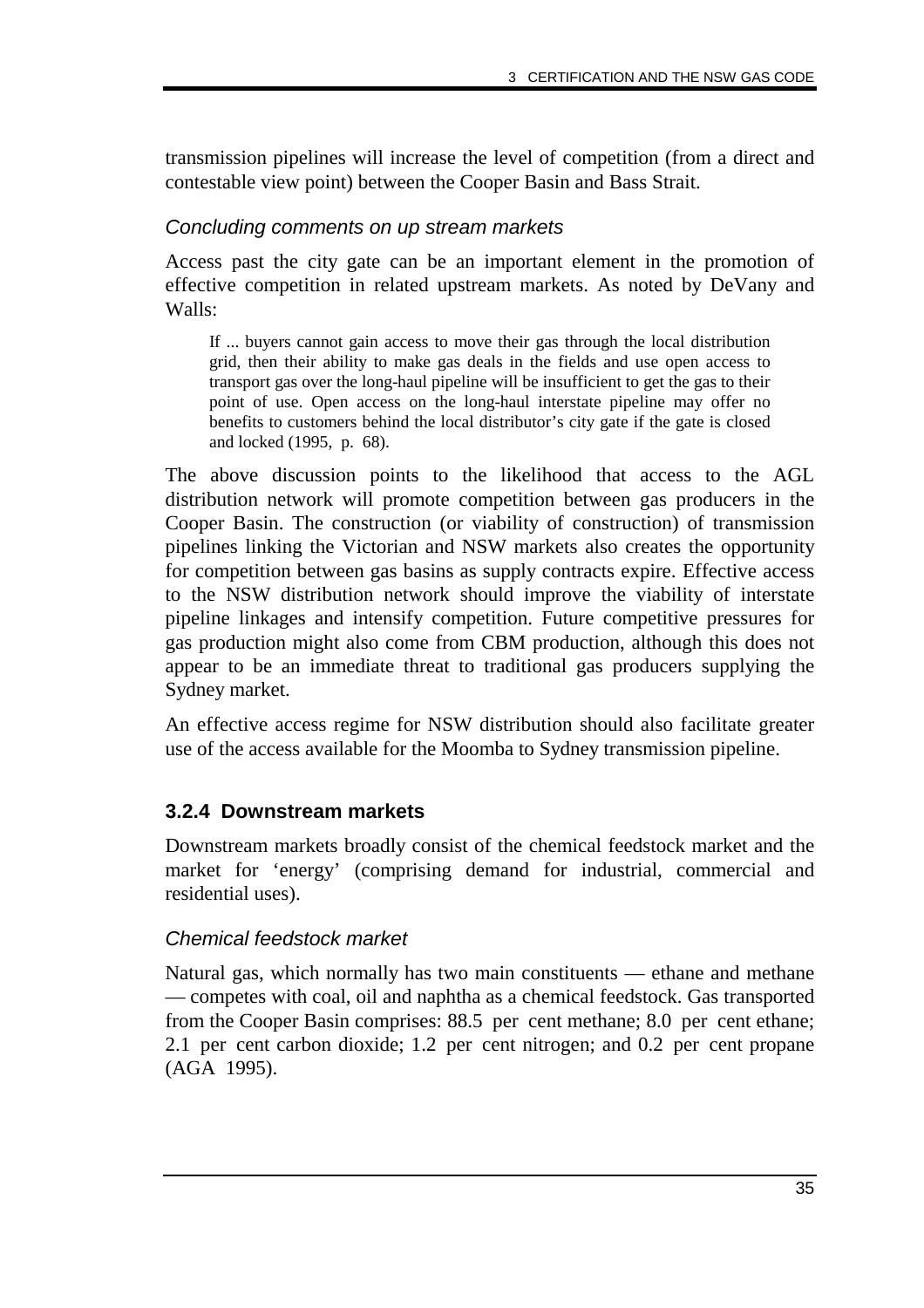Methane is used to produce ammonia, and when converted to ammonium nitrate, is used in products such as fertilisers. There is no economic alternative to using methane gas to produce ammonia. However, the obvious advantage to ammonia producers of access to the NSW distribution system is that it offers greater opportunity to seek better supply terms and conditions. For example, supplies of methane could be sought directly from gas producers, with pipeline transportation purchased directly from transmission and distribution pipeline owners. Alternatively, gas can be bought as a bundled good from a gas distributor.

## Energy market

The market for natural gas as a source of energy can be viewed as a 'gas market' or more broadly to encompass all forms of energy (for example, electricity, coal and fuel oil). The geographic nature of the market also needs to be considered. The discussion below considers natural gas in these different contexts.

## *The natural gas market*

The downstream market for natural gas in NSW is supplied by three monopoly distributors.12 The main down stream natural gas market consists of industrial, commercial and residential users of natural gas. Users normally fall into two distinct groups: tariff customers and contract customers. Tariff customers mainly consist of smaller commercial and industrial users, as well as residential consumers. While relatively small numerically, the contract market is by far the largest user group, comprising large industrial firms as well as hospitals and the like. Larger industrial and commercial gas users in NSW consume about threequarters of the total gas supplied.

The effect that access to the NSW gas distribution network will have on the natural gas market is likely to vary, at least in the short term, across customer groups. For example, some customers in the contract market may purchase or, alternatively, threaten to purchase, their gas supplies directly from producers and pay access fees for pipeline transport. As a result of access, these same users could even have greater choice in the gas basins from which they can purchase. For these large contract users, access should promote more effective 'gas to gas' competition.

 $\overline{a}$ 

<sup>12</sup> AGL supplies around 96 per cent of the gas market in NSW, its network extends to Sydney, Newcastle, Wollongong, the Central Coast and a number of country areas in the state. The Wagga Wagga City Council and the Albury Gas Company distribute the remaining 4 per cent.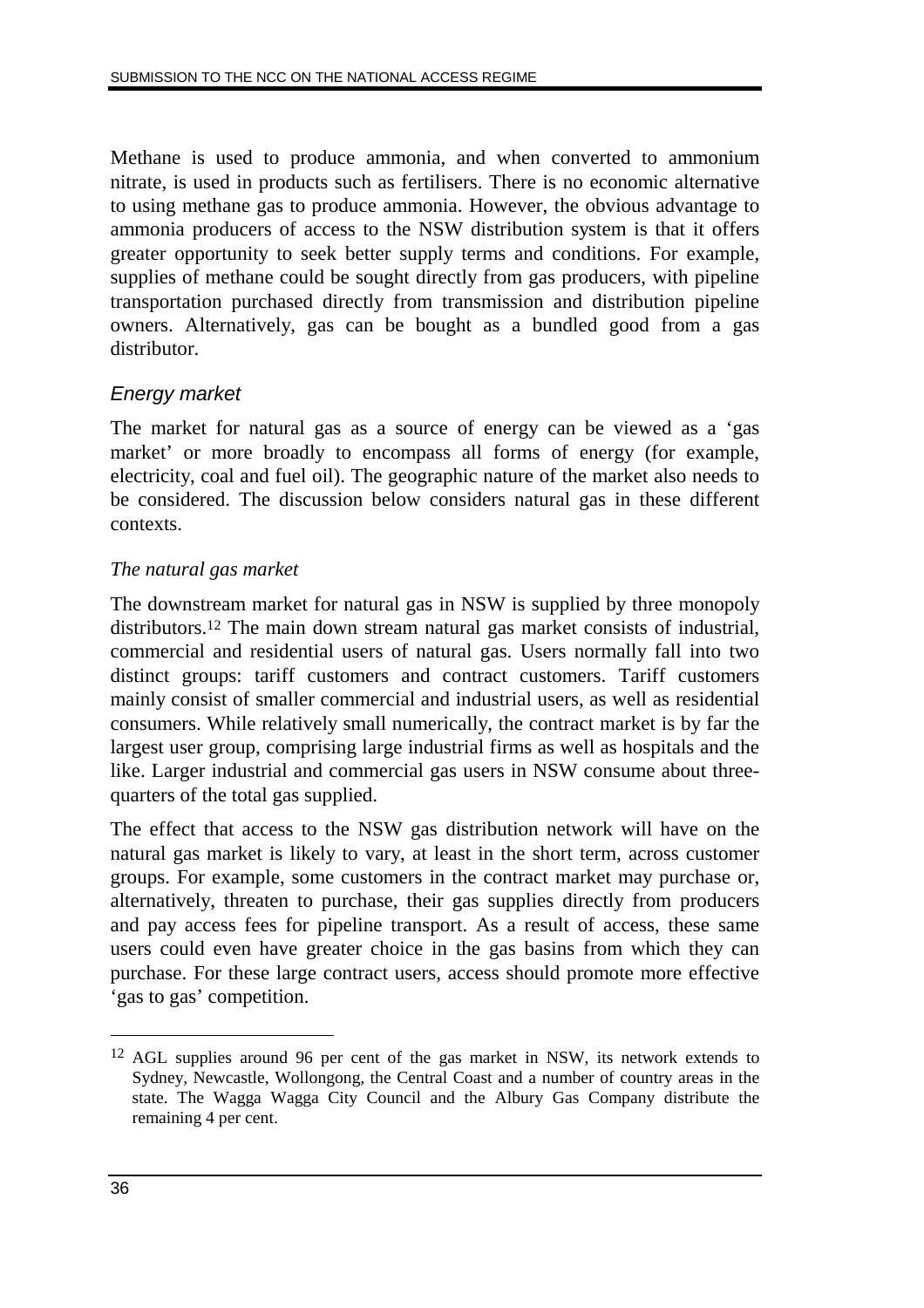Even with an effective access regime in place, households and smaller natural gas users are likely, in the short term at least, to have no alternatives but to purchase natural gas from the monopoly distributor. For these users, major changes may not occur until, or if, an alternative distributor enters the market.

However, an analysis of the natural gas market in isolation may not give a true picture of the level of competition in the NSW natural gas market. For a more precise indication of the level of competition, as well as the effects of access in downstream markets, it is also necessary to consider substitution possibilities. That is, there is a need to consider the broader market for energy.

#### *The broader energy market*

-

To varying degrees, natural gas can substitute for a range of fuels including coal, oil and electricity. It can substitute for electricity in a variety of end uses such as space heating, hot water and temperature control for commercial and industrial applications. Because substitution between energy sources often involves the acquisition of new equipment/appliances, the rate of substitution will often reflect the remaining life of existing assets as well as relative energy prices.13

In its analysis of the NSW electricity market, the Commission found that Pacific Power —which supplied over 90 per cent of the NSW electricity market in 1995 — operated in two distinct market segments (IC 1995d). One segment comprised an 'exclusive' electricity market. The other segment was a broader 'shared' market in which electricity competed vigorously with other forms of energy, particularly natural gas. Based on information in Pacific Power's 1994 Draft Strategic Plan, the Commission estimated that natural gas and other substitutes competed for around 40 per cent of the total NSW electricity market.14

Many large energy users are able to directly negotiate with energy suppliers and obtain more favourable terms and conditions than those offered to smaller energy users. In many cases these large users hold long term supply contracts

<sup>13</sup> Nonetheless, the annual turnover of some domestic appliances is quite high. For example, in 1993, about 7 per cent of water heaters were replaced in the Melbourne metropolitan area.

<sup>&</sup>lt;sup>14</sup> The Gas Council of NSW contends that gas faces significant barriers to market entry because it entails connection costs (whereas electricity will always be connected) (1996, p. 11). To reduce these barriers, energy providers have offered price incentives to attract customers. For example, AGL recently offered new domestic consumers in the ACT the first year of gas supply free of charge*.*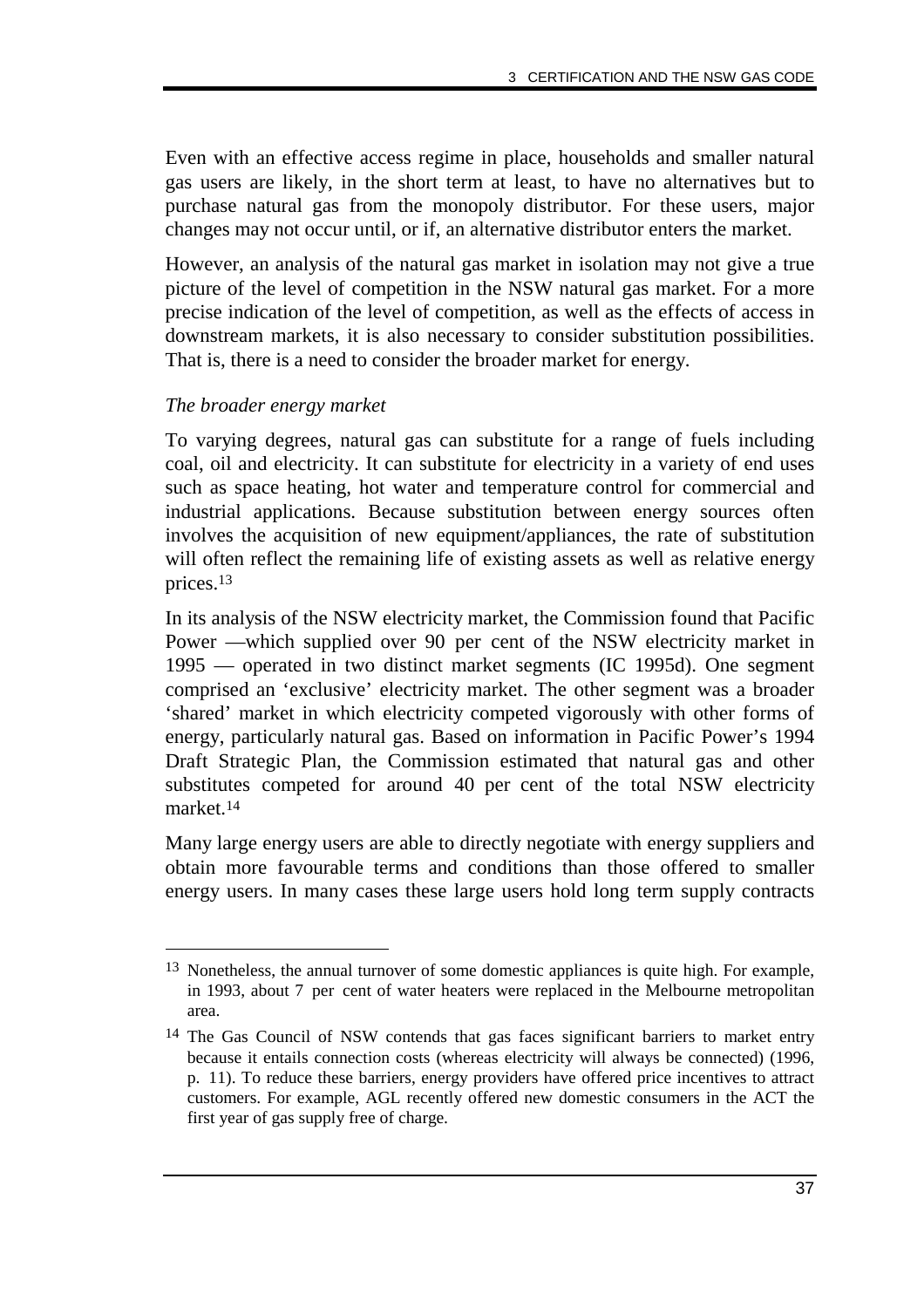with local energy distributors. The impact of access on these large energy users will depend on a number of factors including:

- the length of the long term contracts; and
- their ability to switch from, say, electricity, to gas.

In the context of contractual length and price responsiveness, the AGA (1992, p. 92) noted that, at any one time, only part of the nation's industrial sector is responsive to price changes, because the remainder is locked into long term contracts. The AGA considers that the price sensitive portion of the market varies across states, from very high in New South Wales to zero in the Northern Territory.

Many large users are also committed to long term infrastructure investments in technologies that require a specific energy fuel. For these users, the cost of conversions could be substantial, including plant modification, downtime while conversion takes place, construction of storage facilities for alternative fuels, renegotiating planning permits, changes in staff requirements, dealing with the different burning characteristics of other fuels (such as different output emissions), and so on. These costs represent significant short-term barriers to substitution and, accordingly, may confer significant market power on current energy providers.

However, some large energy users may be able to substitute quite easily. In fact, it is technologically possible for some industrial processes to switch between fuel sources reasonably easily, for example, in electricity generation. However, this is relatively rare in Australia, and more common in countries like the United States. This capacity provides such users with significant power when negotiating with energy suppliers.

Cross-price elasticities can be important indicators of the responsiveness of demand for one product to changes in the price of another. The higher the crossprice elasticity, the greater the substitutability of the products. The Commission briefly reviewed some of the empirical data available in this area, but found little consensus.

Little empirical research covering the New South Wales energy market has been published in recent times. Two studies — Truong (1985) and Woodland (1993) — examined the NSW manufacturing sector, but most other studies use national data. Both the NSW studies estimated that cross-price elasticities between gas and electricity were fairly low and negative — suggesting a level of complementarity. Importantly, Woodland found that elasticity estimates for gas varied over industry subdivisions, indicating that elasticities depend crucially upon the industry.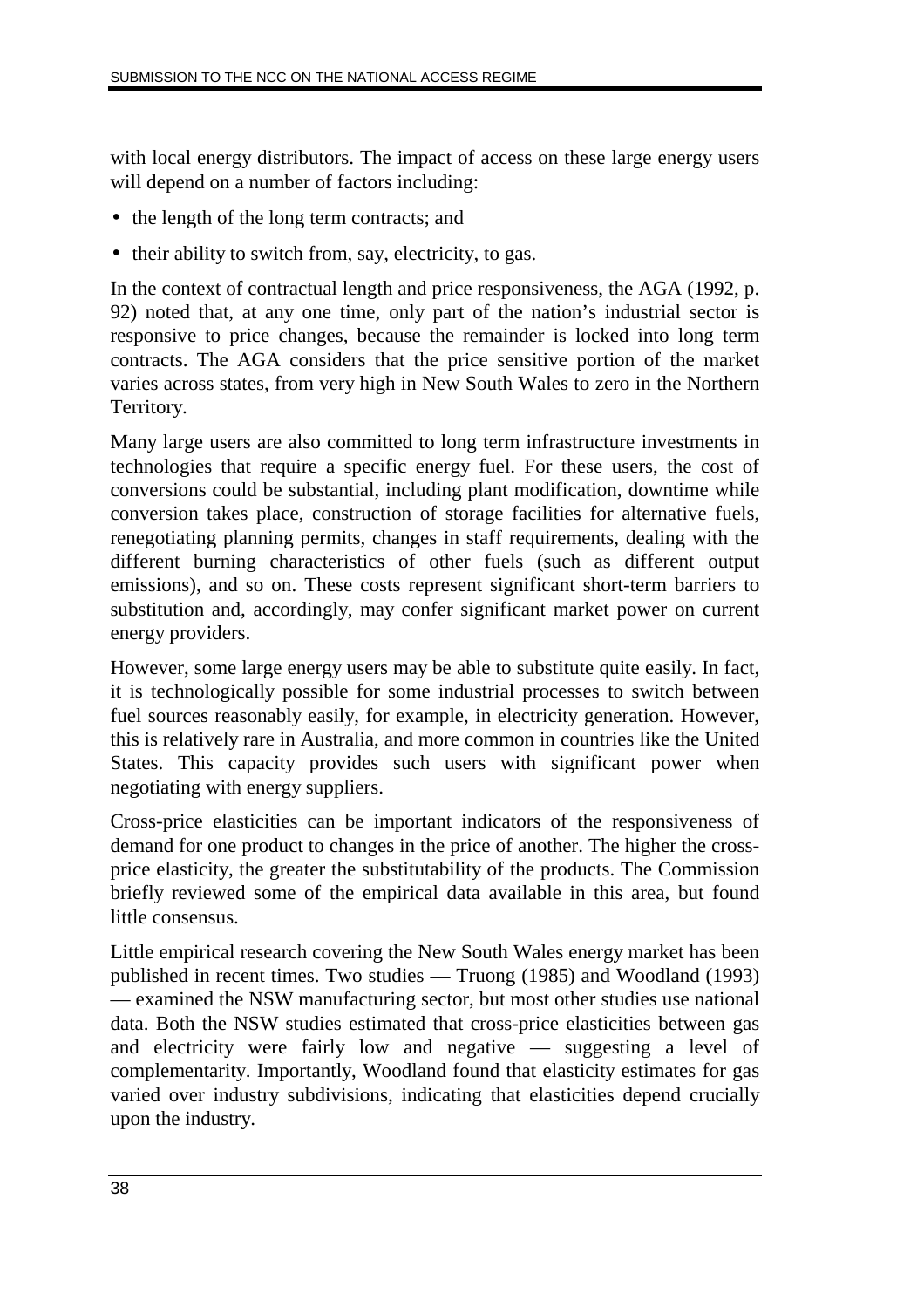More recent studies have been inconclusive — the results varying markedly in both size and sign. This is attributable to a number of factors, including differing methodologies, levels of data aggregation and differences in the sectors covered by each study. The most recent empirical work, a study by ABARE commissioned by AGA, presented estimates of national energy demand between 1973-74 to 1993-94 (AGA 1996b). It concluded that the residential sector faces a higher cross-price elasticity than the other two sectors. In fact, the industrial sector was found to have a cross-price elasticity of zero. Consistent with Woodland's conclusion, ABARE noted that the industrial sector result masked a high degree of substitution within certain industrial classifications. The most notable industry showing high substitution possibilities was mining, where the cross-price elasticity of gas demand with respect to changes in electricity prices was estimated at 1.47. A similar result was estimated for the commercial sector. Importantly, ABARE acknowledges that:

... further changes in variables such as electricity and gas prices and the availability of natural gas have emerged since 1993-94 and more changes are expected. The changes in the energy market, together with changes in the technology for using gas in a variety of applications, are likely to result in further changes to the nature of gas demand. It is possible that over the longer term, gas demand may become more price responsive than indicated by the estimates presented in this report (AGA 1996b, pp. 27).

The elasticity studies reported above are based on price data (and consequent behaviour) that has prevailed in highly regulated and/or government operated energy markets. As a result, the degree of substitution as measured by crossprice elasticity measures can be flawed. In the case of NSW, AGL has provided gas supply to the majority of the market as a regulated monopoly for many years. Until recently, electricity supply has been provided on a similar basis. Given these facts, it is not inconceivable that recorded elasticities actually reveal more about the market power of energy suppliers than they do about the degree of substitution.15 Hence, when assessing market power in the context of access

-

<sup>15</sup> The so called, 'Cellophane fallacy' is a case where the elasticity of demand proved to be inconclusive evidence of the extent of market power. In this landmark case:

<sup>...</sup> the Supreme Court held that du Pont did not have significant market power ... because it had many reasonably good substitutes for its product, Cellophane. This holding has been criticised in the economic and legal literature on the grounds that du Pont had, in fact, exercised market power by raising price substantially and that it was the substantial elevation of Cellophane's price above the competitive level that brought it into competition with products ... in this case ... the elasticity of demand was significantly greater at the monopoly equilibrium than at the competitive equilibrium, so evaluating it at the monopoly equilibrium led to a significant underestimate of market power (Froeb and Werden, 1992, p. 241).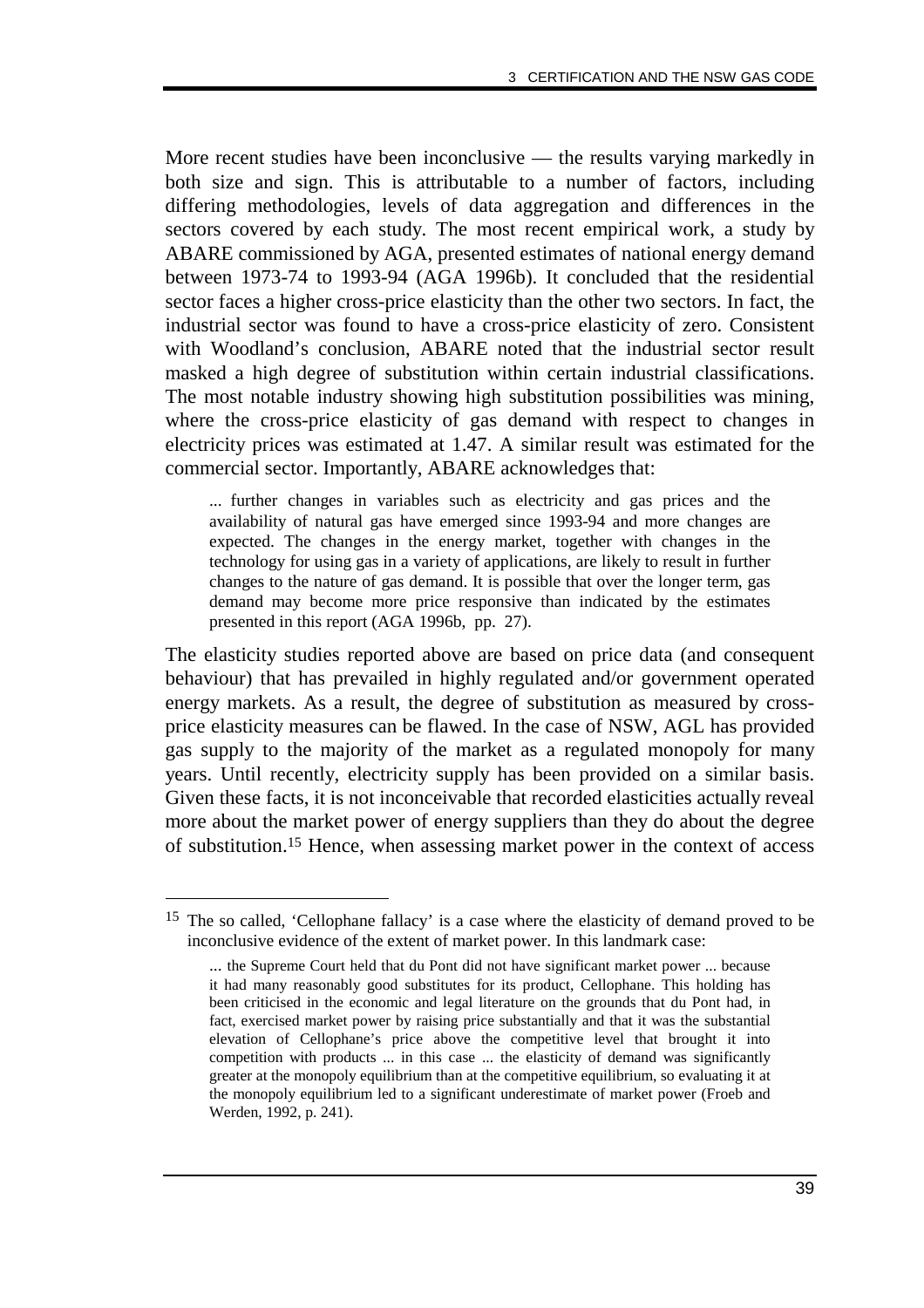to infrastructure, elasticities of demand and supply, while useful tools, should be viewed with some caution.

## Concluding comments on down stream markets

Estimating ex-post the increase in competition in downstream markets attributable to an effective NSW distribution access regime is complex. That said, the Commission believes that access to the distribution network will enhance competition. For example, for markets where there is no economic alternative for using natural gas — such as in the production of ammonium nitrate — access will offer greater opportunity for users to seek out more favourable terms and conditions. As the discussion above suggests, access will also increase the likelihood of greater price competition occurring in the gas market, particularly for larger gas users. Competition should also be promoted between electricity and gas suppliers — although the promotion of competition in this case will vary depending on the characteristics of different users.

# **3.3 Clause 6(4)(a) to (c)**

Clause 6(4)(a) in the CPA requires that, wherever possible, third party access to the services of a facility covered by a State or Territory's access regime should be on the basis of terms and conditions agreed between the owner of the facility and the person seeking access. However, subsequent clauses  $6(4)(b)$  and  $6(4)(c)$ require that, where such agreements cannot be reached, governments should establish a right for persons to negotiate access, and this right should provide for an enforcement process.

In its Draft Guide to Part IIIA, the Council raised concerns about the efficacy of negotiating access. The Council said that:

While clause 6(4)(a) indicates a preference for the commercial negotiation approach (that is, no regulatory intervention), the Council recognises that limiting commercial negotiations particularly in relation to access charges and essential conditions for access, could sometimes promote better policy outcomes. In particular, it could help to:

- constrain an existing infrastructure operator's market power;
- reduce uncertainty; and/or
- produce more "workable" outcomes (1996a, p. 48).

Similarly, the application for certification of the NSW Regime expressed concern that 'AGL's monopoly of gas distribution networks in NSW creates the potential for inequities in commercial negotiations between AGL and those parties seeking access' (NSW Government 1996a, p. 8).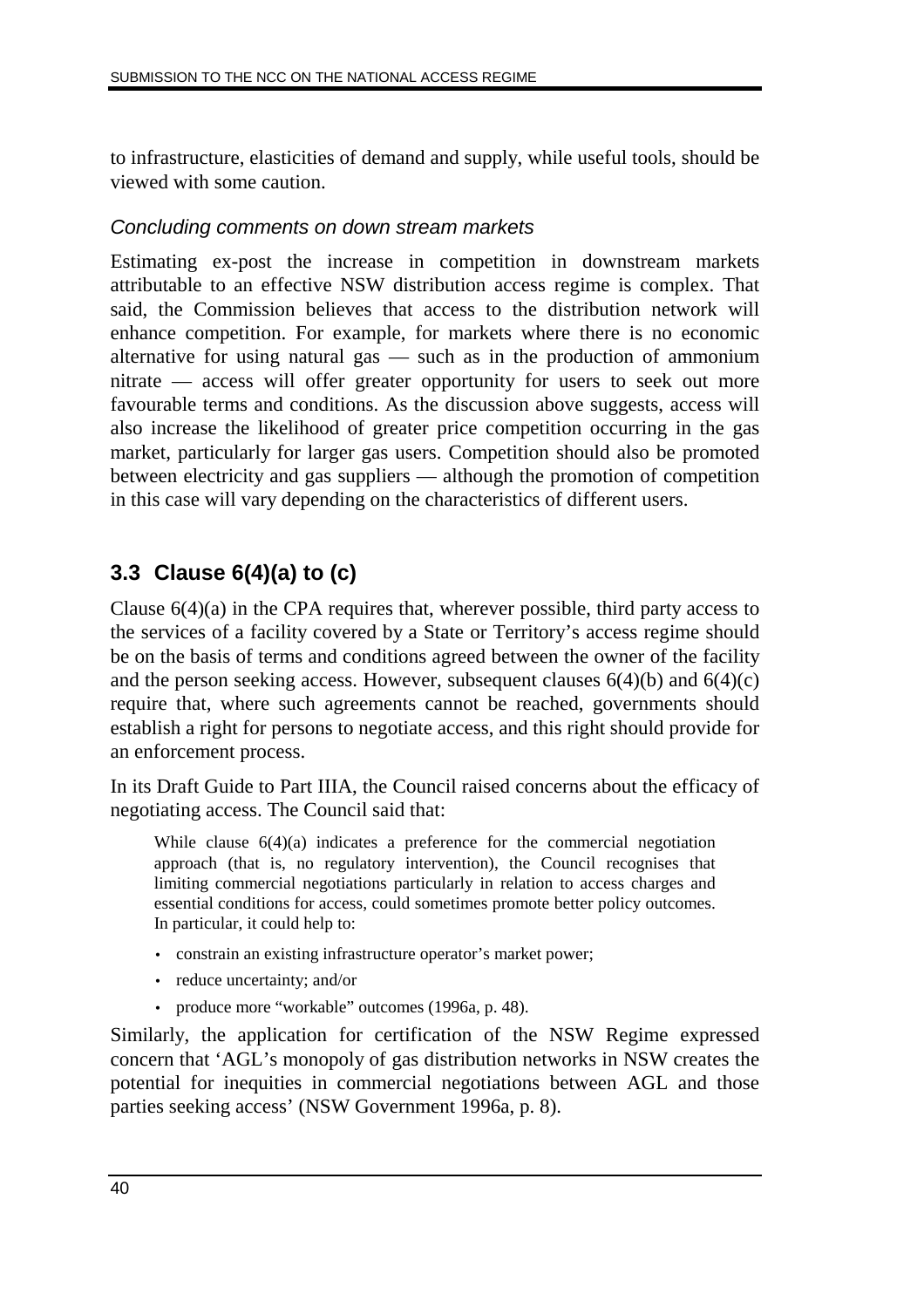In relation to the NSW Regime, the Council (1996c, p. 16) asks whether:

- the NSW Regime provides an environment for commercial negotiation?
- the Regime unnecessarily restricts the ability of parties to reach agreement on terms and conditions?
- any restrictions on commercial negotiation in the regime would be justified in the market for natural gas distribution? For example, might such restrictions promote better policy outcomes by constraining market power, reducing uncertainty or limiting the need for dispute resolution?

Theory sheds some light on when concerns about negotiating access are warranted. The following section reviews some of the relevant literature.

## **3.3.1 Negotiation and access to 'essential' infrastructure**

Negotiation of a contract price — often between parties with differing bargaining strength  $\frac{1}{10}$  is a normal occurrence in many markets. The housing market and the second hand car market are both examples of markets where negotiation is common. High value contracts for specialised goods or services, such as an advertisers contract with a large food retail chain, are also commonly associated with price negotiations between the parties. In other markets, such as the retail fruit and vegetable market, transactions costs have made negotiations the exception rather than the rule. In these instances, prices are set by the competitive market's 'invisible hand'. In the circumstances discussed above, there is a presumption that the price satisfies the requirements of each party and helps to achieve an efficient outcome from a resource allocation perspective.

In contrast, outcomes associated with commercially negotiated access to a monopoly infrastructure facility which is 'essential' to another market will not always lead to the most efficient allocation of resources. As discussed in Appendix A, there may even be some circumstances where commercial negotiation can lead to *less efficient* outcomes than might occur with an unregulated vertically integrated monopoly. This can occur when one of the parties has monopoly power over access and the user of the infrastructure service has monopoly power in the downstream market — the so-called 'double marginalisation' problem (King and Maddock 1996a).

The crux of the commercial negotiation problem is the market power held by the owner of the 'essential' facility (the service provider). Abstracting from the threat of mandatory access or arbitration, the service provider will only voluntarily negotiate an access price if it is no worse off as a result of the negotiations.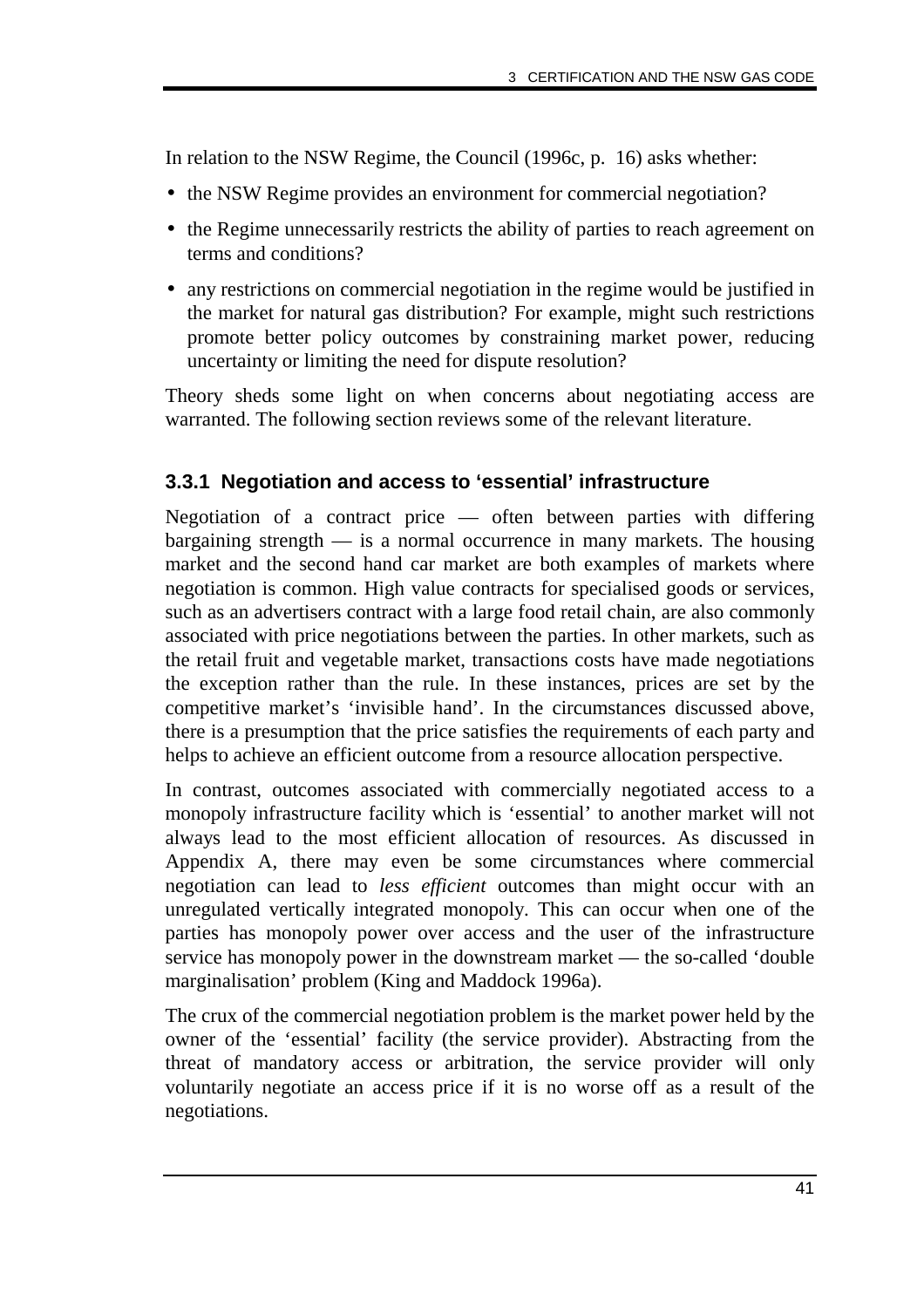Voluntarily negotiated access will be mutually beneficial to the negotiating parties if the profits arising from the sharing arrangement exceed those earned by the service provider before access was permitted. That is, there is a 'rent surplus'. In this circumstance, negotiated access will only be beneficial to consumers if it leads to lower costs which are passed on in final prices. However, if there are no constraints on market power (ie competitive pressures are low), any lower costs arising from shared access may not be passed on to consumers. Hylton argues that the potential for this outcome will be reduced:

... the larger the number of firms sharing access to the cost-reducing facility, and the harder it is for participating firms to monitor each other's activities, the greater the incentive to compete in price (1991, p. 1253).

King (1995), Maddock (1995) and King and Maddock (1996a) argue that the service provider will have strong incentives to establish an access pricing regime that leads to monopoly prices in the downstream market. This situation is likely to eventuate regardless of whether or not the owner of the essential facility operates in the downstream market. King notes, however, that this result will not hold if:

- prices in the downstream market are set by substitutes: or
- prices in the downstream market are set by regulation; or
- the access demander is the sole consumer of all the downstream market goods.

King and Maddock (1996a) argue that the parties will always be able to design a set of contracts, admittedly sometimes complex contracts, which will allow them to maximise monopoly profits. This can occur regardless of the number of parties negotiating access. They do, however, suggest caution in analysing their results. They point out that the negotiating parties may not know with certainty how many firms will seek access, or for that matter, when they will seek access. Firms will also have different degrees of information about the market's potential profits and the level of competition in the downstream markets.

Hylton (1991) also argues that it would be very hard, and some times impossible, to determine the access fee necessary to ensure all monopoly rents are captured.

In all the circumstances considered in Appendix A, the monopolist service provider aims to appropriate all, or at least a large proportion of, any monopoly rents available in the downstream market. That is, the service provider will attempt to charge the full opportunity cost of the profits foregone if it operated as a monopolist (or continued to operate as a monopolist) in the downstream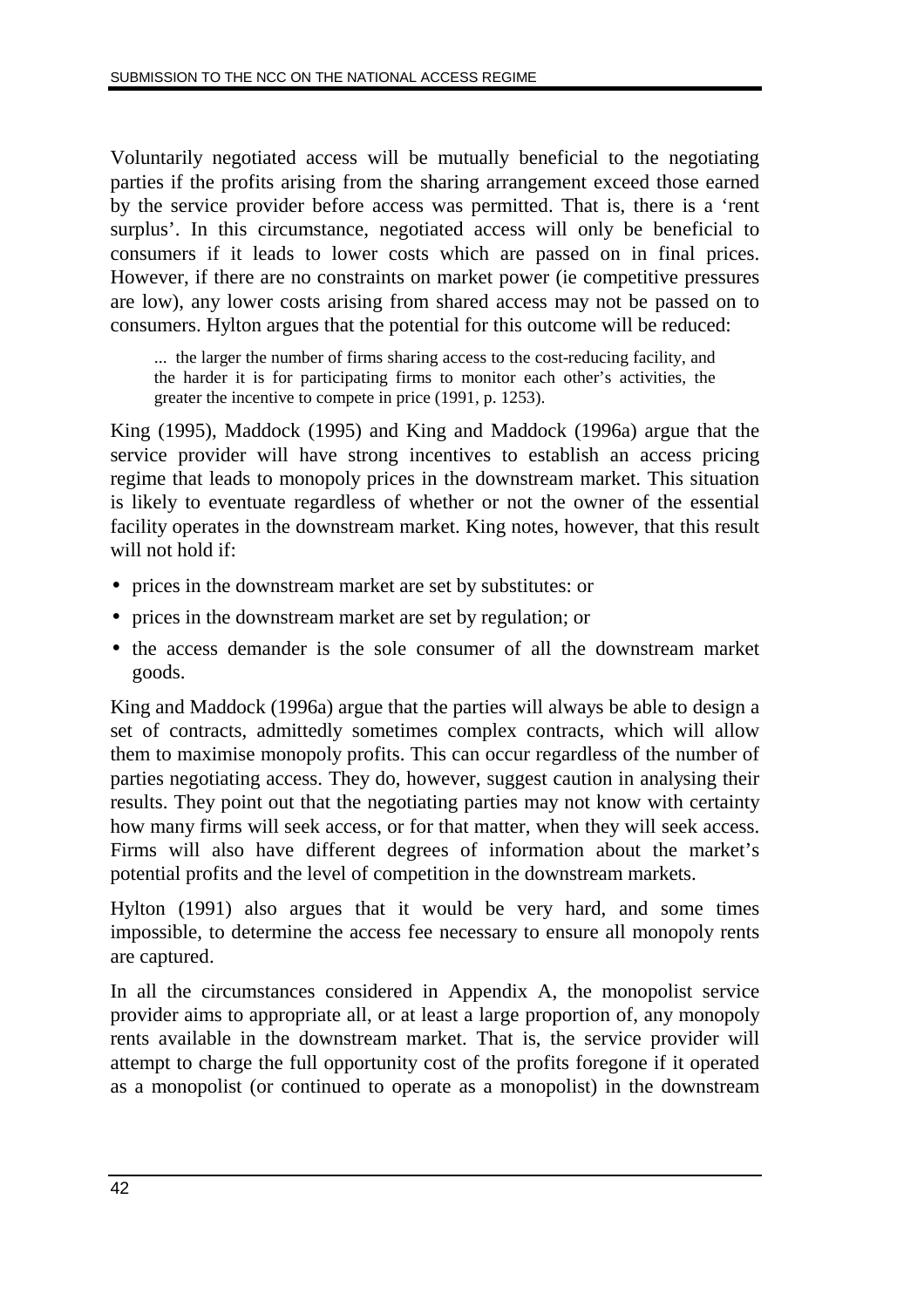market — this is sometimes referred to as the efficient component price (ECP) of access (see Box 4).

The Explanatory Memorandum accompanying the *Competition Policy Reform Act 1995* suggests that Parliament did not consider access based on the ECP rule as appropriate. The Memorandum explains that, when arbitrating disputed access, the ACCC must take account of:

(a) the legitimate business interests of the provider and the provider's investment in the facility; .....

(d) the direct costs of providing access to the service;

The memorandum notes that it was intended that reference to 'legitimate' and 'direct costs' in the legislation would:

... preclude arguments that the provider should be reimbursed by the third party seeking access for consequential costs which the provider may incur as a result of increased competition in an upstream or downstream market (Amiti and Maddock 1996, p. 289).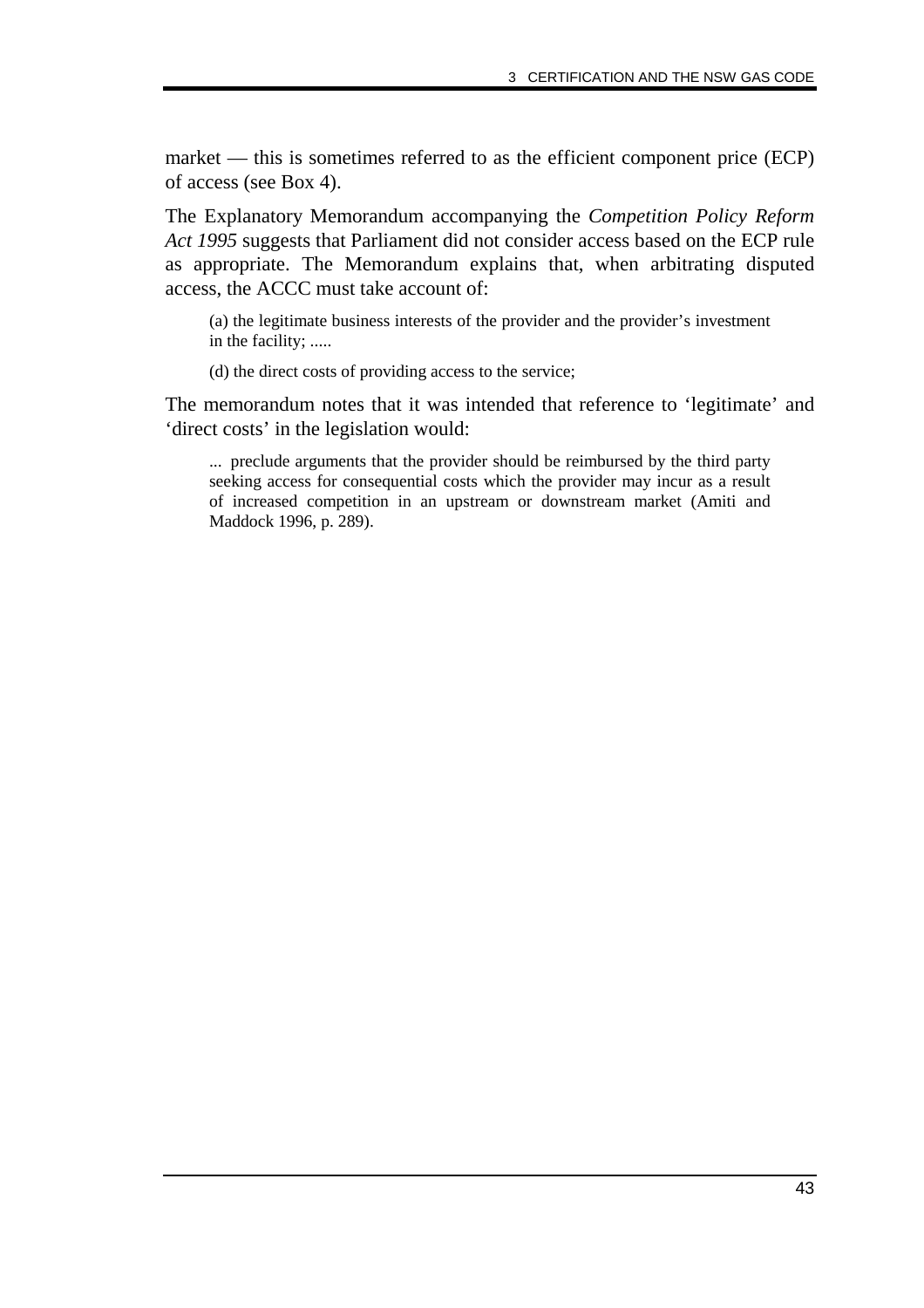## **Box 4: The efficient component price (ECP) rule**

Baumol and Sidak (1994) put forward the ECP rule in their analysis of access prices for telecommunications. The rule assumes that pricing of access to reflect the opportunity cost to an integrated supplier of provision will ensure that only the most efficient firms will seek access. That is, only those firms who can operate in the downstream market at cost levels equal to or below those of the incumbent firm will seek access. The rule was used as a defence by New Zealand Telecom in the Clear Communications V New Zealand Telecom Access Case. The appeal court rejected the defence. However, the defence was accepted on further appeal to the Privy Council.

The effectiveness of the ECP rule in achieving efficient outcomes has been the subject of some dispute. In particular, there is concern that the competition policy objective of moving away from monopoly outcomes will not be achieved. This concern is also echoed in King and Maddock's analysis of the commercial negotiation of access. Pricing under the ECP rule will entrench monopoly unless the downstream market prices, and hence opportunity costs for the monopolist offering access, do not reflect monopoly rents. Tye and Lapuerta (1996) argue that Baumol and Sidak's analysis assumes that these rents had been successfully regulated away.

Tye and Lapuerta highlight that, if there are monopoly rents being earned access under ECP conditions will not lead to competitive or efficient outcomes. They correctly argue:

... new entrants into competitive markets do not indemnify incumbents for the loss of business revenue. It is the intrinsic nature of competition that the incumbent's position will be eroded (1996, p. 437).

## **3.3.2 Regulated pricing of access**

Prescribing access prices or reference tariffs are alternatives to commercial negotiation. The NCC has indicated some support for indicative tariffs and reference tariffs for access in its Draft Guide to Part IIIA. The NCC states that the most common meaning of an indicative tariff is a schedule of tariffs 'which give an indication of the prices which might be expected for a particular infrastructure service — similar to recommended retail prices. They are not legally binding' (1996a, p.50). The NCC also notes that the term 'reference tariff' has more than one interpretation:

... under one interpretation, a reference tariff is published for one particular type of service, and then parties use it as a "reference point" when seeking to determine the appropriate tariff for other, related infrastructure services. They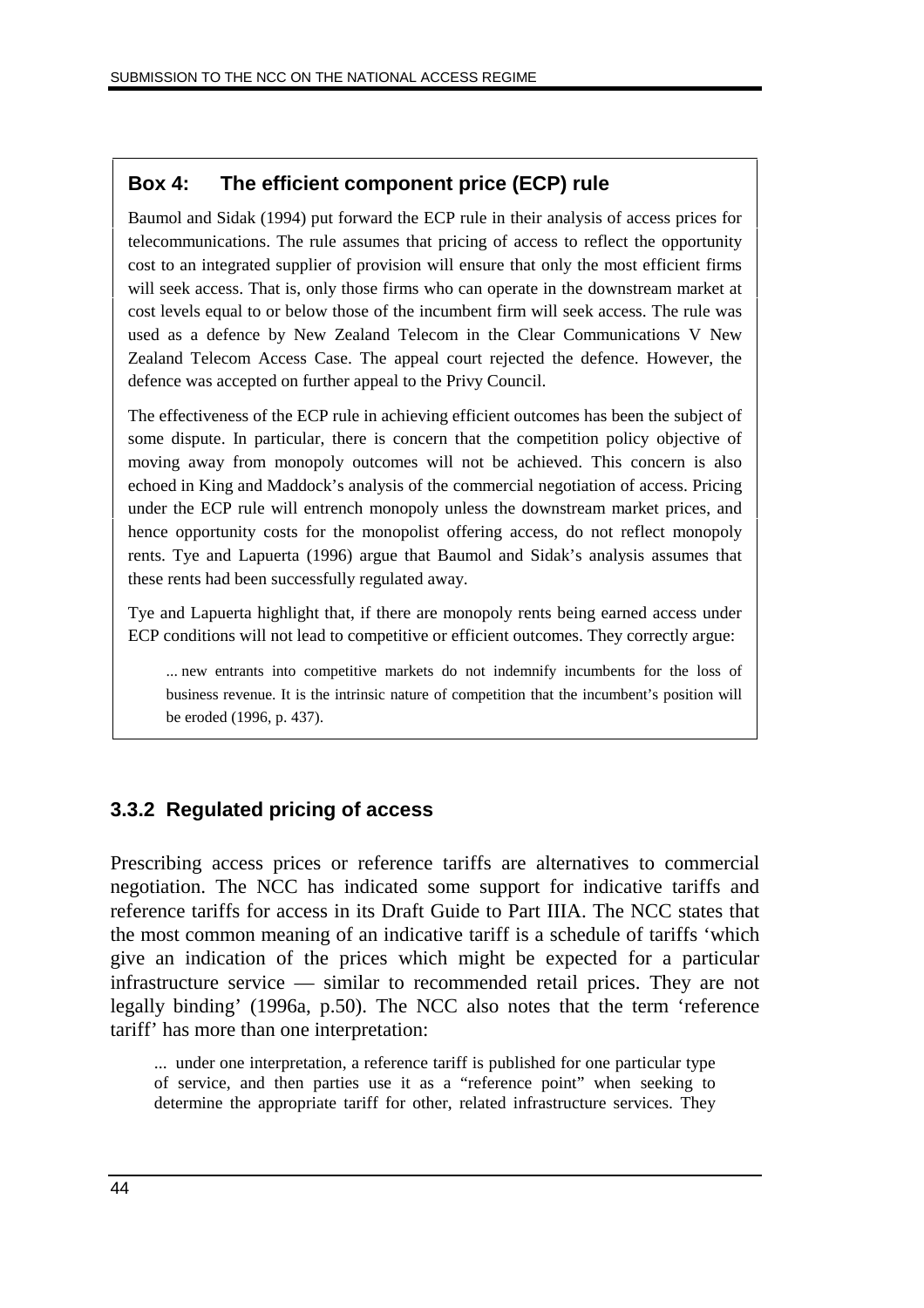may have a regulatory role, such as imposing a maximum price for the particular service and/or setting broad principles for the negotiation of access prices.

... under another application, a reference tariff is a published tariff which is binding only if a formal dispute resolution process is invoked (1996a, p. 50).

Indicative tariffs and reference tariffs may be useful in overcoming some of the negotiation problems discussed above. However, the determination of such tariffs can be complex.

The Commission believes that indicative and reference tariffs should be treated with caution. The reason for this is twofold: first, significant information asymmetries exist and, second, added complexities arise when tariffs have been set in accordance with a rate of return/revenue requirement prior to the development of an access market. As noted by DeVany and Walls in the context of regulated gas prices:

A source of planning inefficiency in regulated monopoly is that the regulated price of gas contains stale and irrelevant information, mostly about historical and sunk costs. The prices are not forward looking. Because future gas demands are unknown, expectations must be formed to guide decisions and there must be a stable basis for correcting error. Prices supply this information and the incentive for error correction is in profits. Regulators do not have the means to discover price and they blunt the incentives for error correction and adaptation (1995, p. 21).

These concerns apply equally to regulated access prices.

The problems inherent in determining reference or indicative tariffs are highlighted in the following discussion of the NSW Regime.

#### The NSW Regime

The NSW Regime involves a combination of regulated prices (for published tariff customers who purchase a bundled good) and reference tariffs for access which reflect estimates of the asset base and a sustainable revenue requirement.

The NSW Regime requires that a 'declared' facility must submit an 'Access Undertaking' to the Independent Pricing and Regulatory Tribunal (IPART) for approval. The Undertaking, amongst other things, should cover one or more reference tariffs. Reference tariffs must correspond to a well defined 'reference service'. Negotiations take place within the parameters set by the Access Undertaking, there is no restriction on the reference tariff being used directly as the access tariff. If the parties elect to negotiate tariffs, the reference tariffs set the maximum tariff rate for the reference services. If the parties cannot agree on terms and conditions within the Undertaking parameters, they may seek out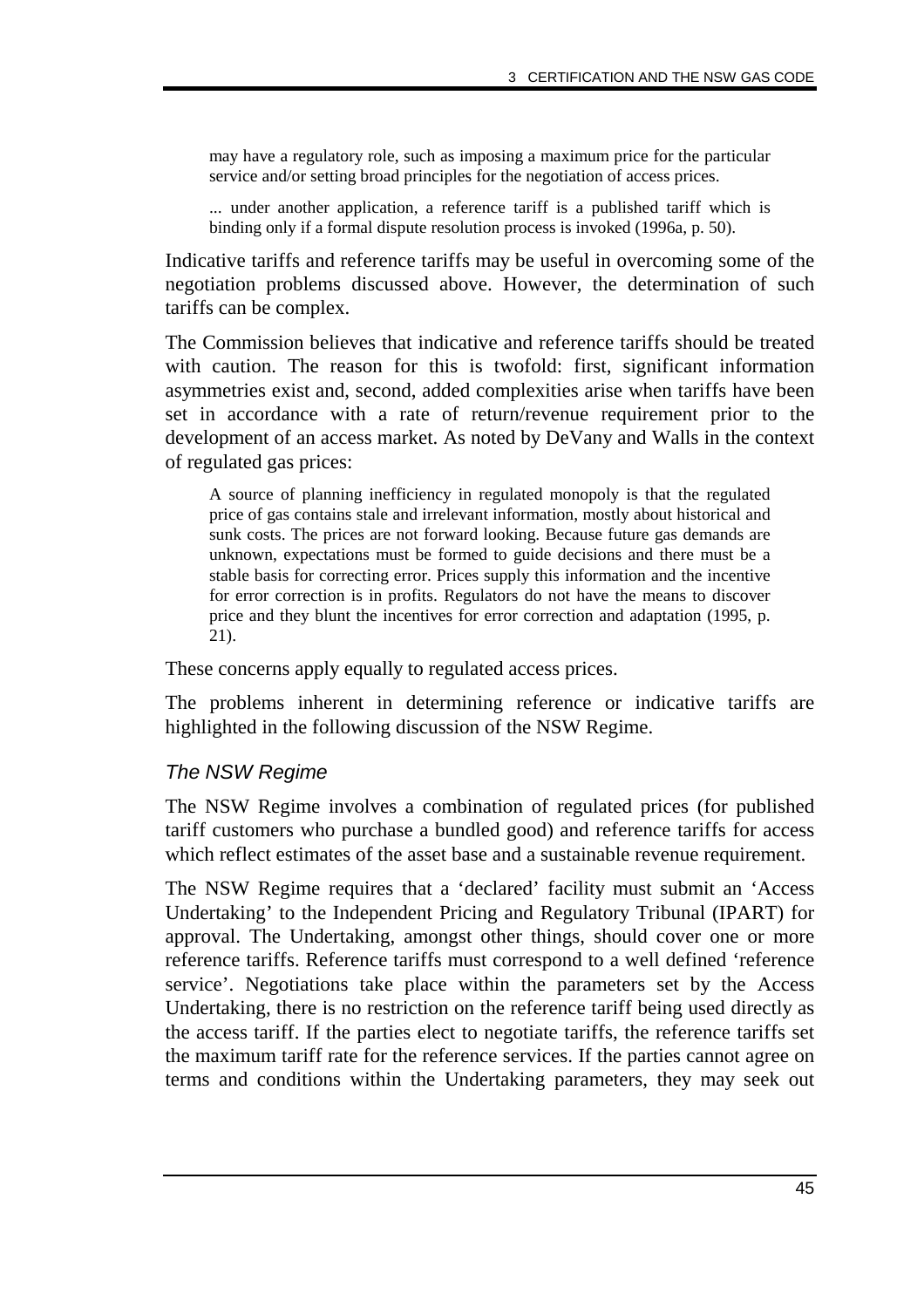arbitration. The arbitrator is required to take account of the reference tariffs, but need not be bound by them (NSW Government 1996a).

Section 8 of the NSW Regime sets out the pricing principles for the declared gas network.16

AGL has been declared under the code and has submitted an Undertaking to IPART for approval. The reference tariffs in the AGL Undertaking were developed by AGL in conjunction with IPART (AGL 1996). While such collaboration may assist in overcoming information asymmetries, it can expose IPART to criticism on the grounds that it has not acted independently. Ideally, the assessment of reference or indicative tariffs should be undertaken separately from the infrastructure provider's development of those tariffs.

In its draft determination on AGL's Undertaking, IPART indicated particular concern in achieving a 'reasonable balance of interests' in relation to the network owner's revenue requirement and the interests of network users as a whole. According to IPART (1996a, p. 1), 'a "reasonable" revenue requirement will cover the efficient costs of operating the network together with an "appropriate" return *of* capital (depreciation) plus return *on* capital to the network owner'. The reference tariffs for the period to 30 June 1997 in AGL's Undertaking involve tariffs initially set in the context of this reasonable revenue requirement, linked to an appropriate rate of return. A CPI-X price cap set at the same rate as the industrial published tariff price cap will then apply to the initial reference tariff rates.

The Commission acknowledges that it is important that an access code allows the infrastructure owner to earn an appropriate rate of return on its investments. It is well recognised that failure to earn an appropriate rate of return can have a deleterious effect on future infrastructure investments. However, the economic literature also recognises that there are many pitfalls in the application of both rate of return and CPI-X regulation (for a brief summary, see BIE 1995).

16 The NSW Regime's reference tariff is intended to provide "competitive outcomes" for users and prospective users which are consistent with four criteria. These criteria include:

 $\overline{a}$ 

...

<sup>(</sup>i) providing the Service Provider with a commercial sustainable revenue stream which is consistent with an appropriate return on Capital Base;

<sup>(</sup>iii) not distorting investment decisions in Pipeline transportation systems, or in upstream and downstream industries;

<sup>(</sup>iv) the level and structure of the Reference Tariff being efficient (NSW Government, 1996b, p. 26).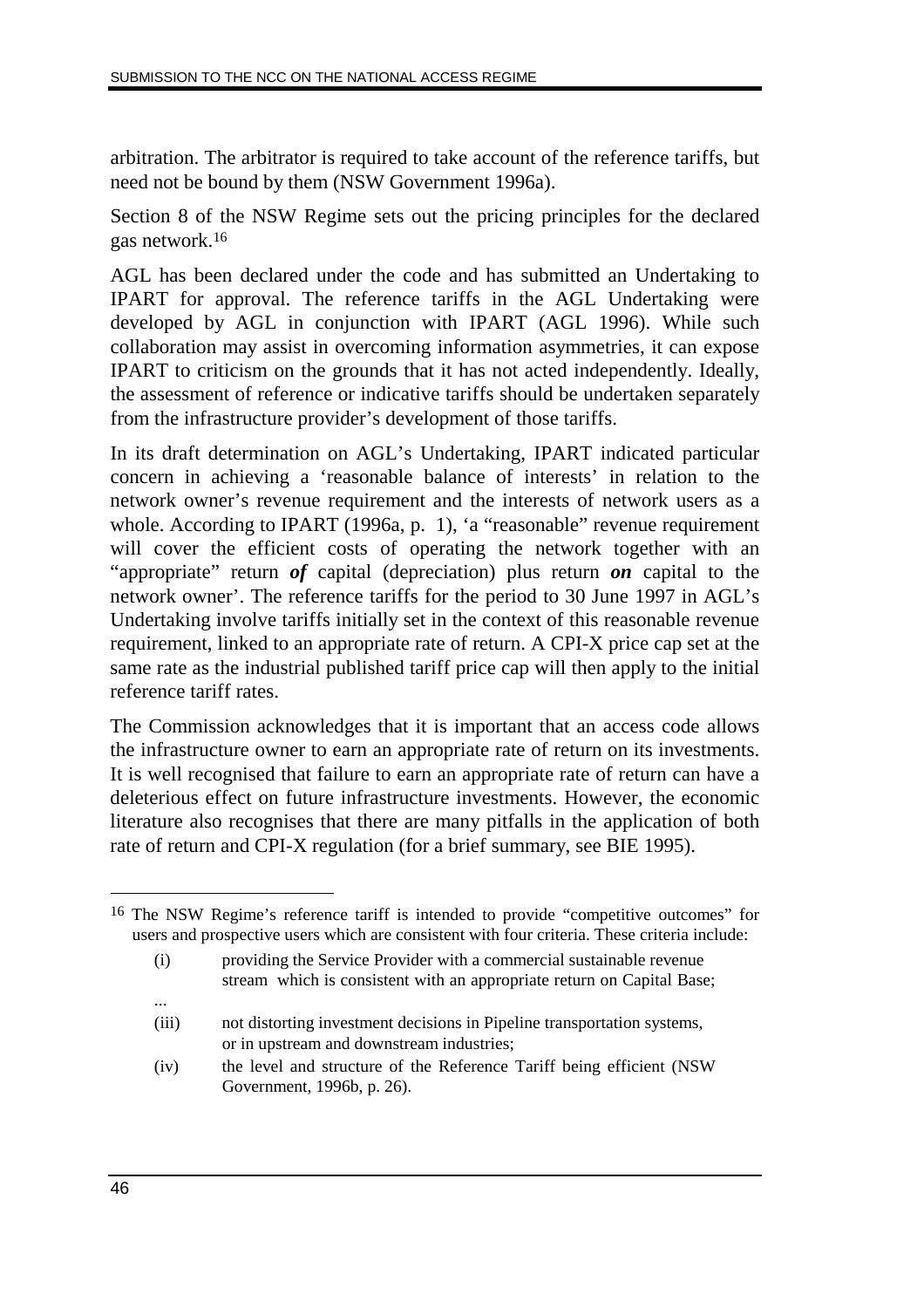Of particular concern for the NSW Regime is the assumptions required to determine the reasonable revenue requirement, the appropriate valuation of the asset base and the level of the rate of return applied to that base.

The determination of a reasonable revenue requirement requires information on future demand — prices and quantities. However, estimating future demand for the distribution network is fraught with difficulties, particularly when an access regime is being put in place. This is because an *effective* access regime could feasibly change demand for AGL's current gas distribution service.

In estimating this revenue requirement, IPART (1996a) assumes a growth rate of 2 per cent per annum in the tariff market and no revenue growth in the contract market as cross-subsidies are wound back. However, it is not clear that it has been possible to adequately take account of the impact of the access regime on throughput.17 Another important consideration in making these assessments is that the prices that form the basis of this estimate appear to be based on regulated prices. Price regulation aims to remove any monopoly rents and provide the incumbent monopolist with a reasonable (competitive) return on its capital. However, monopoly regulation is an imprecise science and it is unlikely that regulated prices truly reflect competitive outcomes. To the extent that AGL's regulated prices contain monopoly rents, the reasonable revenue requirement estimate will be overstated.

The Initial Capital base used as the basis of the reasonable rate of return to  $AGL:$ 

... falls above the depreciated historical cost, and below the Depreciated Optimised Replacement Cost (DORC). The DORC was determined by AGL in reference to its financial and engineering records. The Tribunal then engaged JP Kenny Pty Limited, an independent engineering consultant, to review the optimised replacement cost analysis.

The Tribunal determined that the Initial Capital Base was the investment in the business that would be supported by the sustainable revenue stream generated by tariffs consistent with the price path. That is, the present value of the total net revenues was discounted to an appropriate cost of capital (IPART 1996a, p.20).

Determining appropriate pricing levels and structures, and establishing adequate returns on investment for a government-owned business or a privately-owned regulated business is a difficult task. The best method of estimating asset values involves the adoption of market valuations. However, the market for infrastructure is 'thin'. IPART's approach of basing the asset value on the net present value of the expected future revenue stream is consistent with economic

-

<sup>&</sup>lt;sup>17</sup> The expected revenues from a new contract forecast to come on line over two fiscal years was included in the analysis.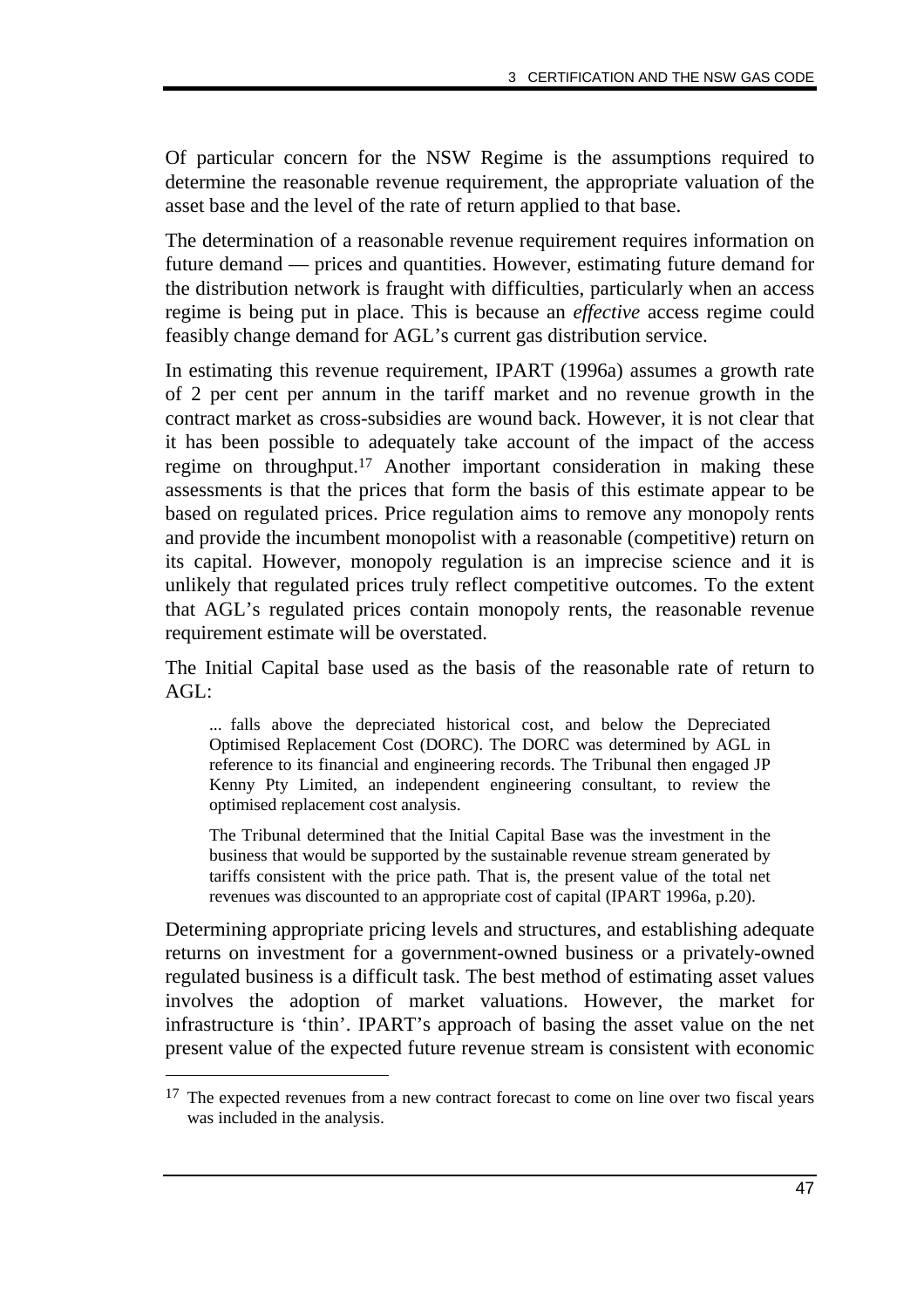efficiency when markets are competitive and demand projections are accurate. However, special care needs to be taken when this approach is applied to markets which are regulated and/or have natural monopoly characteristics.

The Commission notes that IPART believes that its 'range of indicators approach' diminishes the importance of asset valuation. Nevertheless, care should be taken when much of the advice on these alternative indicators is provided by the incumbent.

The Commission does not have the necessary information to undertake a detailed assessment of the reference tariffs proposed by AGL. However, it draws attention to the points raised by Amiti and Maddock (1996) and discussed below. Care should be taken to ensure that the reference tariffs proposed in the required Undertakings do not entrench monopoly pricing elements, as it will discourage the use of the facility by third parties and render the access regime ineffective.

As noted above, and in Appendix A, King and Maddock (1996a) argue that access tariffs which enshrine monopoly rents are likely to be complex and nonlinear.18 AGL's Undertaking proposes a complex multi-part reference tariff. The complexity of this tariff is particularly interesting given that the Gas Council and IPART note that there are virtually no variable operating costs on the network. The proposed reference tariffs comprises:

- a monthly administration charge; and
- a complex, up to three part capacity charge which is levied on the basis of maximum daily quantity and kilometres per annum. There are four tariff structures for this capacity charge which depend on the trunk section. The sections are Wollongong, Sydney, Central Coast and Newcastle; and
- a site charge.

By contrast, AGL's industrial and commercial published gas tariffs, which cover the costs of gas and a distribution charge for customers taking more than 45GJ per quarter, involve an administration charge and block tariff structure.19 The one tariff schedule applies to all areas of NSW except Newcastle and the Lower Hunter and Yass. To illustrate the differences in complexity, Box 5

 $\overline{a}$ 

<sup>18</sup> The Commission acknowledges that complex tariffs need not always imply monopoly rents are enshrined in the pricing structure. In some circumstances, efficient pricing of infrastructure may also involve complex pricing arrangements.

<sup>&</sup>lt;sup>19</sup> In most cases the tariff for industrial scheduled tariff customers is a decreasing block with three blocks in the tariff.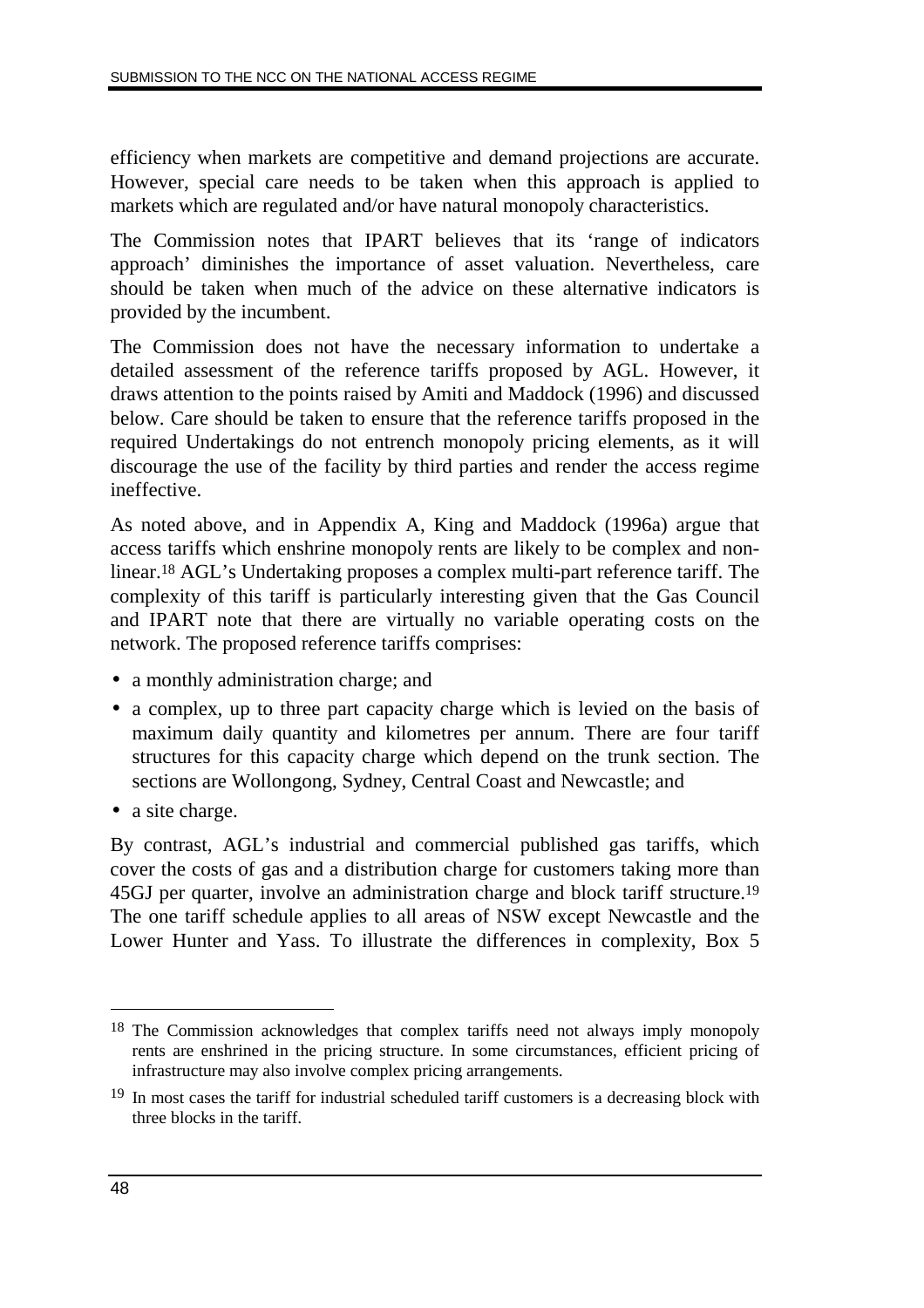shows the access tariff structure and the industrial and commercial tariff structure for Sydney.

## **Box 5: A comparison of the proposed Sydney zone access tariff and the industrial/commercial tariff structure applicable to Sydney a**

**Sydney zone access tariff — annual charge** Contract administration charge  $=$  \$4,183 per annum for delivery of less than 100TJ or = \$8,388 per annum for delivery of 100TJ or more Plus site-specific charge  $=$  (varies with type of meter), Plus a capacity charge for contract maximum daily quantity (MDQ). MDQ is made up of: • Base Tariff (B)  $= $488.775$  per GJ of MDQ per annum; • Distance Coefficient (C)  $=$  \$24.475 per GJ of MDQ per annum per km; and • Zone Tariff  $(Z)$  = \$580.432 per GJ of MDQ. **Industrial/commercial tariff structure — quarterly billing<sup>b</sup>** Standing charge at each nominated delivery point per billing period = \$30.00 Throughput charges, \$/GJ of gas delivered to the nominated delivery point: • \$7.732 applicable to first 150GJ delivered; and • \$5.547 applicable to excess above 150GJ. a The Access tariff rates are those proposed to apply in the period to June 30 1997. The industrial/commercial tariff rates are for customers as at 30 June 1996.

b This tariff applies to all areas of NSW except Newcastle and Lower Hunter and Yass. *Source:* AGL 1996

As noted above, the Commission does not have the necessary information to make a detailed assessment of these reference tariffs. Nevertheless, it is clear that the structure is relatively complex. In these circumstances, it is important that the regulator ensures that they do not enshrine monopoly rents.

IPART (1996a), in its draft determination, indicated that, subject to the public consultation process, the reference tariffs along with the rest of the Undertaking would most likely be accepted. However, through the consultation process IPART obtained information which cast doubt on some of the assumptions used in the development of the reference tariffs. For example, concerns were raised about the level of cross-subsidy and the projections of revenue and demand. Consequently, IPART (1996b) has called for additional information from AGL and will undertake further investigations by way of consultancies and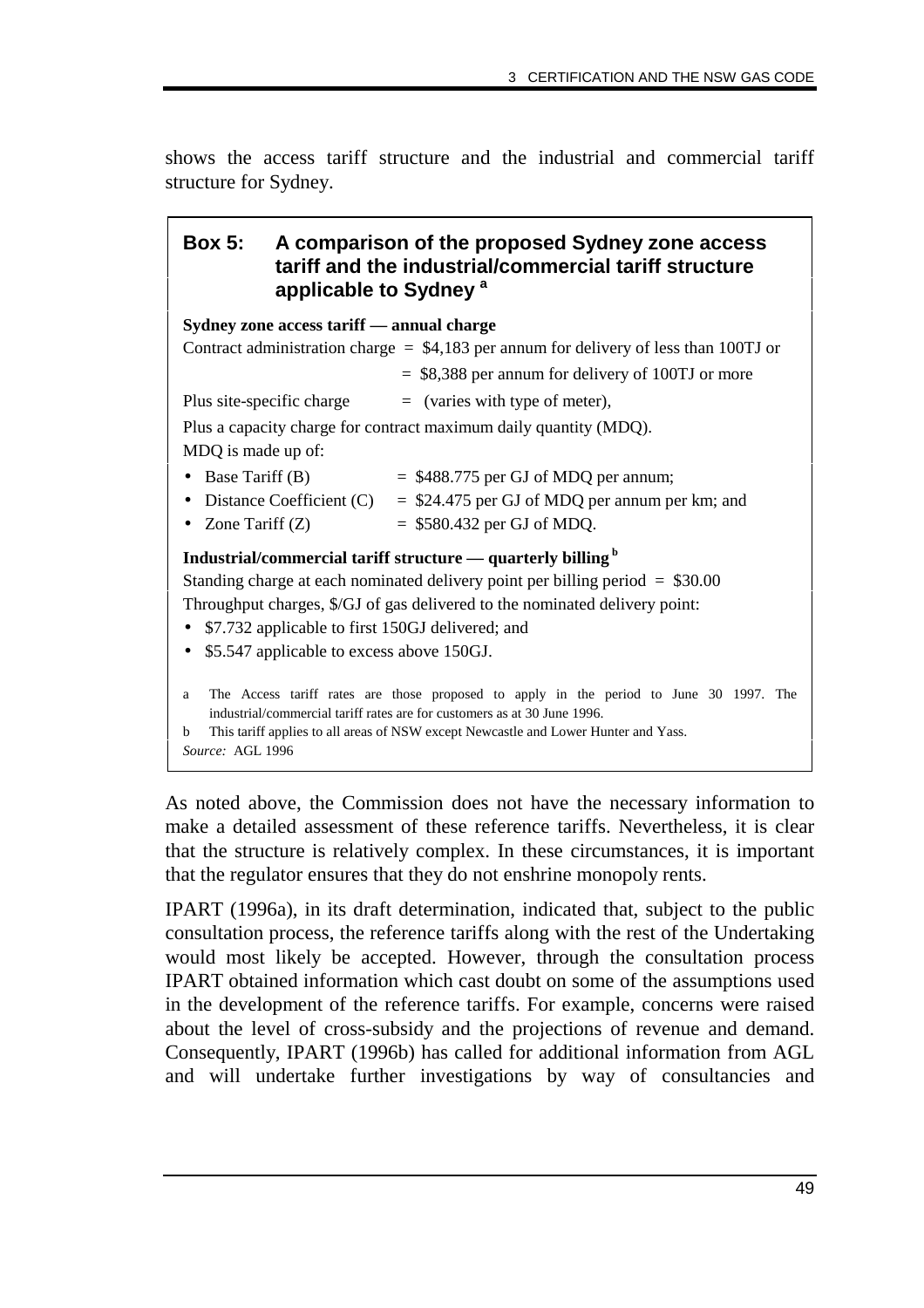benchmarking. IPART anticipates that the Undertaking will undergo significant changes before it is approved.

The consultation process undertaken by IPART and the consequent decision to obtain further information should improve the rigour of the reference tariffs. That said, the reference tariffs, by their nature, will continue to be based on imperfect information. Hence, there remains the strong possibility that some monopoly rents will be reflected in the reference tariffs.

## **3.3.3 The role of arbitration**

Under the competition policy rules, a firm negotiating access to a facility is likely to seek arbitration rather than accept a negotiated price based on ECP principles. Indeed, the threat of arbitration should encourage the service provider to share the monopoly rents associated with the related market or, alternatively, be prepared to share a larger proportion of the rents with the other party. However, efficiency gains may not be achieved in this case as monopoly rents remain. The prospect of sharing monopoly profits provides an incentive for firms to avoid arbitration.

King and Maddock  $(1996b)$  — using game theory — found that a vertically integrated monopolist negotiating access to its essential facility is unlikely to seek out arbitration. This is because the expected returns from arbitration are lower than the returns from negotiation. On the other hand, there are circumstances when an access seeker, particularly an impatient access seeker, will prefer to seek out arbitration rather than continue the negotiations. King and Maddock find that the returns from the arbitration process are dependent on the expected or previous approach taken by the arbitrator. They find that, if the arbitrator takes too great an account of the public interest, the discount rate of the negotiating parties is increased. In this case, the parties will be more likely to reach an un-arbitrated agreement that divides monopoly profits. However, if the arbitrator is more generous to the firms seeking access, the parties are more likely to agree on outcomes that could provide substantial benefits — in the sense that prices in the downstream market may fall below the vertically integrated monopoly level.

Amiti and Maddock consider a situation where an integrated monopolist entrenches an ECP structure in the access arrangements for its downstream leg prior to structural separation. They suggest that:

Such a strategy seems likely to be legal [under Part IIIA of the Trade Practices Act] as the access price was charged to the incumbent's own downstream arm before the emergence of possible entry (1996, p. 290).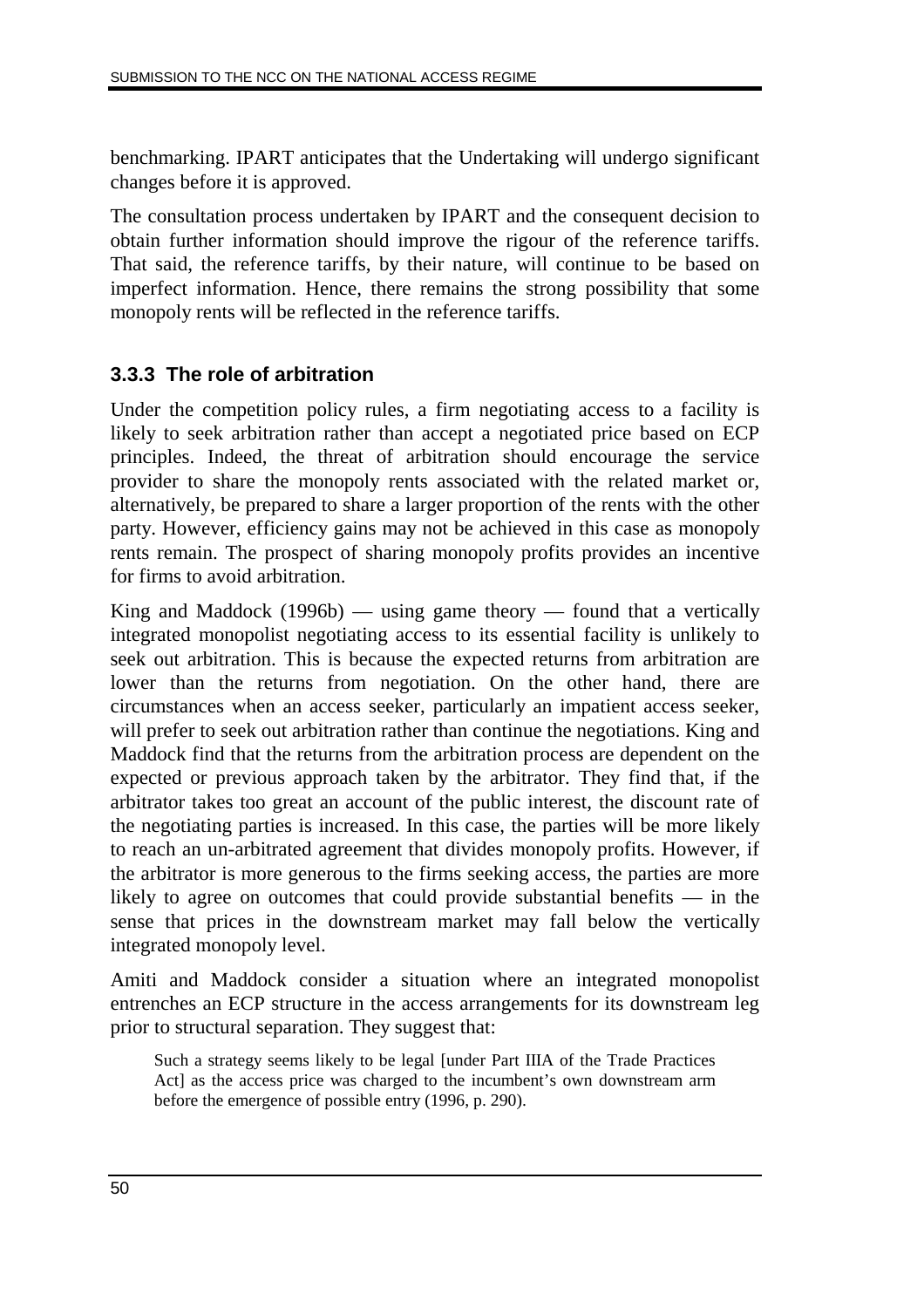Such action could potentially avoid the spirit of the legislation and the facility owner could achieve the monopoly result. Amiti and Maddock go on to argue that such a pricing structure may hinder or even preclude entry from any potential competitors.

Arbitration in these circumstances may not lead to an access price lower than the ECP based price because the access charge is the 'market' price paid by the downstream incumbent. In this situation, arbitrators of access will need to carefully scrutinise any existing access arrangements before accepting them as a valid basis for arbitrating new third party access conditions.

The NCC notes that dispute resolution procedures form the cornerstone of any access regime. The Commission believes that an efficient dispute resolution process is a key element in an effective access regime. Clause 6(4)(i) of the CPA specifies eight factors which should be taken into account by the dispute resolution body.20 The Commission believes that in arbitration most weight should be put on the criteria covering the economically efficient operation of the facility and the benefit to the public from having competitive markets. In applying these criteria, the Commission believes that an effective arbitration system should also recognise that arbitrated access prices should reflect as closely as possible reflect efficient pricing principles.

While arbitration is a crucial element in a access regime, it must be recognised that arbitrated prices to some extent must be considered as second best. In the absence of market power, the preferred situation would be to obtain a commercially negotiated price. An alternative approach may be to allow arbitration within the context of regulated commercial negotiation.

-

<sup>20</sup> These factors cover:

<sup>(</sup>i) the facility owner's legitimate business interests;

<sup>(</sup>ii) the costs to the owner of providing access;

<sup>(</sup>iii) the economic value to the owner of any additional investment in the facility made by the party seeking access;

<sup>(</sup>iv) the interest of all persons holding contracts;

<sup>(</sup>v) firm and binding contractual obligations of the facility owner or other parties already using the facility;

<sup>(</sup>vi) the operational and technical requirements necessary to safely and reliably operate the facility;

<sup>(</sup>vii) the economically efficient operation of the facility; and

<sup>(</sup>viii) the benefit to the public from having competitive markets.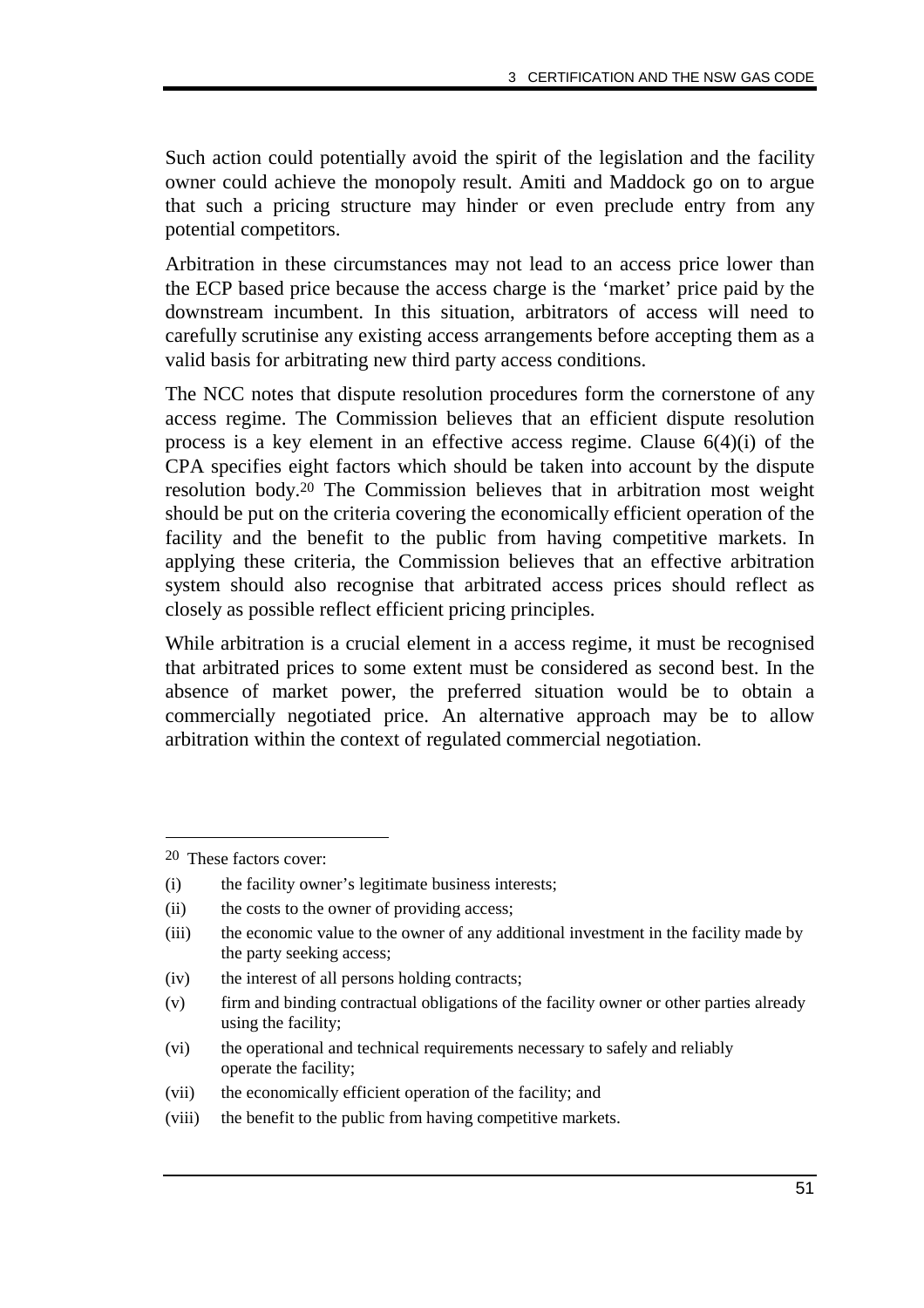## **3.3.4 Regulated commercial negotiation and arbitration**

Under the current NSW Regime, the reference tariffs are intended to be used for negotiating access, but could also be used directly for determining access charges. The Commission does not agree with this approach. It believes that any prescribed tariffs incorporated in access arrangements, such as those in Undertakings in the NSW Regime, should only be treated as upper bounds for negotiation. They should set the ceiling price for negotiations rather than becoming operative access tariffs. Underlying this view is a concern that prescribed access tariffs could include substantial monopoly rents (see discussion above).

If the prescribed access tariffs act as an upper bound in pricing, they are more likely to achieve the spirit of the commercial negotiation requirement in clause  $6(4)(a)$  of the CPA. For instance, using them as the upper bound would help reduce the problems associated with negotiating access with a monopolist. However, the success of this approach will need to be carefully monitored. Changes in the level of competition in related markets could provide one indication of whether the negotiated or arbitrated prices entrench monopoly.

Consistent failure of regulated negotiation can also suggest that the estimation of prescribed access tariffs needs to be reviewed. It needs to be recognised that Australian access markets are in their infancy and, as a consequence, access prices determined in the early stages may not adequately reflect conditions in an evolving and dynamic market. Access pricing systems, including arbitration, should be flexible enough to adjust to market developments. In this context, it is important that arbitrators bear in mind clause 6(4)(f) of the CPA which specifies that access to a service for different persons need not be on exactly the same terms and conditions.

In circumstances where negotiations fail, the arbitrator should, at least in the early stages of the regime, consider access tariffs that are *below* the prescribed access tariffs. This is consistent with clause 6.5 of the NSW Regime which requires that the arbitrator should have regard to reference tariffs but *need not* be bound by them.

There is, however, some potential for a conflict of interest in the NSW Regime's approach to arbitration. This is because IPART, as the regulator, approves the reference tariffs in the Undertaking, but then as arbitrator must consider the appropriateness of these tariffs for access. Ideally, the arbitrator should be independent from the regulator. At a minimum, IPART should ensure internal separation of the two conflicting roles. The Commission notes that IPART can elect to appoint an arbitrator. If this route is followed, IPART should appoint an arbitrator who is not a Tribunal member. The complexity of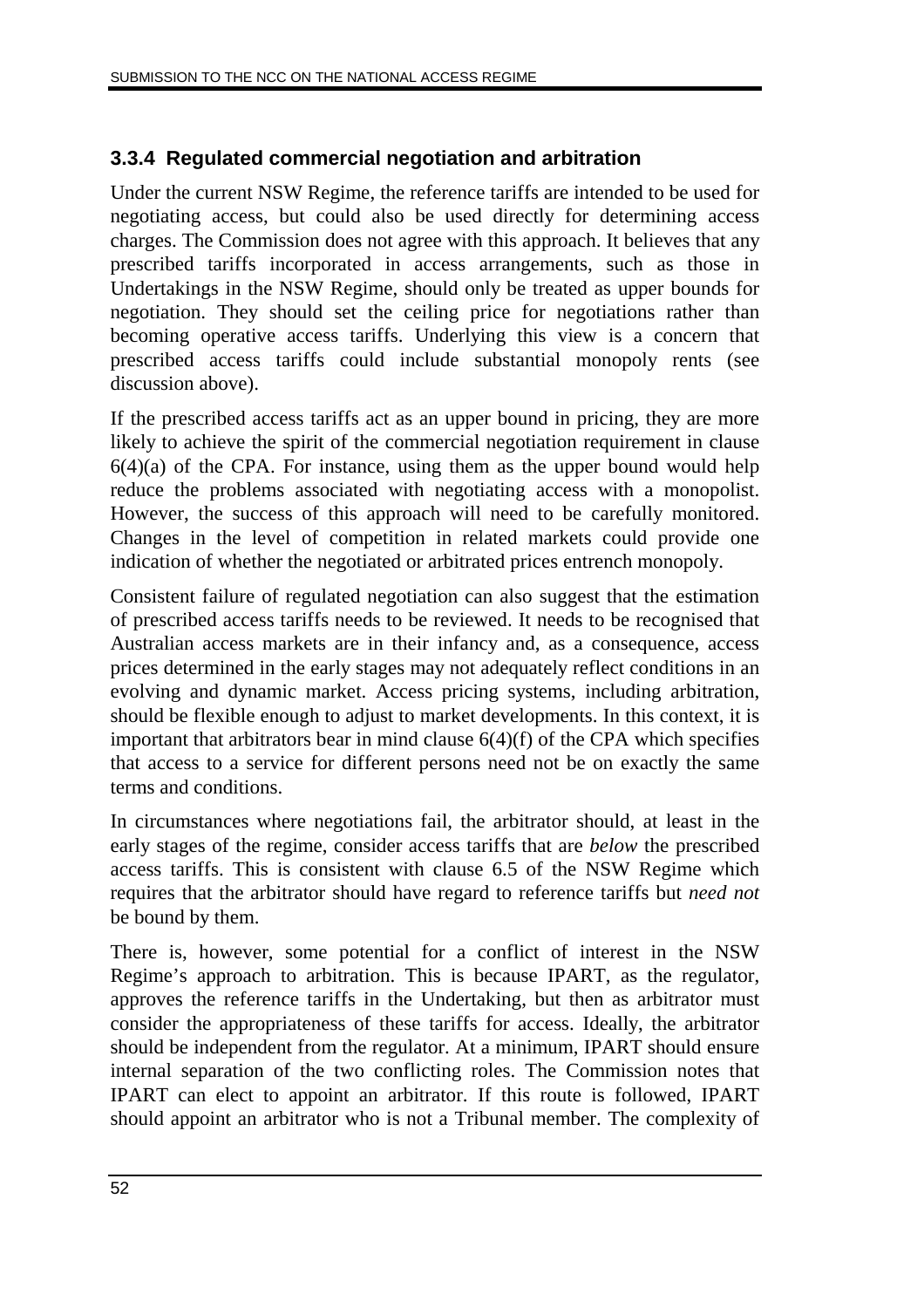the task and the considerable judgement required points to the need for careful selection of the arbitrator.

## **3.3.5 Other alternatives to regulated access prices**

Alger and Toman (1990) and DeVany and Walls (1995) propose allocating property rights for pipeline capacity as an alternative to regulated access prices in the US gas markets. DeVany and Walls see the monopoly problem in gas pipelines as an organisational problem. They argue for the imposition of fully tradeable transportation rights in pipeline capacity and propose the following instruments for organising the gas pipeline industry:

Create a property right in transportation capacity. This right would be an undiluted interest in pipeline capacity on which other users could not intrude. The holder of transportation capacity owns the right to ship volumes up to the capacity limit over the specified segment on which the right is held. Injection and withdrawal points apply to every point on the segment. The right is assignable in part or whole to others for whatever term they wish, up to the limit of the term of the right. The right can be combined or subdivided in all dimensions (1995, p. 116).

DeVany and Walls argue that this approach dissipates monopoly power as ownership of the pipeline's transportation capacity is decentralised. Each individual holder of capacity makes choices on the use or transfer of the capacity which maximises their own profits and welfare. In taking these actions they do not consider whether the prices received by other capacity holders will be affected. Once this regulatory regime is put in place, pipeline access prices are determined by the market — they no longer need to be the subject of price regulation. The success of this approach will be enhanced if markets are of a substantial size with a large number of participants.

In Australia, the property rights approach would require the infrastructure owner to divest a substantial proportion of its rights to capacity in the natural monopoly. It is important to remember that the regulatory origins of the United States market are historically very different from those that formed the Australian gas markets (see Box 6). In addition, the market for natural gas in the United States is relatively deep. The NSW gas market is relatively shallow at this point in time. Nevertheless, the gas market could substantially change as the regulatory barriers, particularly in the eastern states, are removed.

The Commission believes that the NSW Regime currently warrants a combination of regulated commercial negotiation and arbitration. However, this may not be the case in the future if markets deepen. In this context, it is important for access regimes to be monitored to assess their continuing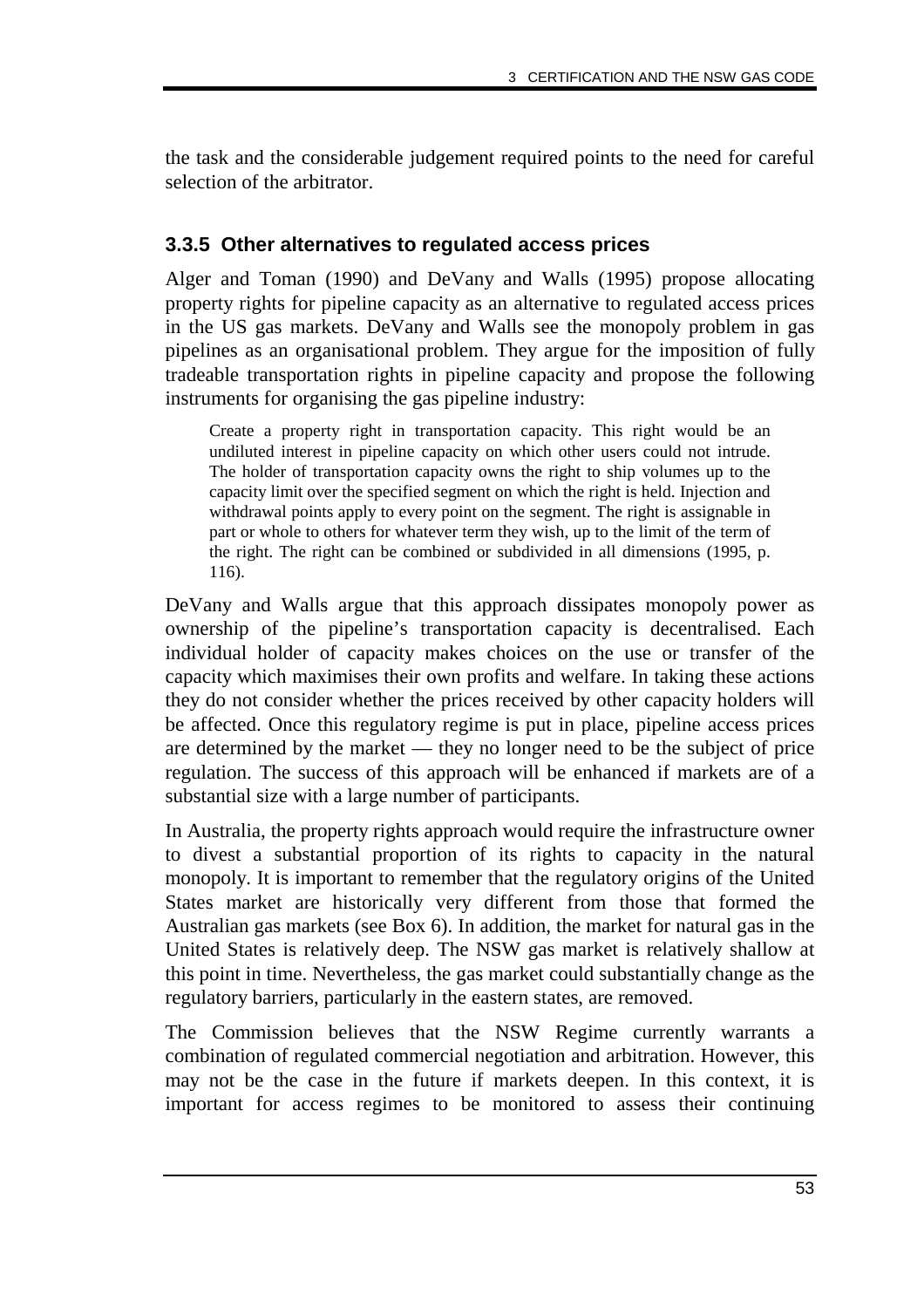relevance. What is appropriate in the early stages of access policy may not be appropriate in the future. The US gas industry experience shows that the situation can change quickly once heavy handed regulations are removed (see Box 6).

#### **Box 6: The United States natural gas industry**

The production of natural gas in the US is primarily based in the south-west. The industry, although principally in the hands of the private sector, has been subject to substantial legislation at the production, transmission and distribution stages. The field price of gas was deregulated in the late 1970's. However, transmission pipelines, which operated as gas merchants (selling a bundled product made up of gas and transmission services), continued to be regulated until the late 1980's.

Regulatory changes in the late 1980's saw the transmission pipelines progressively move to a situation of open access, with the pipeline's merchant and transportation functions being separated. At this time, competitive gas markets did not exist. The industry was organised as a collection of geographically separated monopolies. Typically:

- a single pipeline linked a field and city gate;
- entry was blocked;
- transportation and gas were bundled;
- gas buyers and gas producers did not have access to one another; and
- gas purchases and supplies were made under long term contract.

Since the introduction of open access, this rigid structure has been transformed from geographical monopolies to a network across the country. A spot market for gas has developed. By 1990, it was possible to make a delivery throughout most of the network and a natural gas futures market had opened on the New York Mercantile Exchange.

The rate of change from pipeline owned gas to customer-owned gas was dramatic. Between 1982 and 1987, pipeline-owned gas decreased by 60 per cent and transmission of customer-owned gas increased by 180 per cent. By 1987, two-thirds of the gas transmitted inter-state was owned by customers. This level had increased to 85 per cent by 1991. Pipeline owners now primarily operate as coordinators of transmission demands. New companies have also emerged that offer new services using the pipelines unbundled transmission and storage.

Over time, the US markets for natural gas have become strongly integrated. Open access pipeline transportation and partial bypass at the city gate have brought prices at most, but not all, city gates into line with prices in the fields. However, there are still some remaining regulatory barriers to pipeline integration and access through some city gates is not yet sufficiently open.

*Source:* DeVany and Walls (1995) and Rosston and Teece (1995).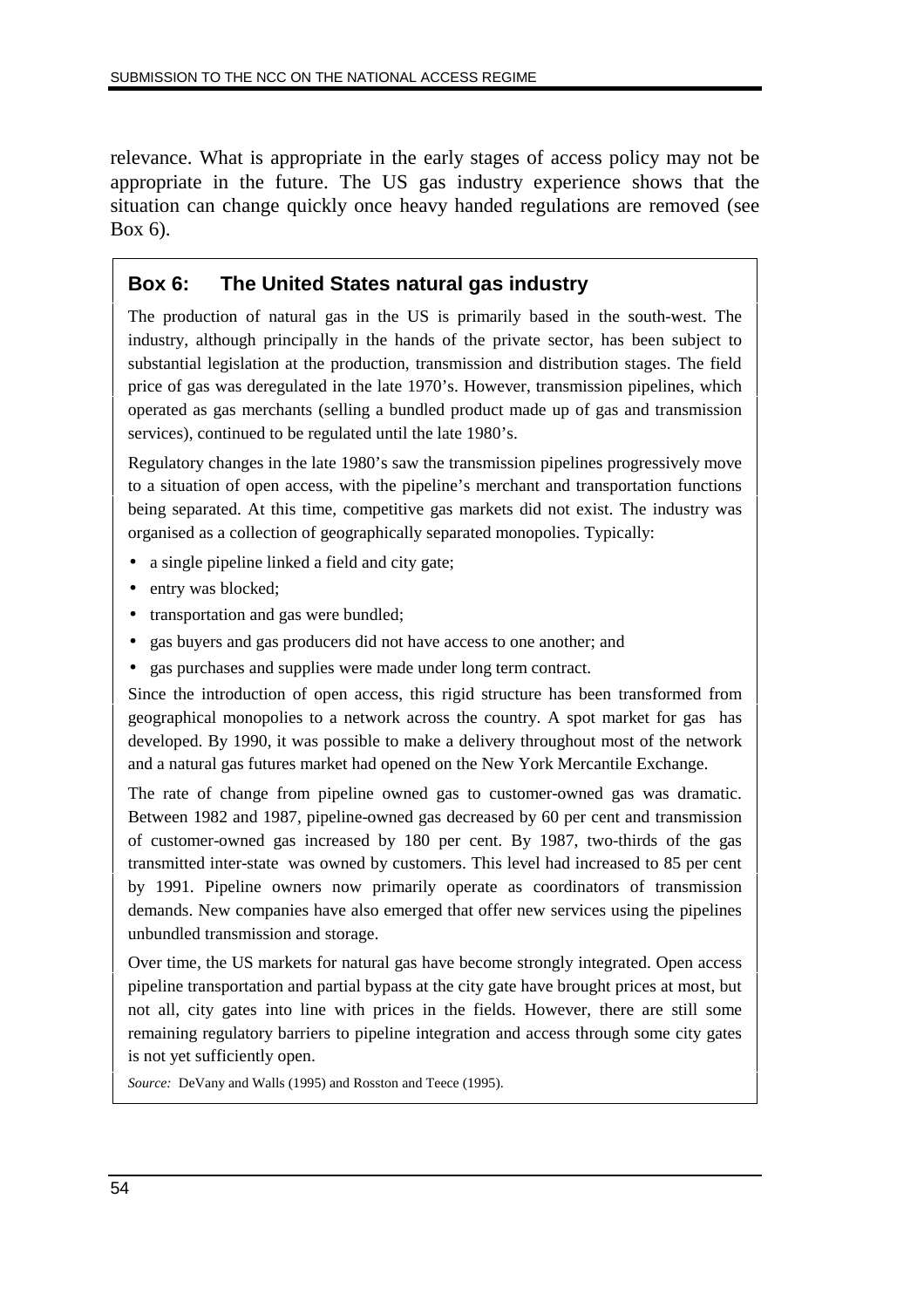# **APPENDIX A: WILL NEGOTIATED ACCESS PRODUCE EFFICIENT PRICING OUTCOMES?**

The literature on access to 'essential facilities' has in the main assumed that access, once mandated, will lead to more efficient outcomes in related markets. This presumption is often based on the premise that the service provider and the service demander will negotiate an access price which satisfies each parties' requirements, but also leads to the most efficient outcome from a resource allocation perspective.

However, Hylton (1991) and King and Maddock<sup>1</sup> argue that this presumption is not necessarily valid. This appendix examines the arguments presented by these authors and draws out when commercial negotiation between the parties will and will not lead to efficient outcomes.

## **Hylton (1991)**

-

Given low transaction costs, which describes the situation of firms bargaining over access to a cost reducing facility, one might think that access-sharing will take place only when it is socially desirable. However, this intuition is probably wrong. Firms bargaining over access to a cost-reducing facility may not take consumers' interests into account. Thus, there is little reason to believe that observed patterns of voluntary sharing are socially efficient (p.1255,).

Assume initially that Firm  $A - a$  profit maximising vertically integrated firm — has access to a cost-reducing facility which cannot be economically duplicated.2 Firm A uses the services of its cost-reducing facility as an input to produce widgets, which have no substitutes. Firm A supplies the entire market for widgets and sets the price such that marginal revenue equals marginal cost — that is, Firm A sets its price at the level expected of a monopoly.<sup>3</sup>

<sup>1</sup> See for example, King (1995), Maddock (1995) and King and Maddock (1996).

<sup>&</sup>lt;sup>2</sup> The reasons for this may be many and varied. For example, Firm A may have access to a patent which protects its technology from duplication. Alternatively, Firm A may have access to technology which, given the relevant demand, allows it to produce the entire industry demand at a lower cost than any other combination of firms — in this instance, Firm A operates a natural monopoly.

 $3\,$  If there had existed some perfect or even imperfect substitute for widgets then Firm A's ability to monopoly price would be constrained. Final market prices for widgets may also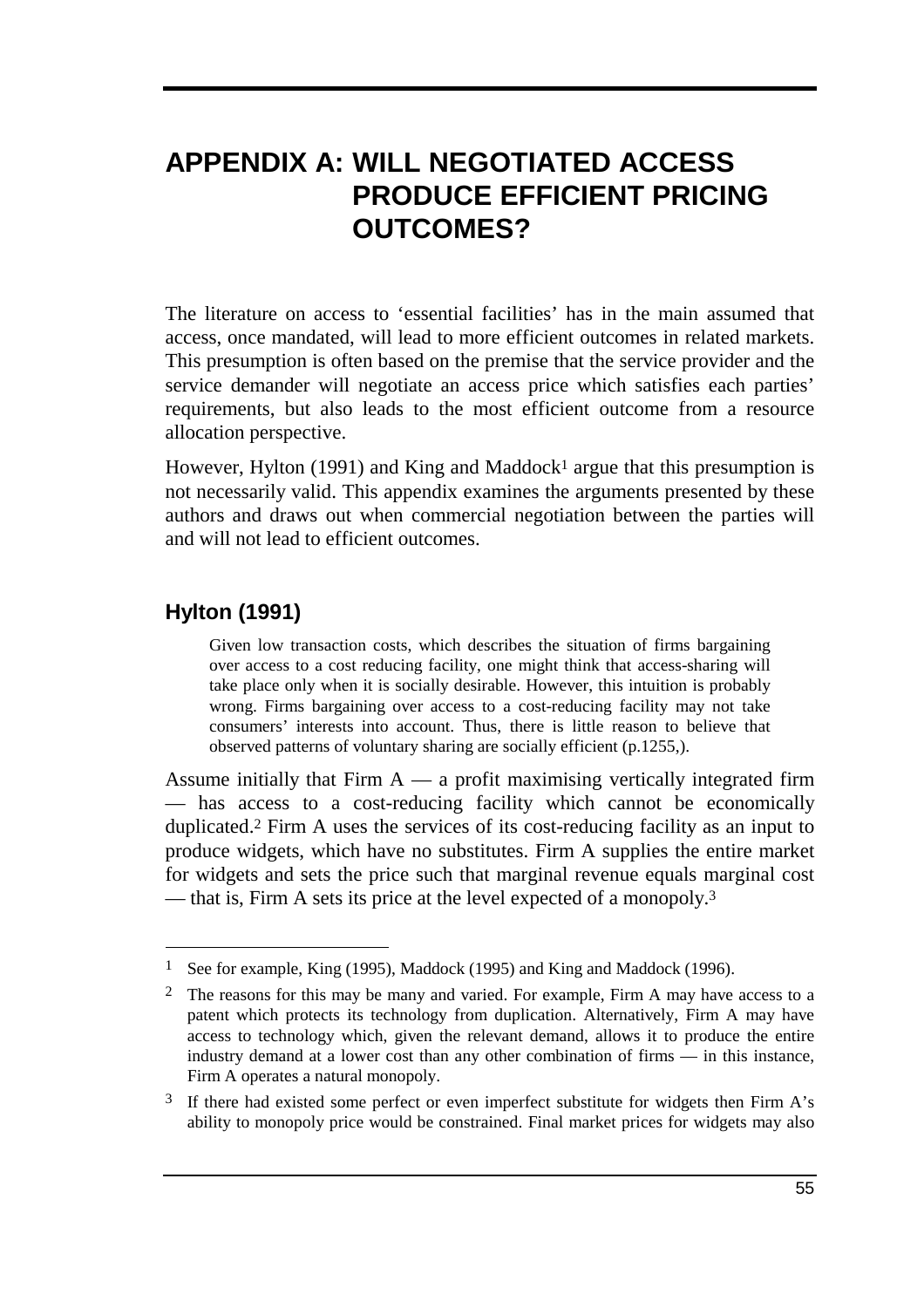Firm B requests access to the service of Firm A's cost-reducing facility. Once Firm B gains access to the services of this cost-reducing facility, it can compete in the market for widgets. Firm A would only *voluntarily* allow Firm B access if permitting access did not harm Firm A's profit situation. Given that, after gaining access, Firm B plans to compete in the market for widgets, voluntary access to the facility seems implausible. However, in certain circumstances such a situation can arise.

One such situation would be if Firm B fully compensated Firm A for the total value of profits it foregoes as a result of allowing access. In this situation, Firm A would be indifferent about allowing access to Firm B. However, such an outcome is risky — particularly since full compensation requires perfect information.

Another situation would be if Firm A was better off as a result of allowing access to Firm B. That is, Firm B's payment for access and Firm A's expected profit after access occurs, exceed Firm A's expected profit without access. Firm B will find this payment to Firm A economic if its expected economic profit as a result of gaining access is not negative.

Hence, commercially negotiated voluntary access to the service of a costreducing facility will only take place when joint profits are either equal to, or greater than, the expected profits if access had not occurred. Hylton argues that for access in this situation to be *mutually beneficial* to both firms, the joint profits of Firm's A and B must exceed those of Firm A in the absence of access. That is, there is a 'rent surplus'. This situation occurs if shared access enhances the facility's cost advantage such that the joint costs of Firms A and B are lower. In this instance, price in the final market could fall and quantity could rise. This latter case may arise if, for example, Firm B's access allowed both firms to enjoy greater economies of scale.

The important finding from Hylton's analysis of voluntarily negotiated access is that in most instances, negotiated access will not be beneficial to consumers. The incumbent will only voluntarily negotiate access if it is no worse off than before access occurred. Voluntarily negotiated access will be mutually beneficial to the negotiating parties if the profits arising from the sharing arrangement exceeds the profits earned by the incumbent before access was permitted. In this circumstance, negotiated access will only be beneficial to consumers if it leads to lower costs, which are passed on in final prices. If the

 $\overline{a}$ 

be constrained if alternative higher cost technologies are available (see Hylton (1991)). In this latter case, entry using these higher cost facilities would need to be relatively costless.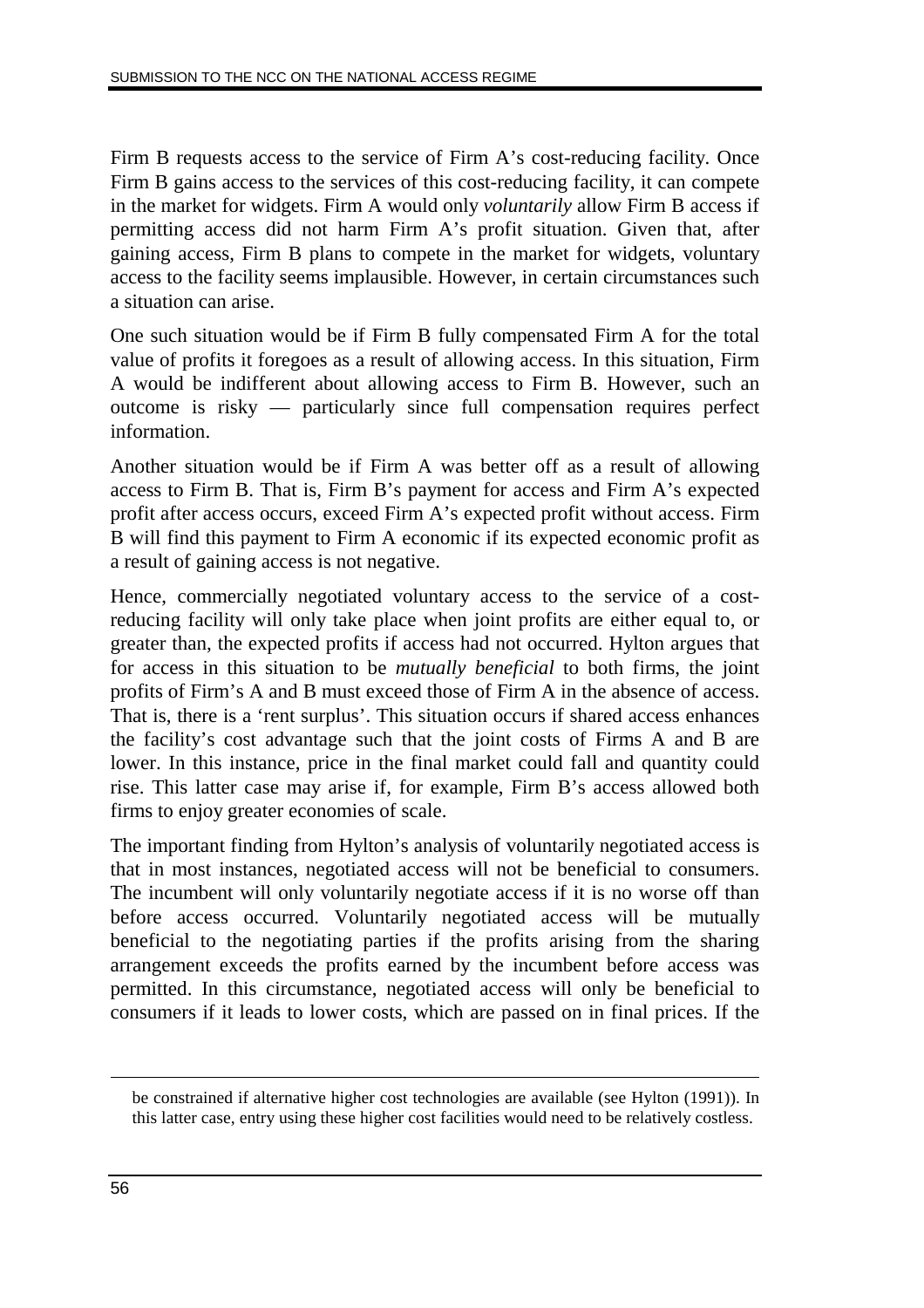two firms collude, the resulting lower costs may not be passed on. Hylton argues that the potential for collusion will be reduced:

... the larger the number of firms sharing access to the cost-reducing facility, and the harder it is for participating firms to monitor each other's activities, the greater the incentive to compete in price (1991, p. 1253).

The form of the access payment from Firm B can also have an important bearing on whether Firm A voluntarily agrees to access. For example, an upfront lump sum payment will not ensure that Firm B prices at a monopoly level after entry. Hylton considers that a per-unit access tariff would ensure that Firm B prices 'appropriately', but notes that it would be very hard, and some times impossible, to determine the appropriate level of the tariff. For example, it may be difficult to measure how sharing access will diminish the future stream of rents to Firm A. King (1995) argues below that a two-part tariff would ensure that the new entrant(s) price at the monopoly level. King and Maddock's considerations on the negotiated access issue are discussed below.

## **King and Maddock's thesis**

The development of Australia's competition policy reforms had led to a substantial debate concerning the implications of these reforms for infrastructure pricing and economic efficiency. King and Maddock have been important players in this debate. The following sections outline some of their views on the efficacy of commercial negotiation of access to infrastructure that is essential for the provision of a good in a downstream market.

## **Maddock (1995)**

Negotiated access prices will probably not produce any benefits to consumers although they may alter the share of profits to each firm ( p. 27).

Maddock examines the situation where, initially, a vertically integrated monopolist operates a natural monopoly upstream leg (A-B) which is an essential input into a downstream leg (B-C). The marginal costs of both legs and the monopoly selling price are shown in Figure A1. The situation depicted shows the integrated monopolist earning an 'economic rent' or monopoly profit of four units.

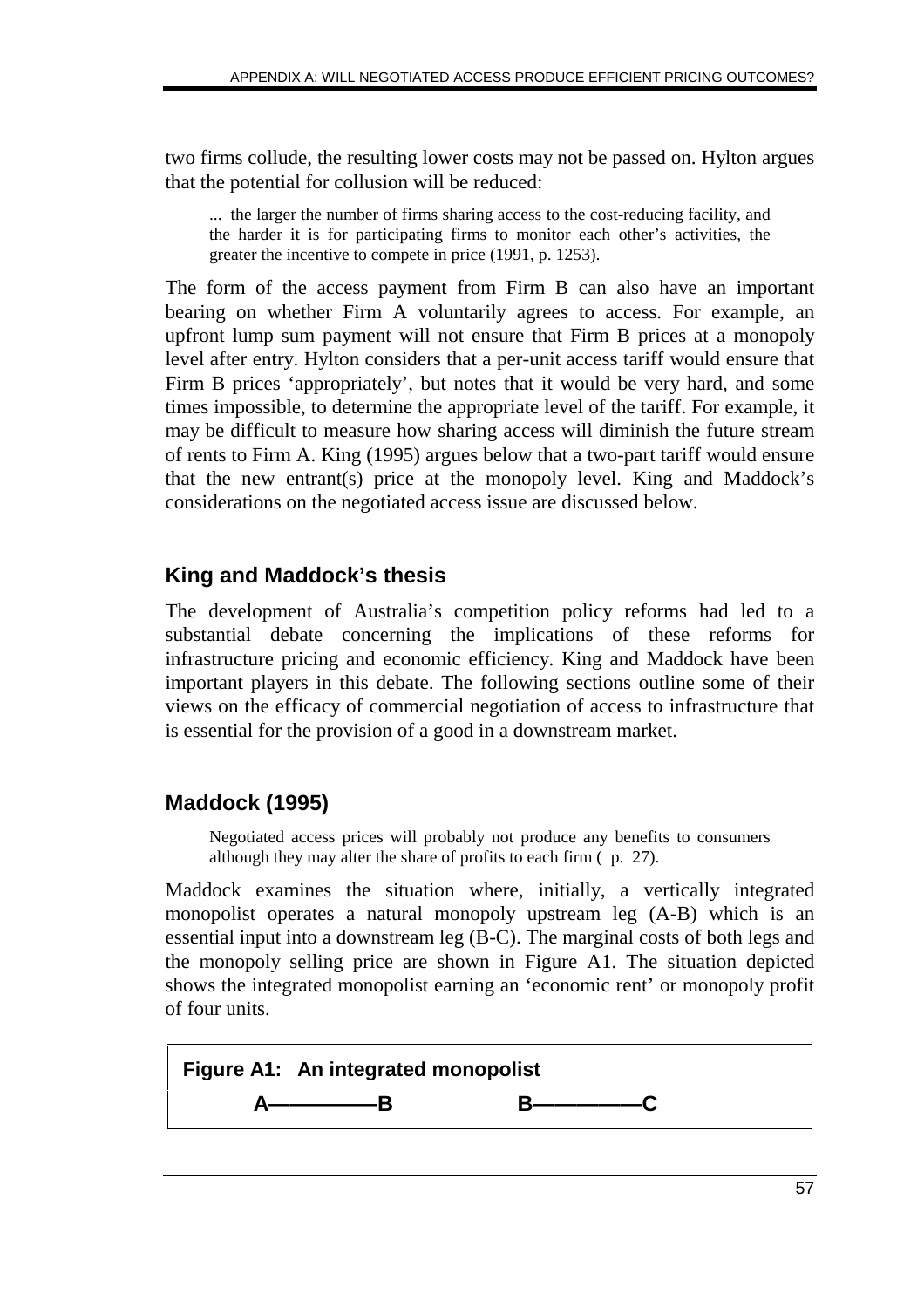| Marginal cost <sub>A-B</sub> = 3 units | Marginal cost <sub>B-C</sub> = 3 units<br>Marginal cost <sub>A-C</sub> = 6 units |
|----------------------------------------|----------------------------------------------------------------------------------|
|                                        | Selling price $= 10$ units                                                       |
|                                        | Monopoly profit $=$ 4 units                                                      |
| Source: Derived from Maddock (1995)    |                                                                                  |

Maddock then assumes that structural separation of the monopolist occurs as a consequence of competition policy reforms. That is, each stage operates as a single monopoly with no collusion.

Maddock argues that a monopolist operating the A-B leg will normally try to recoup at least some of the monopoly profit foregone as a consequence of structural separation. The upstream monopolist will therefore attempt to charge an access price above marginal cost, as shown in Figure A2, say, four units.4 Faced with this access charge, the firm in the downstream monopoly market must charge a price greater than the integrated monopolist price. In the extreme case, the downstream monopolist will also charge monopoly prices and reduce quantity below the integrated monopoly level — the double marginalisation problem (see King and Maddock 1996).



Furthermore, Maddock argues that a monopolist will normally attempt to charge the full opportunity cost of the profits foregone as a result of the reform — the efficient component price (ECP) of access. In this situation, the upstream monopolist will endeavour to charge an access fee equal to its marginal cost

 $\overline{a}$ 

<sup>4</sup> King (1995) argues that the upstream monopolist will endeavour to capture all the economic/monopoly rent associated with the upstream and downstream markets and not the one unit assumed in Figure 2. Maddock (1995) argues the upstream monopolist will attempt to capture all rents associated with the upstream market. The access charge shown in Figure 2 assumes the upstream monopolist only obtains a part of the monopoly rents from negotiated access.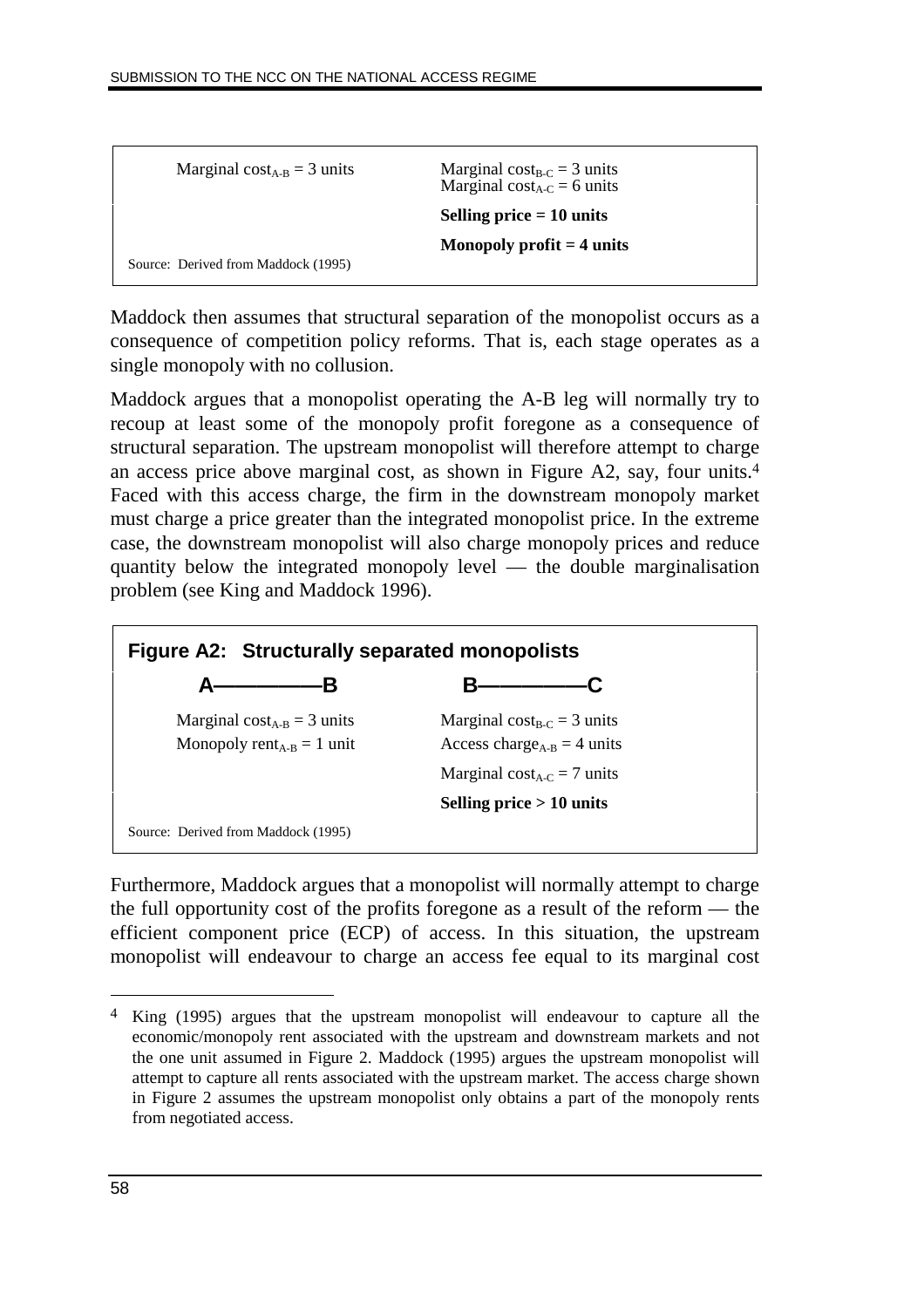plus the economic rent derived if it continued to operate as a vertically integrated monopolist, that is, seven units (as shown in Figure A1). In these circumstances, even if the downstream market became fully competitive as a result of access arrangements and price reflected marginal cost, there is no reason to expect that consumer welfare will be improved relative to the situation of the vertically integrated monopolist — that is, the selling price is still 10 units. This situation is depicted in Figure A3.



Maddock recognised the potential under the Competition Principles Agreement and competition policy reform legislation for a party wanting access to the services of a monopoly facility to seek arbitration. For this reason, he considered that:

... the upstream firm will probably give up some of its profits in order to get the other firm to agree and thus avoid arbitration. Since this solution will only occur if bargaining between the firms settles on the most profitable joint solution, the product price may actually fall below 10 [the integrated monopoly price], but that price is the one towards which the Hilmer solution [negotiated access] will tend (p.27).

# **King (1995)**

... there will be strong pressures in any negotiated access price agreement towards monopoly pricing in the final goods market. This should not be surprising — the negotiations are not simply going to deal with how to divide up a fixed "pie" but also how to maximise that "pie" in the first place ... it is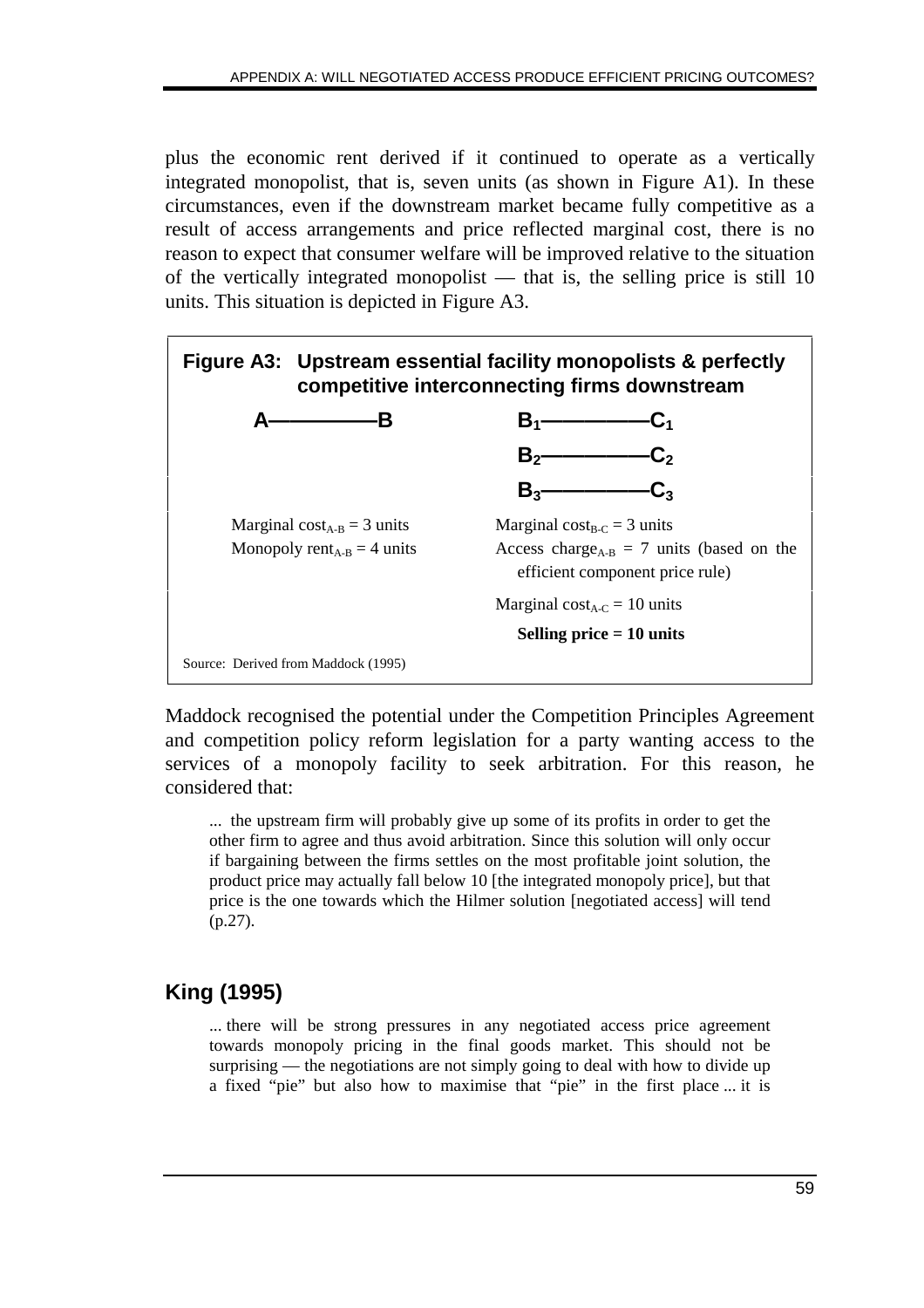unlikely that negotiated pricing regimes for access are likely to lead to socially desirable prices in the final goods market (pp. 15-16).

King assumes that:

- the owner of the facility providing the service to which mandatory access is sought does not compete in the final goods market; and
- the is no asymmetric information.

King argues that the service provider will seek to negotiate a contract with a downstream third party which allows it to accrue monopoly rents from the final goods market. A two-part tariff with the up-front payment equal to the monopoly profits and the second part reflecting short-run marginal cost would achieve this result — particularly if the tariff is set so high that it deters other purchasers.5

King notes, however, that the service provider need not discriminate between potential purchasers of the facility's service — all the provider needs to do is offer access on equal terms. The more potential purchasers, the lower their bargaining power in the absence of collusion. The larger the number of potential purchasers, the more opportunities for the service provider to earn all the monopoly profits. If there is only one potential purchaser, the monopoly rents will be shared.

King's analysis suggests that the owner of an 'essential facility' will have strong pressures to establish an access pricing regime that leads to monopoly prices in the downstream market. This situation is likely to eventuate regardless of whether or not the owner of the essential facility operates in that market. King notes that this result will not hold if:

- prices in the downstream market are set by substitutes; or
- prices in the downstream market are set by regulation; or
- the access demander is the sole consumer of all the downstream market's goods.6

 $\overline{a}$ 

<sup>5</sup> King argues that if the access provider used a price per unit rather than non-linear tariffs, the resulting monopoly in the final goods market would be worse than under the two part scenario presented here because it could lead to double marginalisation in the downstream market.

<sup>6</sup> In this latter case, negotiations will only affect the distribution of profits.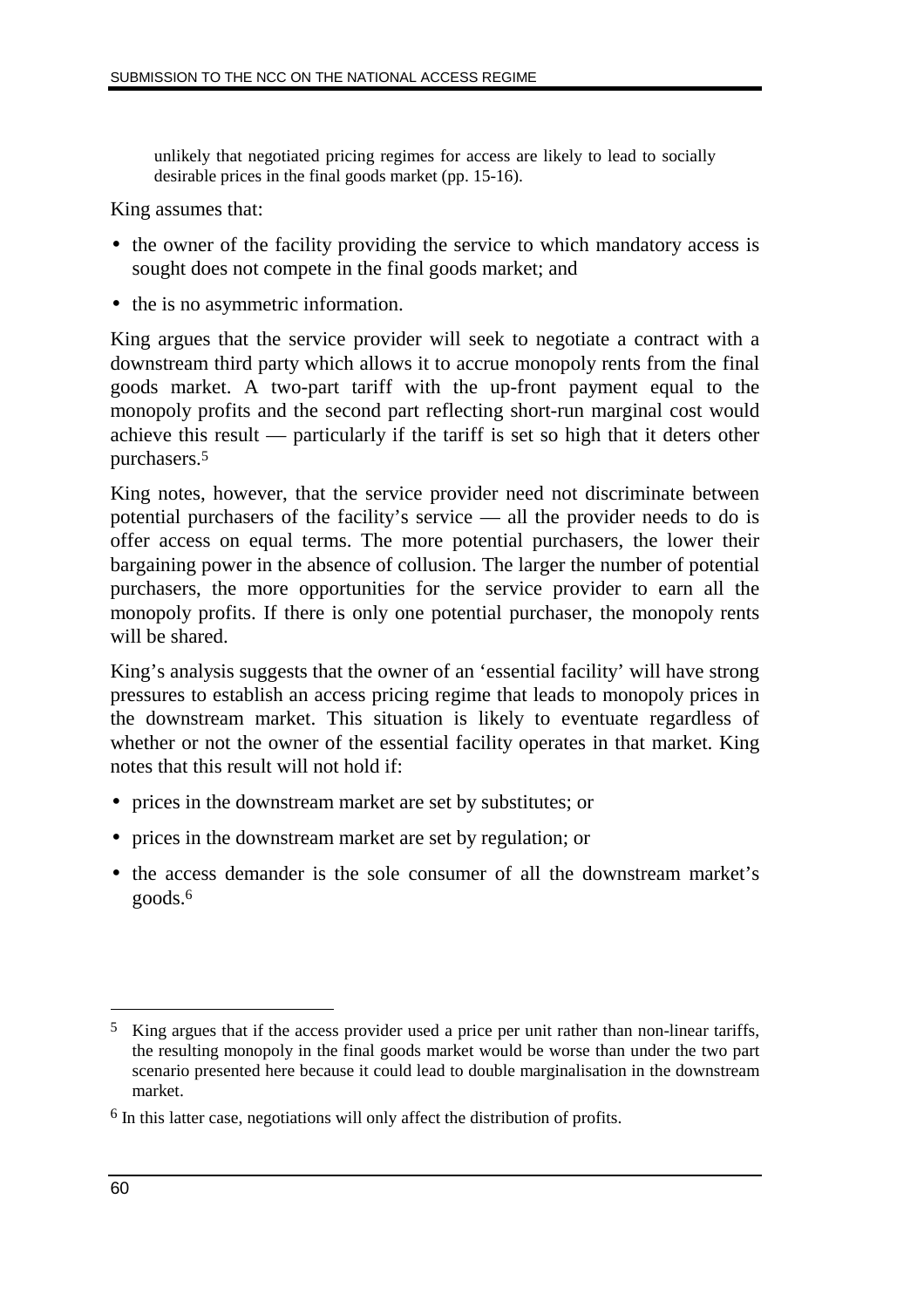## **King and Maddock (1996)**

Superficially the private negotiation approach would seem far preferable to the heavy handed regulatory model ... We believe, however, that it is unlikely to produce any significant social gains. Firms will negotiate access prices and conditions that suit them, not those which increase social well being (p. 97).

Not surprisingly, King and Maddock reach similar conclusions to those put forward by King (1995) and Maddock (1995). They argue that the negotiating parties, regardless of their number, will always be able to design a set of contracts which will allow the parties to maximise monopoly profits. Contracts in some instances could be very complex and involve non-linear prices. These prices could include up-front fees in conjunction with rising or falling block tariffs.

However, they point out that the results should not be overstated. For example, the negotiating parties may not know with certainty how many firms will seek access and firms will have different degrees of information about the markets potential profits and the level of competition in downstream markets.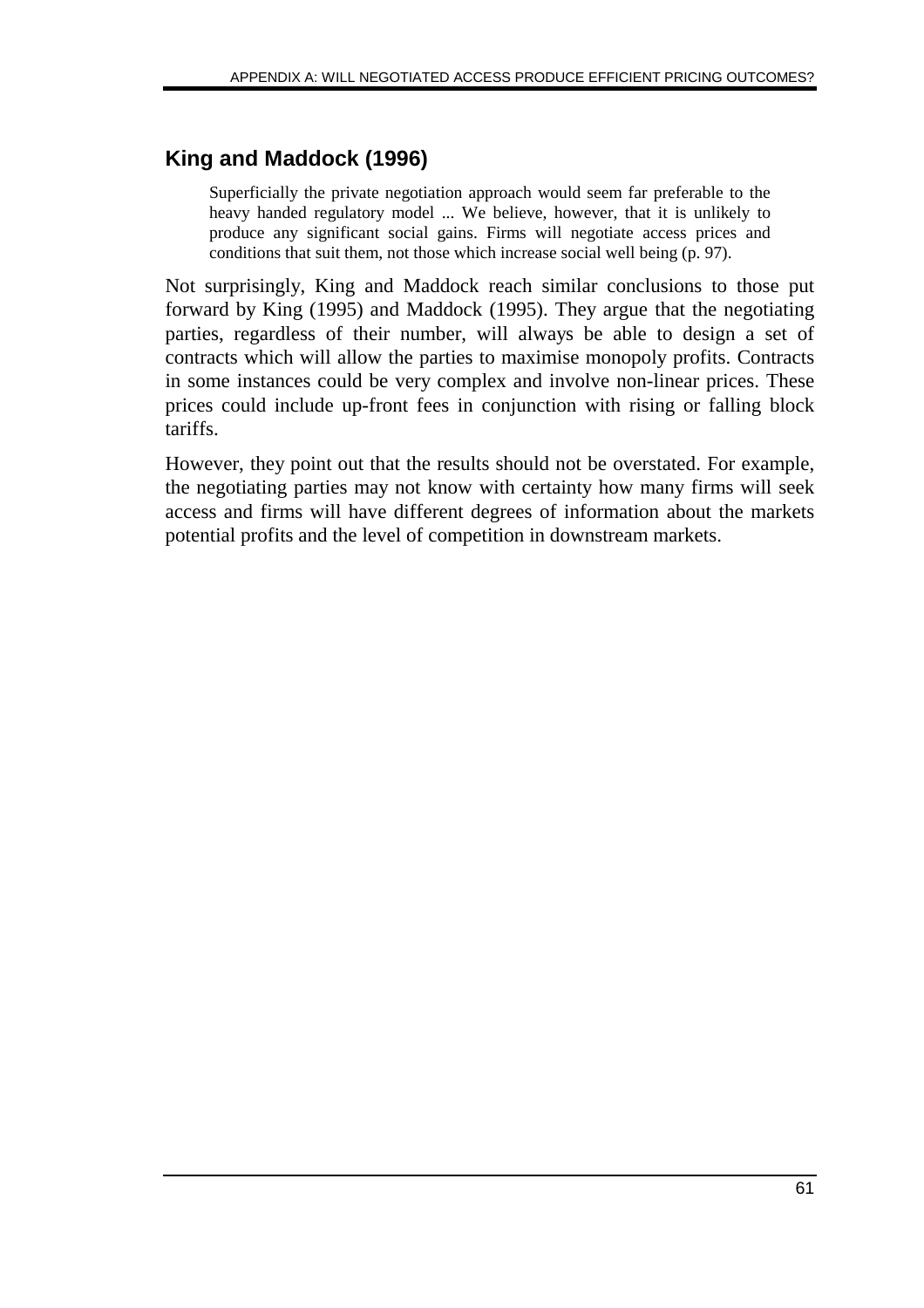# **REFERENCES**

- AGA (Australian Gas Association) 1992, *Gas supply and demand study*, Third Report, Canberra.
- —— 1995, *Gas Industry Statistics 1995*, Canberra, June.
- —— 1996a, *Coal seam methane in Australia: An overview*, Research Paper No. 2, Canberra.
- —— 1996b, *Price Elasticities of Australian Energy Demand*, Research Paper No. 3, Canberra, September.
- AGL (AGL Gas Company (NSW) Limited) 1996*, Access undertaking and access undertaking information*, September.
- Alger, D. and M. Toman 1990, 'Market-Based Regulation of Natural Gas Pipelines', *Journal of Regulatory Economics*, Vol. 2(3), pp. 263-280.
- Amiti, M. and R. Maddock 1996, 'Entry and entry deterrence under the new access code', *Australian Economic Review*, 3rd Quarter, pp. 286-291.
- Baumol, W.J., Panzer, J.C., & Willig, R.D. 1988, *Contestable Markets And the Theory of Industry Structure*, Revised Edition, Harcourt Brace Jovanovich, USA.
- Baumol, W.J. and J.G. Sidak 1994, 'The pricing of inputs sold to competitors, *Yale Journal on Regulation*, Vol. 11(1), pp. 171-202.
- BIE (Bureau of Industry Economics) 1995, *Issues in Infrastructure Pricing*, Research Report 69, AGPS, Canberra, August.
- Breyer, S. 1982, *Regulation and Its Reform*, Harvard University Press, USA.
- Broadman, H.G. & Kalt, J.P. 1989, 'How Natural is Monopoly? The Case of Bypass in Natural Gas Distribution Markets', *Yale Journal on Regulation*, Vol. 6(2), pp. 181-208.
- Department of the Treasury 1991, *Submission to the Senate Standing Committee on Legal and Constitutional Affairs — Cooney Committee inquiry into mergers, monopolies and acquisitions*, October.
- De Vany, A.S. & Walls, W.D. 1995, *The Emerging New Order in Natural Gas: Markets versus Regulation*, Quorum Books, Westport, USA.
- Froeb, L. & Werden, G. 1992, 'The Reverse Cellophane Fallacy in Market Delineation', *Review of Industrial Organisation*, Vol. 7(2), pp. 241-247.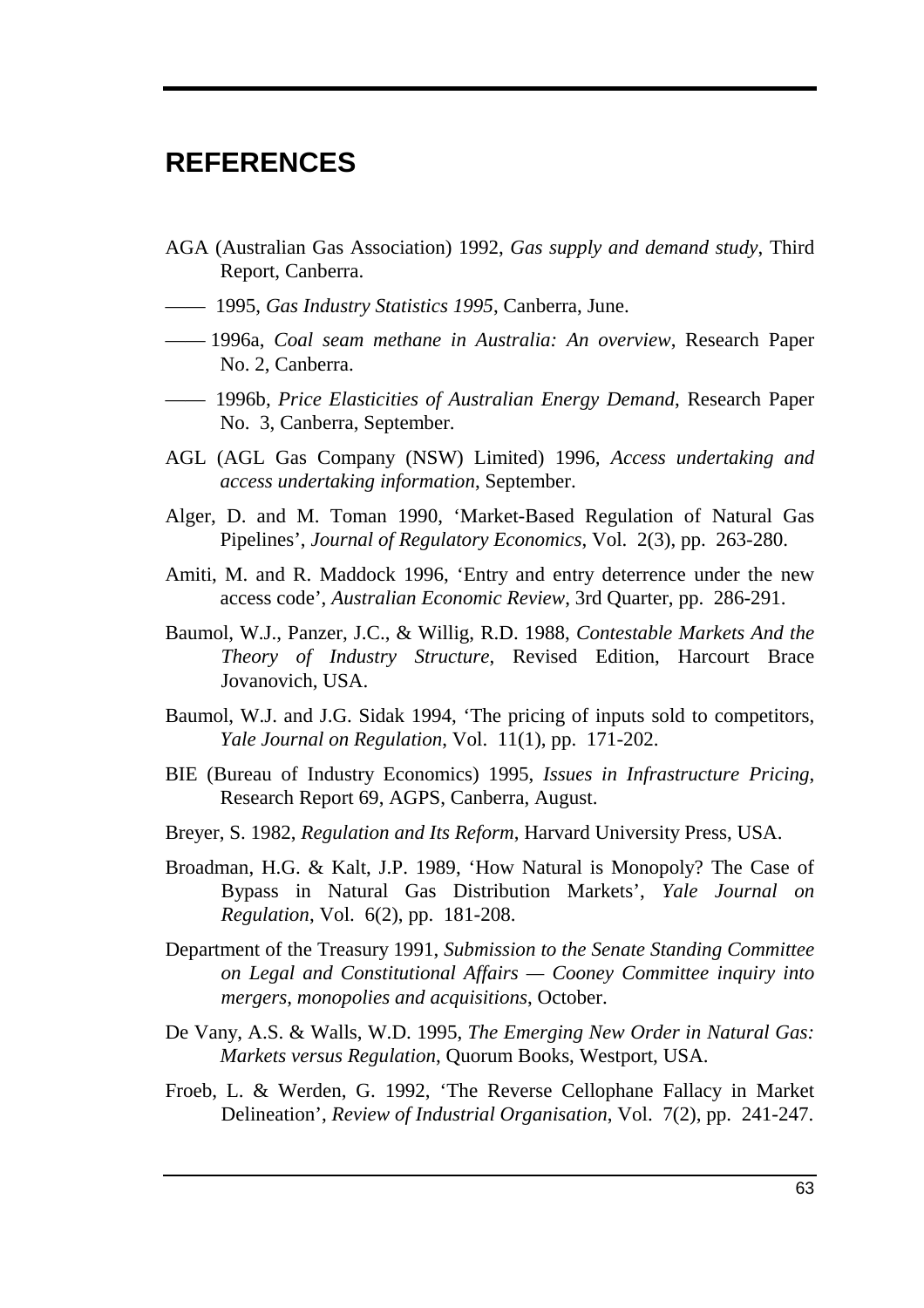- Gas Council of NSW 1996, *An Inquiry into Access to the Natural Gas Distribution Networks of New South Wales*, Sydney, January.
- Gear, G. (Assistant Treasurer) 1994, *National Competition Policy: Draft Legislative Package*, Treasury, Canberra.
- —— 1995 Second Reading Speech of the Competition Policy Reform Bill 1995, Parliament of the Commonwealth of Australia, Canberra.
- Hilmer Committee (Hilmer, F.G., Rayner, M. & Taperell, G) 1993, *National Competition Policy*, Report by the Independent Committee of Inquiry, AGPS, Canberra, August.
- Hilmer, F. 1995, *Competition Policy: Underlying Ideas and Issues*, Discussion Paper No. 337, ANU, Centre for Economic Policy Research, November.
- Hylton, K.N. 1991, 'Economic Rents and Essential Facilities', *Brigham Young University Law Review*, pp. 1243-1284.
- IC (Industry Commission) 1992, *Pro-competitive regulation*, Discussion Paper, Canberra, November.
- —— 1994, *What Future for Prices Surveillance?, Submission to the PSA's Review of Declarations,* Information Paper, AGPS, Canberra, September.
- —— 1995a, *Implementing the National Competition Policy: Access and Price Regulation*, Information Paper, AGPS, Canberra, November.
- —— 1995b, *Annual report, 1994-95*, AGPS, Canberra.
- —— 1995c, *Australian Gas Industry and Markets Study*, AGPS, Melbourne, March.
- —— 1995d, *Does Pacific Power Have Market Power?: A report on the Implications for the National Electricity Market of the New South Wales Generation Options*, AGPS, Canberra, August.
- —— 1996, *Merger Regulation: A review of the draft merger guidelines administered by the Australian Competition and Consumer Commission*, Information Paper, AGPS, Canberra, June.
- IPART (Independent Pricing and Regulatory Tribunal of New South Wales) 1996a *Draft determination on the proposed access undertaking of AGL Gas Company (NSW) Limited*, September.
- —— 1996b, *Access to the Distribution Network of AGL Gas Companies (NSW) Limited: A Progress Report from the Secretariat*, November.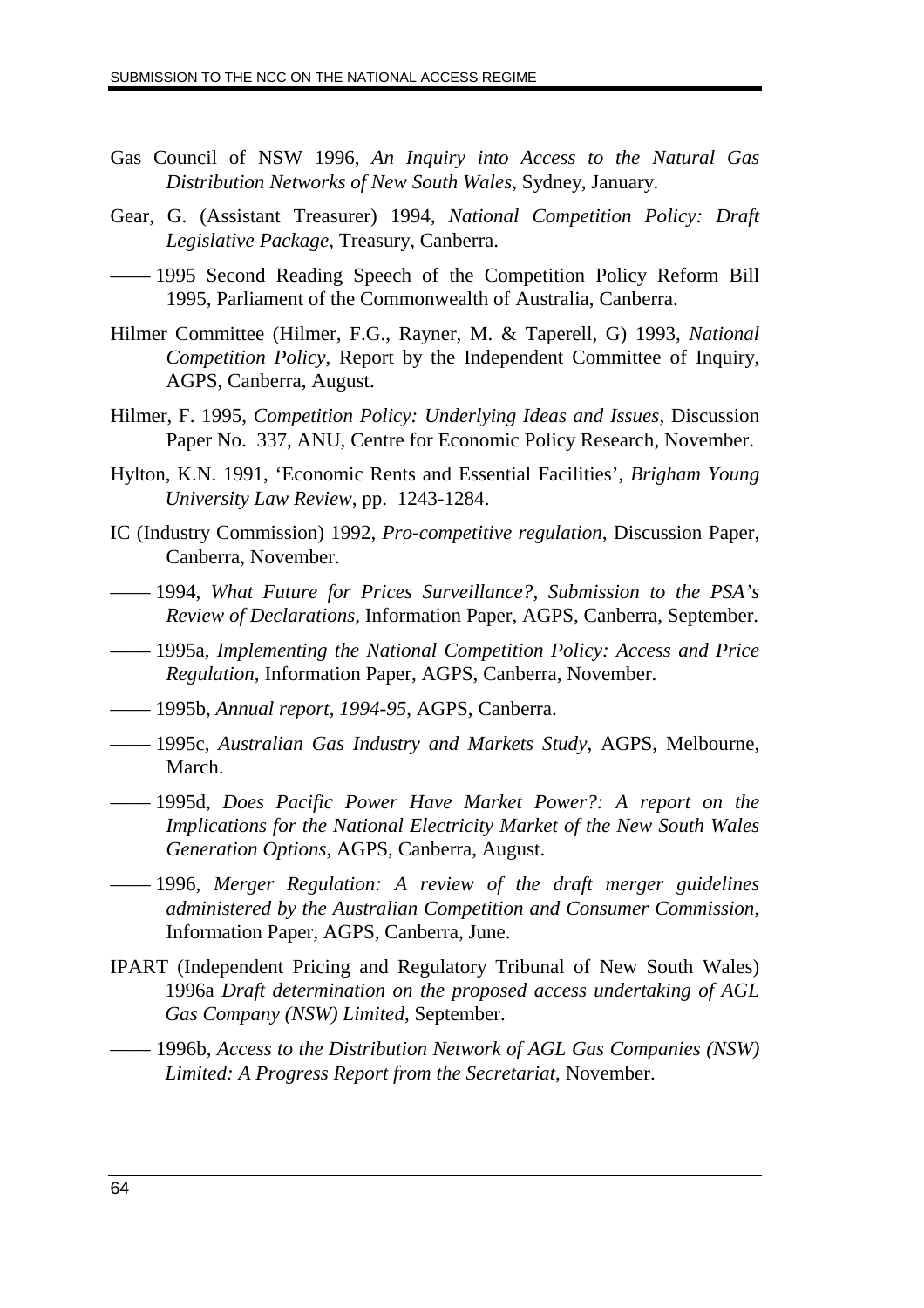- King, S. 1995, *Access Pricing: A Discussion Paper*, Government Pricing Tribunal of New South Wales, Research Paper No. 3, Sydney, February.
- King, S. and R. Maddock 1996a, *Unlocking the Infrastructure: The reform of public utilities in Australia*, Allen and Unwin, Sydney.
- King, S. and R Maddock 1996b*, A strategic analysis of part IIIA of the Trade Practices Act*, paper presented to the Economic Theory Workshop, Latrobe University, February.
- Maddock, R. 1995, 'Access: Competition Policy's Weak Link', *Policy*, Spring, pp. 25-27.
- NCC (National Competition Council), 1996a, *The National Access Regime: A Draft Guide to Part IIIA of the Trade Practices Act*, August.
- 1996b, *Considering the Public Interest under the National Competition Policy*, Fineline Printing, Melbourne, November.
- 1996c, *The New South Wales Access Regime for Natural Gas Distribution Networks*, Issues Paper, October.
- NSW Government, 1996a, *Application to the National Competition Council for a Recommendation on the Effectiveness of the New South Wales Third Party Access Regime for Natural Gas Distribution Networks*, September.
- NSW Government, 1996b, *Third Party Access Code for Natural Gas Distribution Networks in NSW*, August.
- Panzar, J.C. 1989, 'Technological Determinants of Firm and Industry Structure', in Schmalensee, R. & Willig, R.D. (eds), *Handbook of Industrial Organisation*, Vol. 1, Elsevier Science Publishers, Amsterdam, pp. 3-56.
- PSA (Prices Surveillance Authority) 1987, *Inquiry in Relation to Biscuit Prices*, Report No. 11, June.
- Rosston, G.L. & Teece, D.J. 1995, 'Competition and 'Local' Communications: Innovation, Entry and Integration', *Journal of Industrial and Corporate Change*, Vol. 4, No. 4, pp. 787-814.
- Sharkey, W.W. 1982, *The theory of natural monopoly*, Cambridge University Press, London.
- Tirole, J. 1992, *The Theory of Industrial Organisation*, MIT Press, USA.
- Truong, T.P. 1985, 'Inter-Fuel and Inter-Factor Substitution in NSW Manufacturing Industry', *The Economic Record*, University of New South Wales, pp. 644-653.